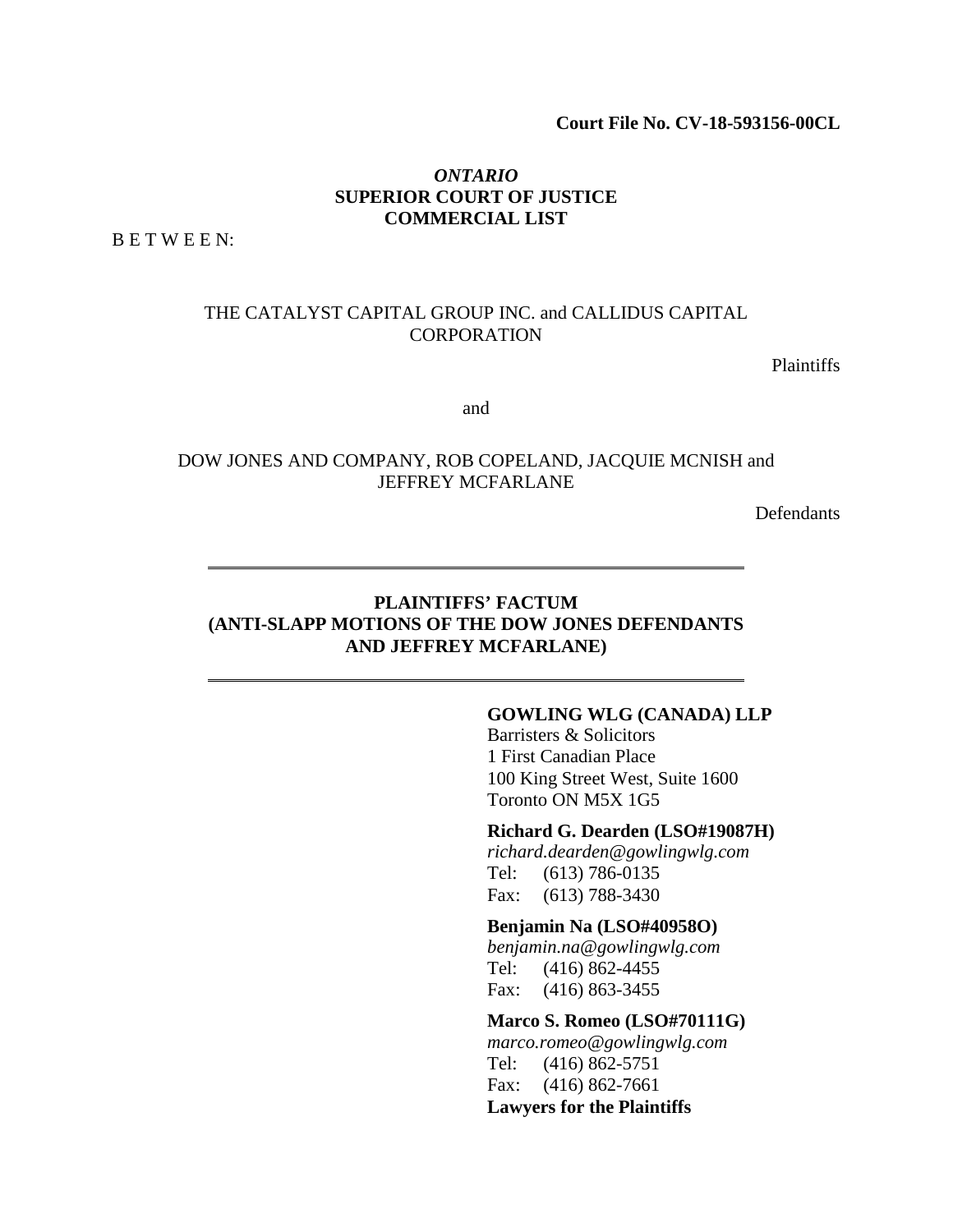TO: **M. Philip Tunley (LSO# 26402J)**  phil@tunleylaw.ca Tel: 647-245-2222 Fax: 647-245-8285

> **Lawyers for the Defendants, Rob Copeland, Dow Jones & Company and Jacquie McNish**

AND TO: **Jeffrey McFarlane jmcfarlane@triathloncc.com**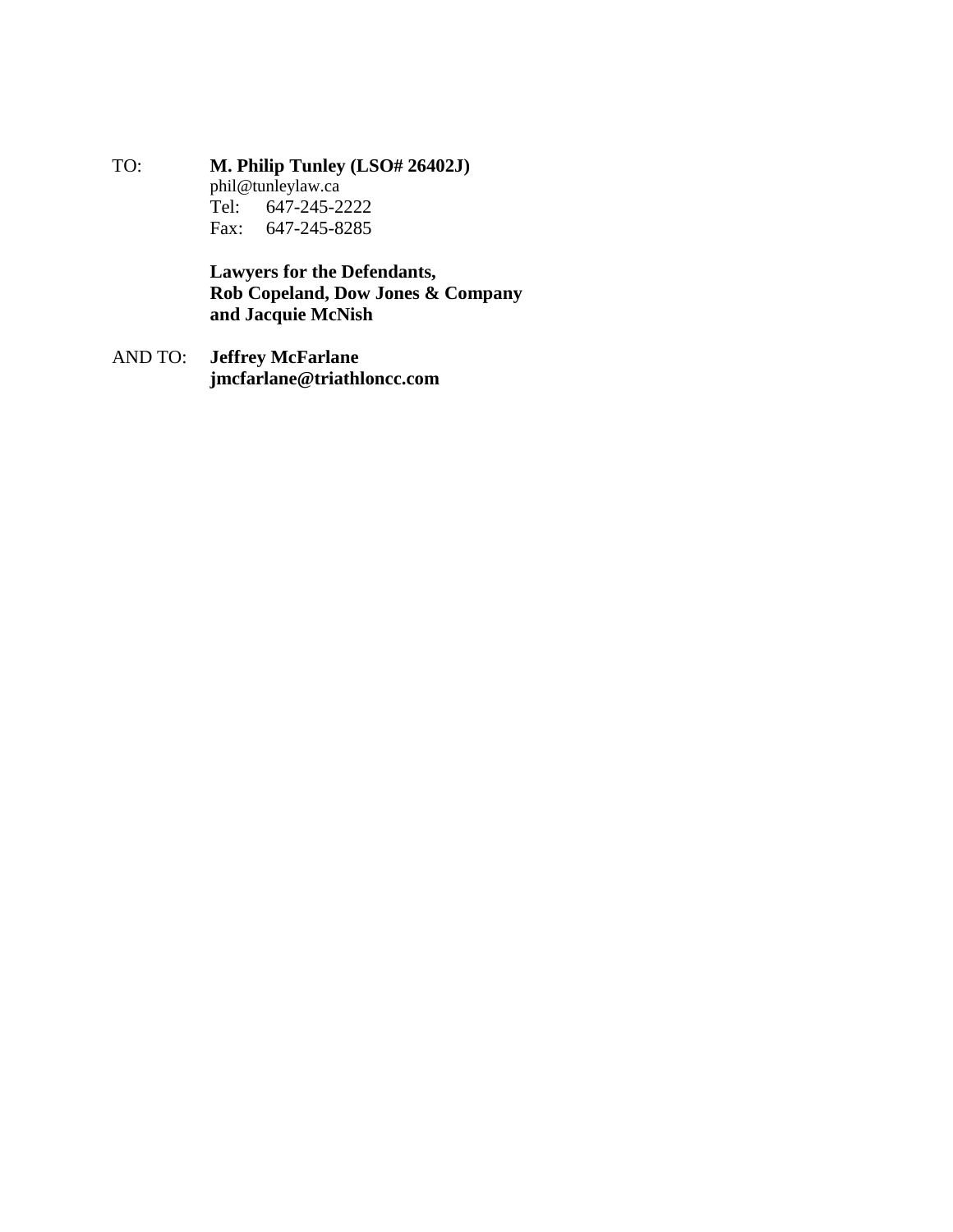## **TABLE OF CONTENTS**

| I. |                                                                                    |
|----|------------------------------------------------------------------------------------|
| П. |                                                                                    |
|    |                                                                                    |
|    |                                                                                    |
|    |                                                                                    |
|    | <b>B. THE WSJ FRAUD ARTICLES DO NOT RELATE TO A MATTER OF PUBLIC</b>               |
|    | C. SUBSTANTIAL MERIT OF THIS LIBEL ACTION (SECTION 137.1(4)(a)(i) CJA)- 9 -        |
|    |                                                                                    |
|    |                                                                                    |
|    |                                                                                    |
|    |                                                                                    |
|    |                                                                                    |
|    |                                                                                    |
|    |                                                                                    |
|    |                                                                                    |
|    |                                                                                    |
|    |                                                                                    |
|    |                                                                                    |
|    |                                                                                    |
|    |                                                                                    |
|    |                                                                                    |
|    |                                                                                    |
|    |                                                                                    |
|    |                                                                                    |
|    |                                                                                    |
|    |                                                                                    |
|    | False Fact #7 - Company Officials Wouldn't Comment For The Article - 22 -<br>(vii) |
|    |                                                                                    |
|    |                                                                                    |
|    |                                                                                    |
|    |                                                                                    |
|    |                                                                                    |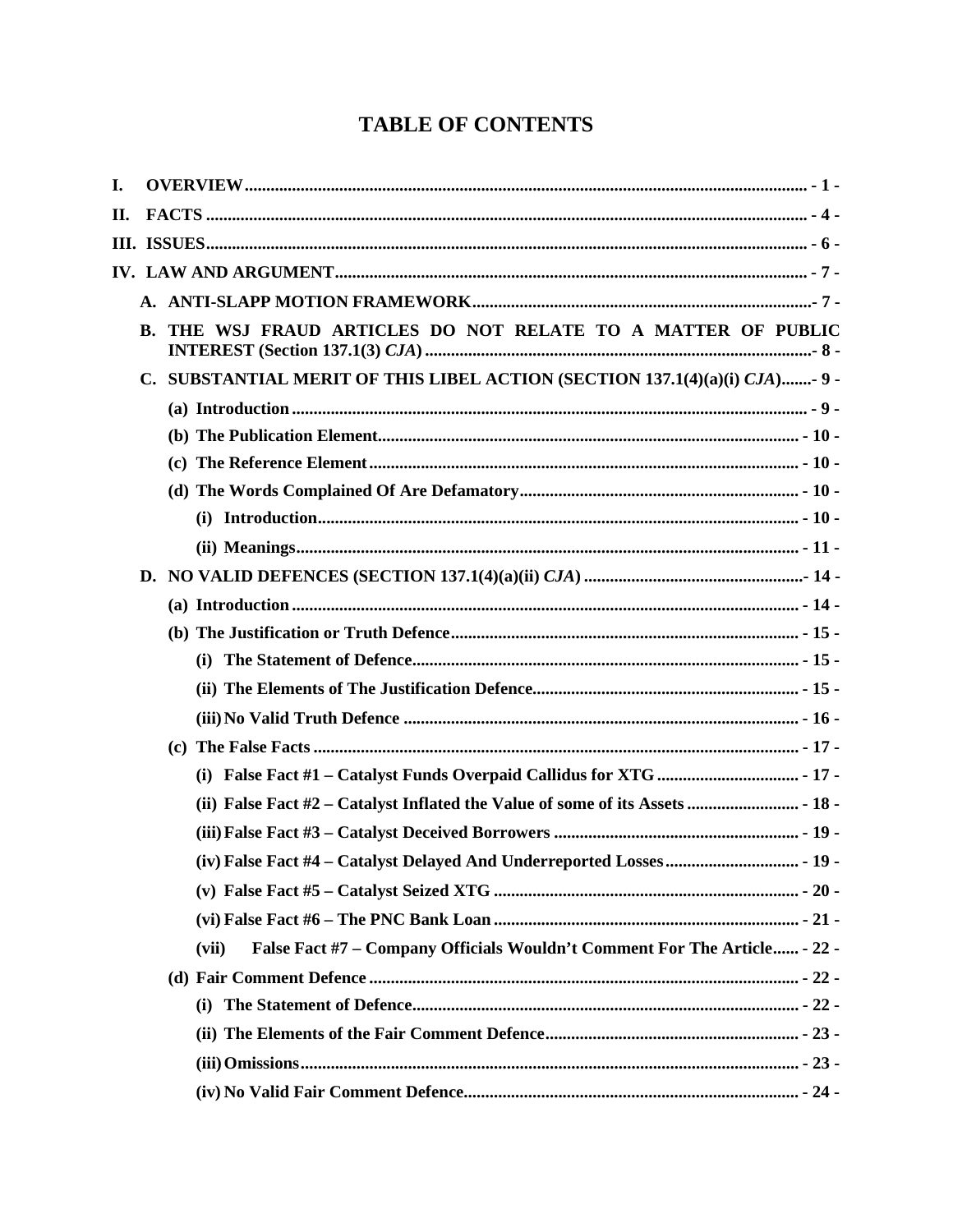|    |              | (iii) The Publication of The WSJ Fraud Articles Was Irresponsible  - 25 -             |  |
|----|--------------|---------------------------------------------------------------------------------------|--|
|    |              |                                                                                       |  |
|    | (f)          |                                                                                       |  |
|    |              |                                                                                       |  |
|    |              |                                                                                       |  |
|    |              |                                                                                       |  |
|    |              |                                                                                       |  |
| E. |              |                                                                                       |  |
|    |              |                                                                                       |  |
|    |              |                                                                                       |  |
|    |              | (c) Failure to Interview The Financial Crimes Unit's Police Officers  - 38 -          |  |
|    |              |                                                                                       |  |
|    |              |                                                                                       |  |
|    | (f)          |                                                                                       |  |
|    |              |                                                                                       |  |
|    |              | (h) Reliance on a Biased Source - Professional Short-Seller Nathan Anderson  - 42 -   |  |
|    | (i)          | Plaintiffs Were Denied an Opportunity to Review The Whistleblower Complaints To       |  |
|    |              | (j) Plaintiffs Were Denied an Opportunity to Defend Themselves From McFarlane's Fraud |  |
|    |              |                                                                                       |  |
|    | $\mathbf{D}$ |                                                                                       |  |
|    |              |                                                                                       |  |
| F. |              |                                                                                       |  |
|    |              |                                                                                       |  |
|    |              |                                                                                       |  |
|    |              |                                                                                       |  |
|    |              |                                                                                       |  |
|    |              | G. THE SERIOUS HARM SUFFERED BY THE PLAINTIFFS OUTWEIGHS PROTECTING                   |  |
|    |              |                                                                                       |  |
|    |              |                                                                                       |  |
|    |              |                                                                                       |  |
|    |              | (ii) The WSJ Fraud Articles Caused Callidus' Share Price To Tank - 51 -               |  |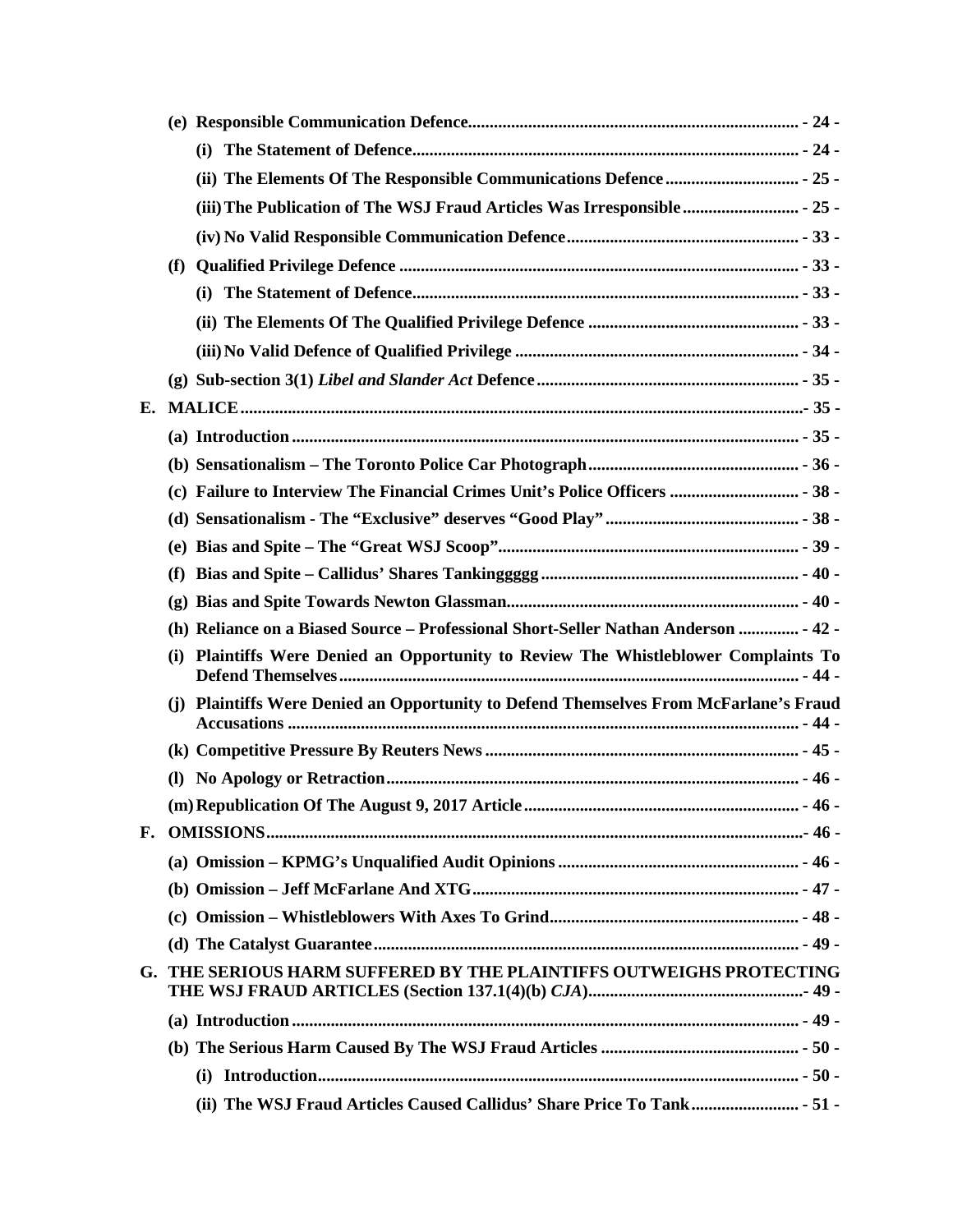| (vii) |  |
|-------|--|
|       |  |
|       |  |
|       |  |
|       |  |
|       |  |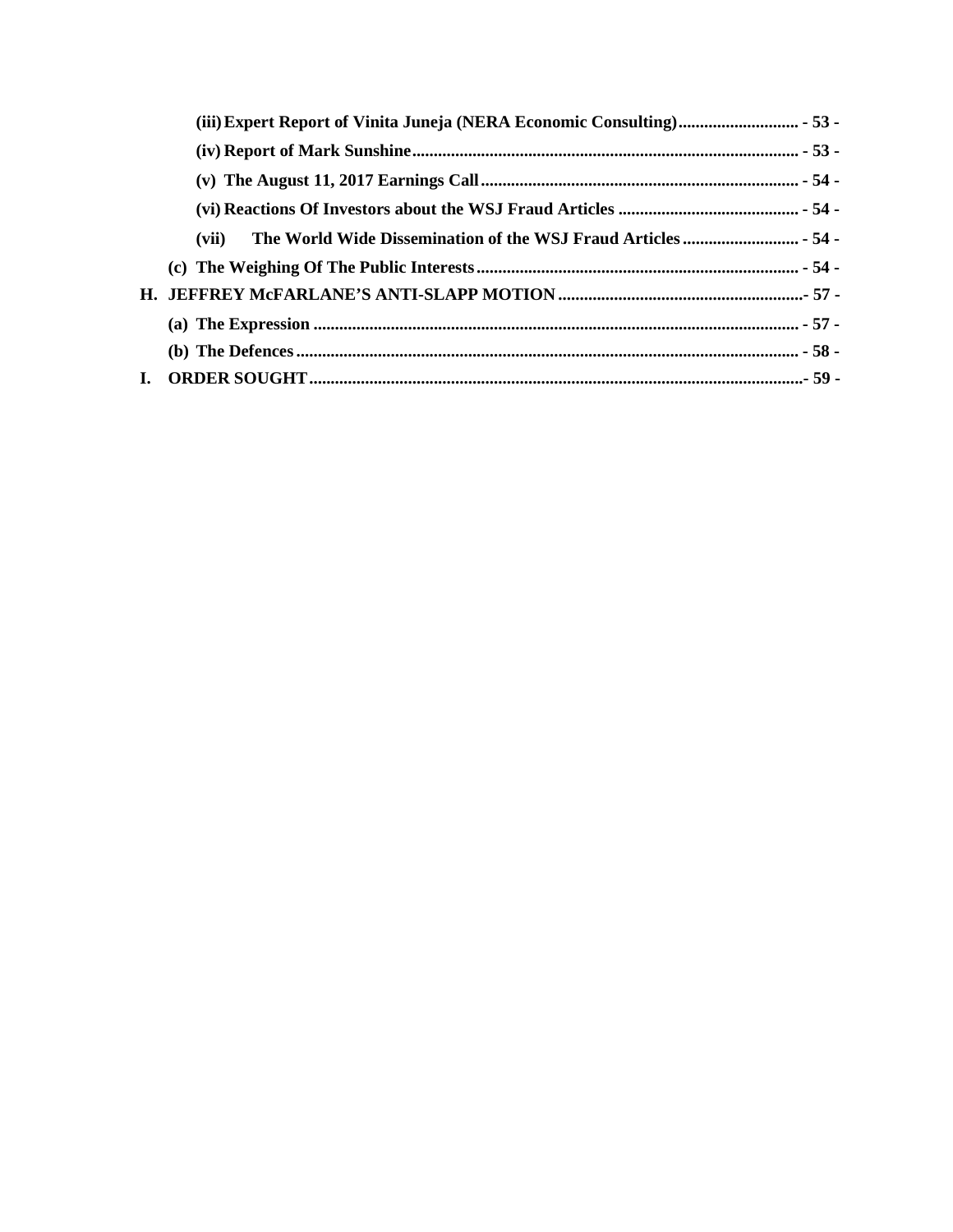## <span id="page-5-0"></span>**I. OVERVIEW**

- 1. *The Wall Street Journal* accused the Plaintiffs of fraud in Website and Print Articles<sup>1</sup> published to an international audience of over 2.4 million readers.
- 2. *The Wall Street Journal*'s Website Article was published at 3:32 PM on August 9, 2017:<sup>2</sup>

# **Canadian Private-Equity Giant Catalyst Accused of Fraud by Whistleblowers**

Authorities looking into complaints that Catalyst inflated value of assets, deceived borrowers



A unit of the Toronto Police Service has begun its own inquiries into Catalyst. PHOTO: ZUMAPRESS.COM

3. During the 28 minutes between the publication of the Website Article and the close of trading on the TSX at 4 PM, *The Wall Street Journal* caused Callidus Capital Corporation's<sup>3</sup> shares to plummet 21.4% and the harm to Callidus was at least C\$144 million.

4. The next day, the Front Page of the print edition of *The Wall Street Journal* published a graphic demonstrating Callidus' share price nose-diving by 21.4% headlined: "Stock Swoons". The "Stock Swoons" graphic was not enough promotion of the fraud article for the Dow Jones

<sup>&</sup>lt;sup>1</sup> The "WSJ Fraud Articles" – the Website Article was published on August 9, 2017 and the Print Article on August 10, 2017.

<sup>&</sup>lt;sup>2</sup> Rob Copeland and Jacquie McNish, "Canadian Private-Equity Giant Catalyst Accused of Fraud by Whistleblowers", *The Wall Street Journal* (August 9, 2017 at 3:32 pm EST), online ("**Website Article**"), at Tab 1 of the Plaintiffs' Brief of *The Wall Street Journal* Articles in Issue ("**WSJ Articles Brief**"), at Tab 1 of the Plaintiffs' Compendium of Evidence (Anti-SLAPP Motion of the Dow Jones Defendants and Jeffrey McFarlane) (the "**Compendium**"). 3 "**Callidus**"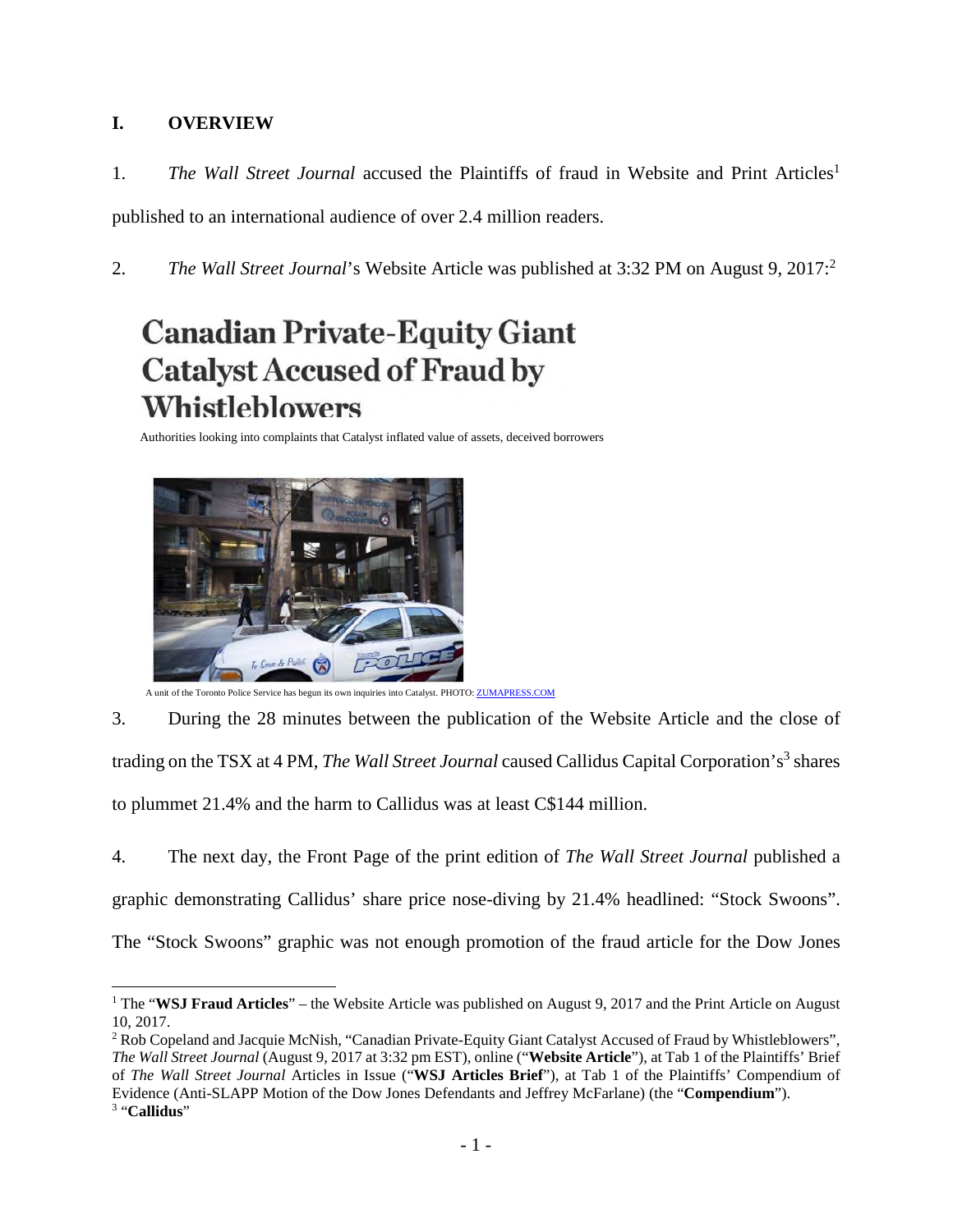Defendants. The Front Page also reported in the "What's News Column" that the Plaintiffs were accused of fraud and referred readers to the fraud article on the front page of the Business & Finance section.<sup>4</sup>

5. A prime source for WSJ Fraud Articles was professional short-seller Nathan Anderson.<sup>5</sup> He takes out short positions in the companies he targets in his whistleblower complaints and then shops the complaints to the media for publication to cause the share price to decrease and make a profit. When Reuters News did not publish Anderson's fraud accusations about the Plaintiffs, he moved on to Rob Copeland, and texted:<sup>6</sup>

## I'm not playing! They appear to be wussing out so it's yours

6. *The Wall Street Journal* accommodated Anderson which was "good for brand Nate" and "helps keeps the light on"<sup>7</sup> but caused devastating harm to the Plaintiffs, their shareholders, and investors. Copeland gloated over the impact of his "big story" in a text he sent to Anderson shortly after the TSX closed:

# Shares tankinggggg

Anderson mockingly replied:<sup>8</sup>

lol that'll happen when they get called out for fraud

<sup>4</sup> Rob Copeland and Jacquie McNish, "Top Buyout Firm Scrutinized on Loans", *The Wall Street Journal* (August 10, 2017) at B1 ( "**Print Article**"), at Tab 5 of the WSJ Articles Brief, at Tab 1 of the Compendium.

<sup>5</sup> "**Anderson**"

<sup>6</sup> "**Copeland**"

<sup>7</sup> Copeland-Anderson Text Brief, p. 20, at Tab 2 of the Compendium.

<sup>8</sup> Copeland-Anderson Text Brief, p. 59, at Tab 2 of the Compendium.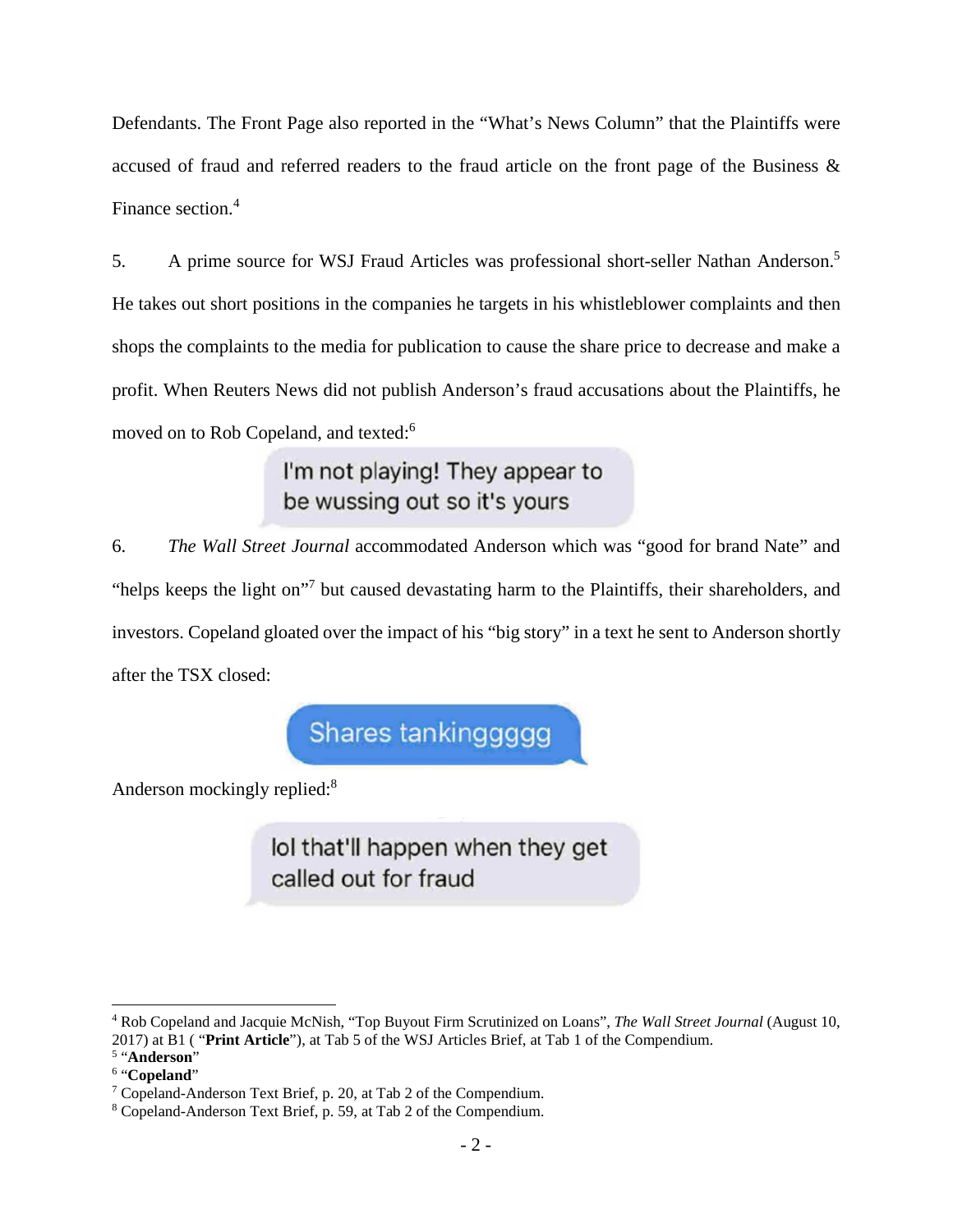7. While the WSJ Fraud Articles may be matters about which the public may be curious, media reports about confidential complaints at the intake/inquiries stage do not relate to a matter of public interest.

8. The Plaintiffs libel action has substantial merit – the words complained of were published; refer to the Plaintiffs; and are defamatory.

9. There are grounds to believe that there are no valid defences. The Defendants have failed to plead truth to any of the meanings pleaded which is fatal to this alleged defence. The elements of the defences of fair comment, qualified privilege and responsible communication are not made out and even if they were, all three of these defences are defeated by the palpable malice of reporters Copeland and Jacquie McNish.<sup>9</sup>

10. Allowing the Plaintiffs to proceed to trial to vindicate their reputations that were seriously harmed by the WSJ Fraud Articles outweighs the public interest in protecting the WSJ Fraud Articles which were a drive by smear.

 9 "**McNish**"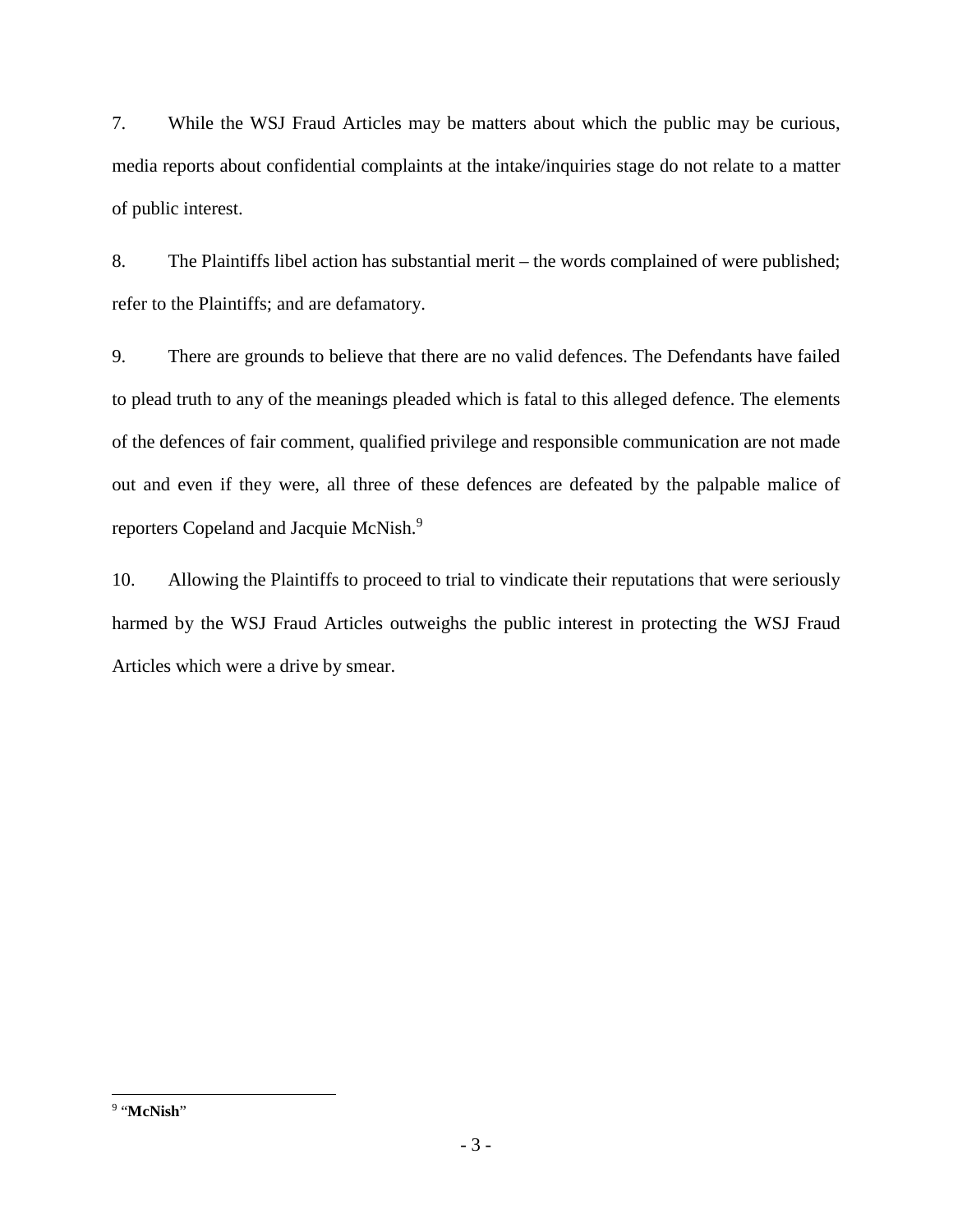#### <span id="page-8-0"></span>**II. FACTS**

11. The Website Article was published on *The Wall Street Journal'*s website (www.wsj.com) on August 9, 2017 at 3:32 PM ET. The headline reads: "Canadian Private-Equity Giant Catalyst Accused of Fraud by Whistleblowers", followed by a deck: "Authorities looking into complaints that Catalyst inflated value of assets, deceived borrowers" (a deck is a sentence or two that summarizes the article).<sup>10</sup> *The Wall Street Journal*'s Website Article was updated at 9:53 PM ET on August 9, 2017.<sup>11</sup>

12. The Front Page of the print edition of *The Wall Street Journal* published on August 10, 2017 contained two items reporting that Callidus and Catalyst were accused of fraud and referred readers to the fraud article on page  $B1$ :<sup>12</sup>





<sup>&</sup>lt;sup>10</sup> Website Article, at Tab 1 of the WSJ Articles Brief, at Tab 1 of the Compendium.

<sup>&</sup>lt;sup>11</sup> Website Article (9:53 pm version), at Tab 2 of the WSJ Articles Brief, at Tab 1 of the Compendium.

 $12$  Print Article at A1, at Tabs 3, 4 of the WSJ Articles Brief, at Tab 1 of the Compendium. Red rectangles added for emphasis.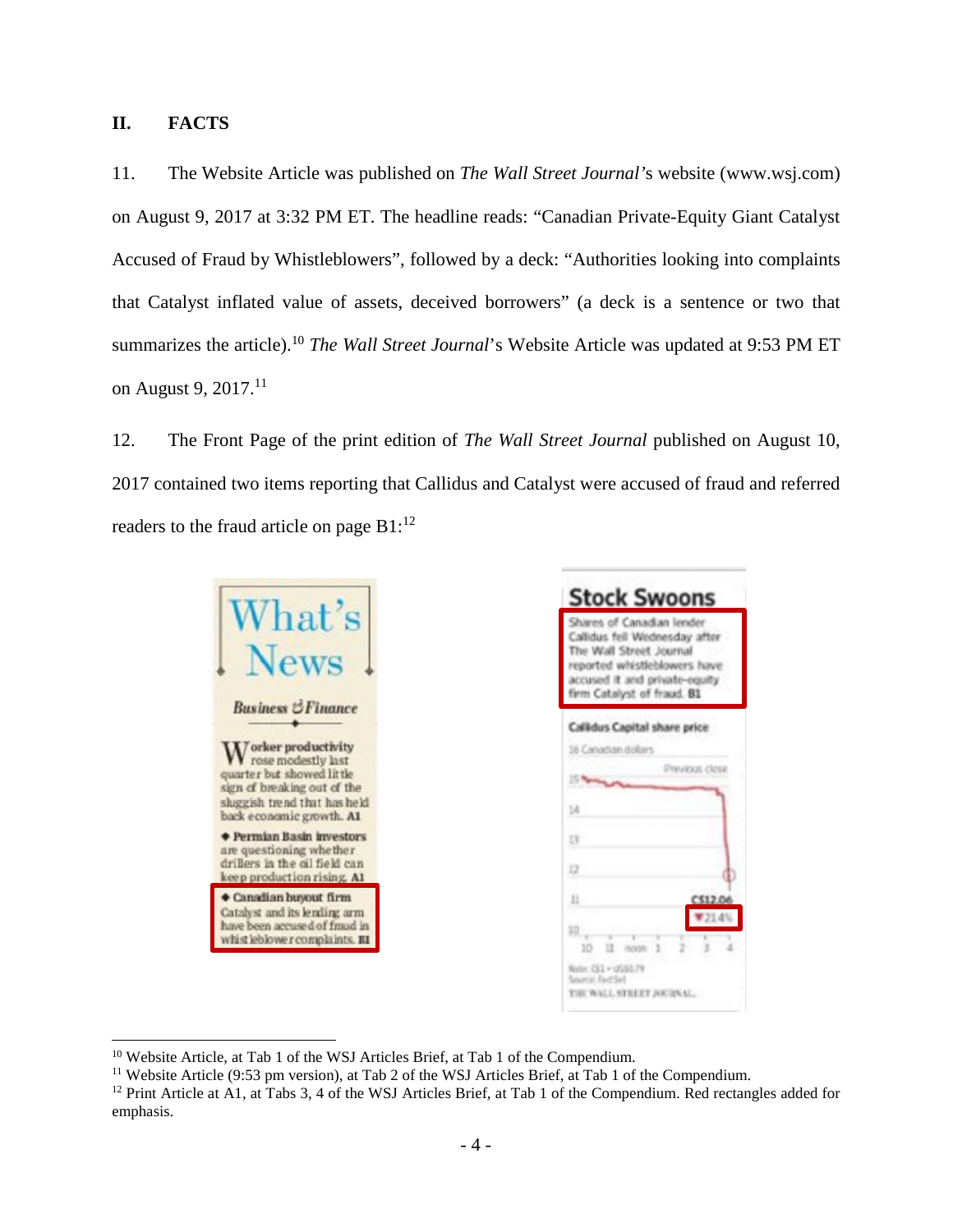13. The Print Article was published on the Front page of the *Business & Finance* section of the newspaper without the Toronto Police car photo and with a drastically different headline that did not state "Catalyst Accused of Fraud":<sup>13</sup>



14. The Website Article and Print Article were published internationally to over 2.4 million readers.<sup>14</sup>

15. The Plaintiffs' Notice of Libel demanded an apology, retraction and the takedown of the Website Article.<sup>15</sup> To date, the Dow Jones Defendants have not apologized nor retracted their defamatory statements, and the Website Article remains accessible today.

<sup>&</sup>lt;sup>13</sup> Print Article at B1, at Tab 5 of the WSJ Articles Brief, at Tab 1 of the Compendium.

<sup>&</sup>lt;sup>14</sup> Chart of undertakings, questions taken under advisement, and refusals given at the cross-examination of Rob Copeland on November 13, 2020 ("**Copeland UT Chart**"), p. 11, no. 37, at Tab 3 of the Compendium.

<sup>15</sup> Letter from Rocco DiPucchio to Joe Weisman dated August 22, 2017 ("**Plaintiffs' Notice of Libel**"), at Tab 1 of the Plaintiff's Pleadings Brief ("**Pleadings Brief**"), p. 7, at Tab 4 of the Compendium.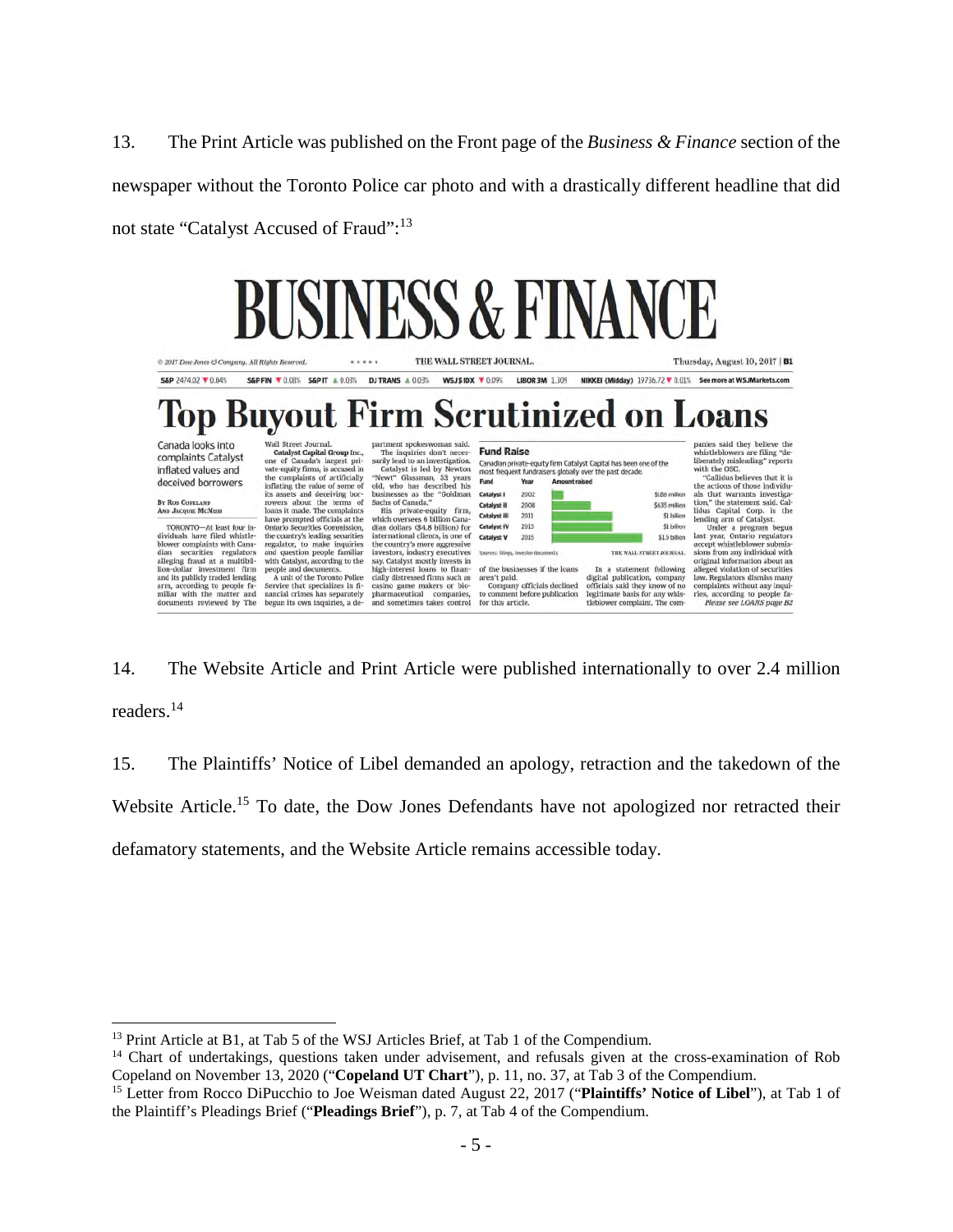## <span id="page-10-0"></span>**III. ISSUES**

16. The issues in the anti-SLAPP motions brought by the Dow Jones Defendants and Jeffrey McFarlane are:

## **(1) whether the Dow Jones Defendants and Jeffrey McFarlane have satisfied the Motions Judge that this libel action arises from an expression made by them that relates to a matter of public interest (s. 137.1(3)** *Courts of Justice Act***)?**

It is submitted that an article about confidential complaints at the intake/inquiries stage that accuse

companies of fraud do not relate to a matter of public interest.

## **(2) whether the Plaintiffs have satisfied the Motions Judge that there are grounds to believe that:**

#### $(i)$  **their libel action has substantial merit (s. 137.1(4)(a)(i)**  $CJA$ **)?**

All three elements of a libel cause of action have been fulfilled – the words complained of were

published, refer to the Plaintiffs, and are defamatory;

## **(ii) the Dow Jones Defendants and Jeffrey McFarlane have no valid defences (s. 137.1(4)(a)(ii)** *CJA***)?**

There are no valid defences. The Dow Jones Defendants' truth defence fails because they did not

plead that any of the meanings (stings) were true. The Defendants have not fulfilled all of the

elements of their other defences, and those defences are invalidated by the Defendants' malice;

**(iii) the harm likely to be or have been suffered by the Plaintiffs as a result of the Defendants' expression is sufficiently serious that the public interest in permitting the libel action to continue outweighs the public interest in protecting the expression (s. 137.1(4)(b)** *CJA***)?** 

The harm caused by the WSJ Fraud Articles was devastating. The public interest in allowing this libel action to continue outweighs the public interest in protecting a malicious attack on the Plaintiffs' reputations.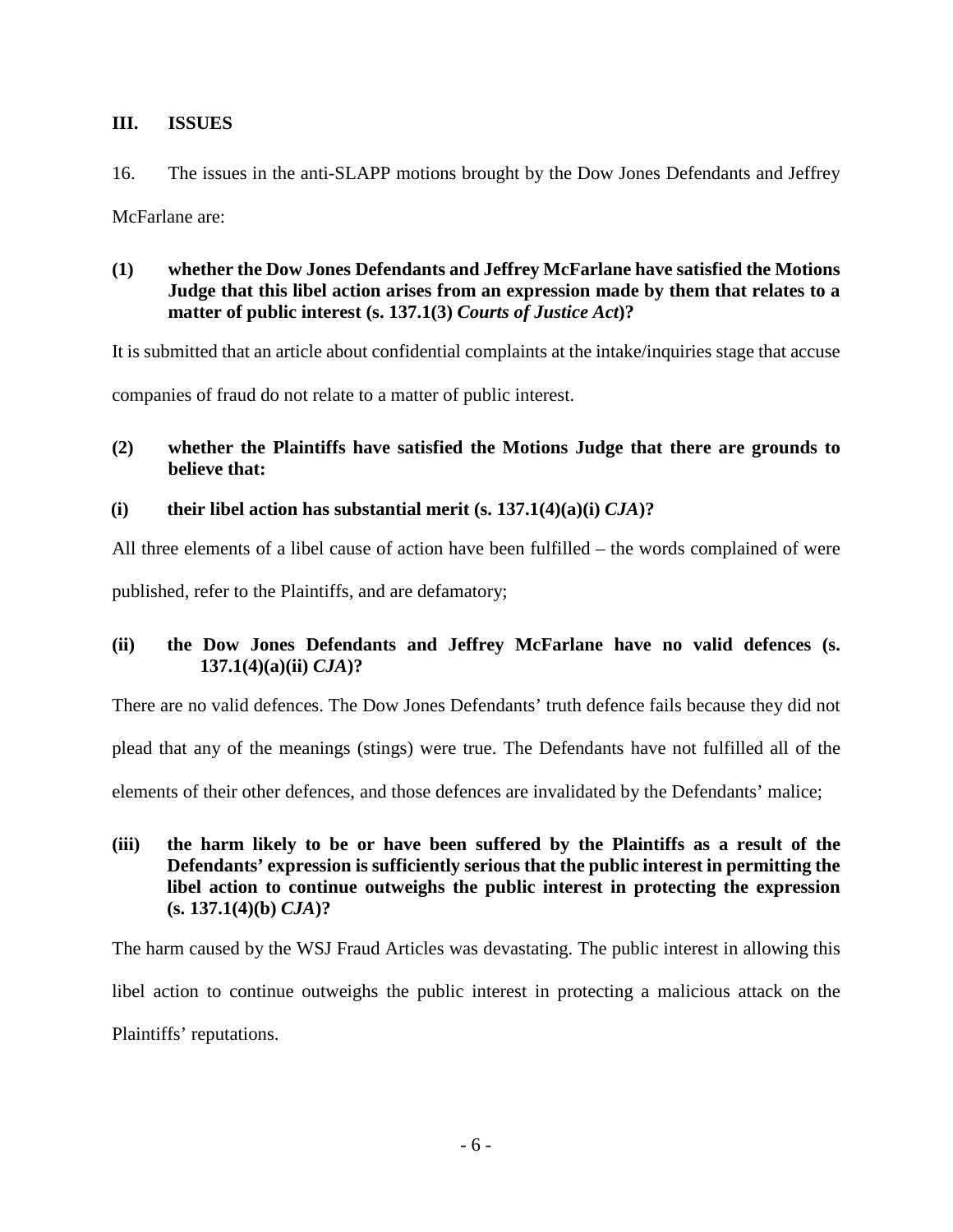#### <span id="page-11-0"></span>**IV. LAW AND ARGUMENT**

### <span id="page-11-1"></span>**A. ANTI-SLAPP MOTION FRAMEWORK**

17. In *Pointes Protection Association* the Supreme Court of Canada held that an anti-SLAPP motion is not a summary trial and the court must bear in mind the stage of proceedings.<sup>16</sup> No examinations for discovery have been conducted in this libel action.

18. Section 137.1 is not a new form of summary trial on the merits of a defamation action but is instead meant to provide an early and cost-effective means of ending litigation brought by a plaintiff to silence a party who has spoken on a matter of public interest. Its paradigmatic application is to prevent others from silencing persons who are speaking on matters that have significance beyond themselves.<sup>17</sup>

19. In addition to functioning as a screening mechanism, s.137.1 *CJA* must also ensure that a plaintiff with a legitimate claim is not unduly deprived of the opportunity to pursue it.<sup>18</sup>

20. Anti-SLAPP Motion Judges should engage in only a limited weighing of the evidence and should defer ultimate assessments of credibility and other questions requiring a deep dive into the evidence to a later stage, where judicial powers of inquiry are broader and pleadings more developed. The s. 137.1 analysis is not an adjudication of the merits of the underlying proceeding.<sup>19</sup> This libel action raises many matters that require a deep dive at trial and credibility assessments.

<sup>16</sup> *[1704604 Ontario Ltd v Pointes Protection Association](https://www.canlii.org/en/ca/scc/doc/2020/2020scc22/2020scc22.html?#par49)*, 2020 SCC 22 at paras 49-51; *[Sokoloff v Tru-Path](https://www.canlii.org/en/on/onca/doc/2020/2020onca730/2020onca730.html?#par47)  [Occupational Service Inc](https://www.canlii.org/en/on/onca/doc/2020/2020onca730/2020onca730.html?#par47)*, 2020 ONCA 730 at para 47.

<sup>17</sup> *Grist v TruGrp Inc*, 2021 ONCA 309 at para 17.

<sup>18</sup> *[Bent v Platnick](https://www.canlii.org/en/ca/scc/doc/2020/2020scc23/2020scc23.html?#par74)*, 2020 SCC 23 at para 74.

<sup>19</sup> *[1704604 Ontario Ltd v Pointes Protection Association](https://www.canlii.org/en/ca/scc/doc/2020/2020scc22/2020scc22.html?#par52)*, 2020 SCC 22 at para 52.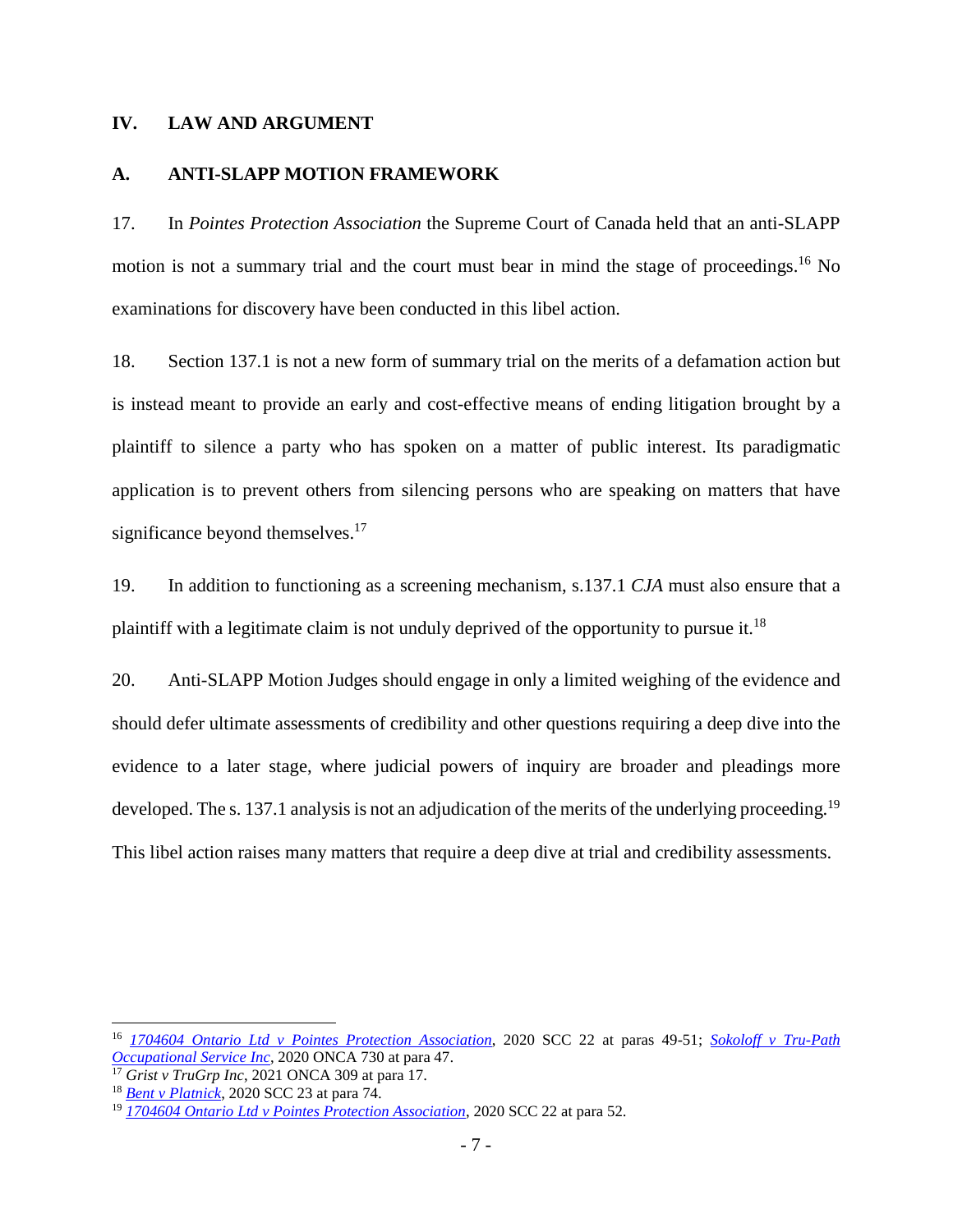21. If the motion record raises serious credibility issues or inferences to be drawn from competing primary facts, the motion judge must avoid taking a "deep dive" into the ultimate merits.<sup>20</sup>

## <span id="page-12-0"></span>**B. THE WSJ FRAUD ARTICLES DO NOT RELATE TO A MATTER OF PUBLIC INTEREST (SECTION 137.1(3)** *CJA***)**

22. The Defendants must satisfy the Motion Judge that this libel action arises from an expression made by each of them that relates to a matter of public interest.<sup>21</sup> The expression should be assessed "as a whole", and it must be asked whether "some segment of the community would have a genuine interest in receiving information on the subject".<sup>22</sup> Ultimately, the inquiry is a contextual one that is fundamentally asking what the expression is really about.<sup>23</sup>

23. Activity that unfairly reduces competition is a matter of public interest, in the sense that justice requires that such actions be proscribed for the common good. But that does not mean that every occurrence of this type of misconduct is a matter of public interest, having significance to anyone other than the parties involved and the institutions established to resolve their disputes. If the nature of the expression is fundamentally a private dispute, s. 137.1 does not apply.<sup>24</sup>

24. Expression that *relates* to a matter of public interest must be distinguished from expression that simply *makes reference* to something of public interest, or to a matter about which the public is merely curious. Neither of the latter two forms of expression will be sufficient for the moving party to meet its burden under section 137.1(3) *CJA*. 25

<sup>&</sup>lt;sup>20</sup> *[Subway Franchise Systems of Canada, Inc v Canadian Broadcasting Corporation](https://www.canlii.org/en/on/onca/doc/2021/2021onca26/2021onca26.html?#par54)*, 2021 ONCA 26 at paras 54-55.

<sup>21</sup> *Courts of Justice Act*, RSO 1990, c C43, s 137.1(3).

<sup>22</sup> *[1704604 Ontario Ltd v Pointes Protection Association](https://www.canlii.org/en/ca/scc/doc/2020/2020scc22/2020scc22.html?#par27)*, 2020 SCC 23 at para 27.

<sup>23</sup> *[Bent v Platnick](https://www.canlii.org/en/ca/scc/doc/2020/2020scc23/2020scc23.html?#par30)*, 2020 SCC 23 at para 30.

<sup>24</sup> *Grist v TruGrp Inc*, 2021 ONCA 309 at para 23.

<sup>25</sup> *[Bent v Platnick](https://www.canlii.org/en/ca/scc/doc/2020/2020scc23/2020scc23.html?#par29)*, 2020 SCC 23 at para 29; *[Sokoloff v Tru-Path Occupational Service Inc](https://www.canlii.org/en/on/onca/doc/2020/2020onca730/2020onca730.html?#par33)*, 2020 ONCA 730 at para 33.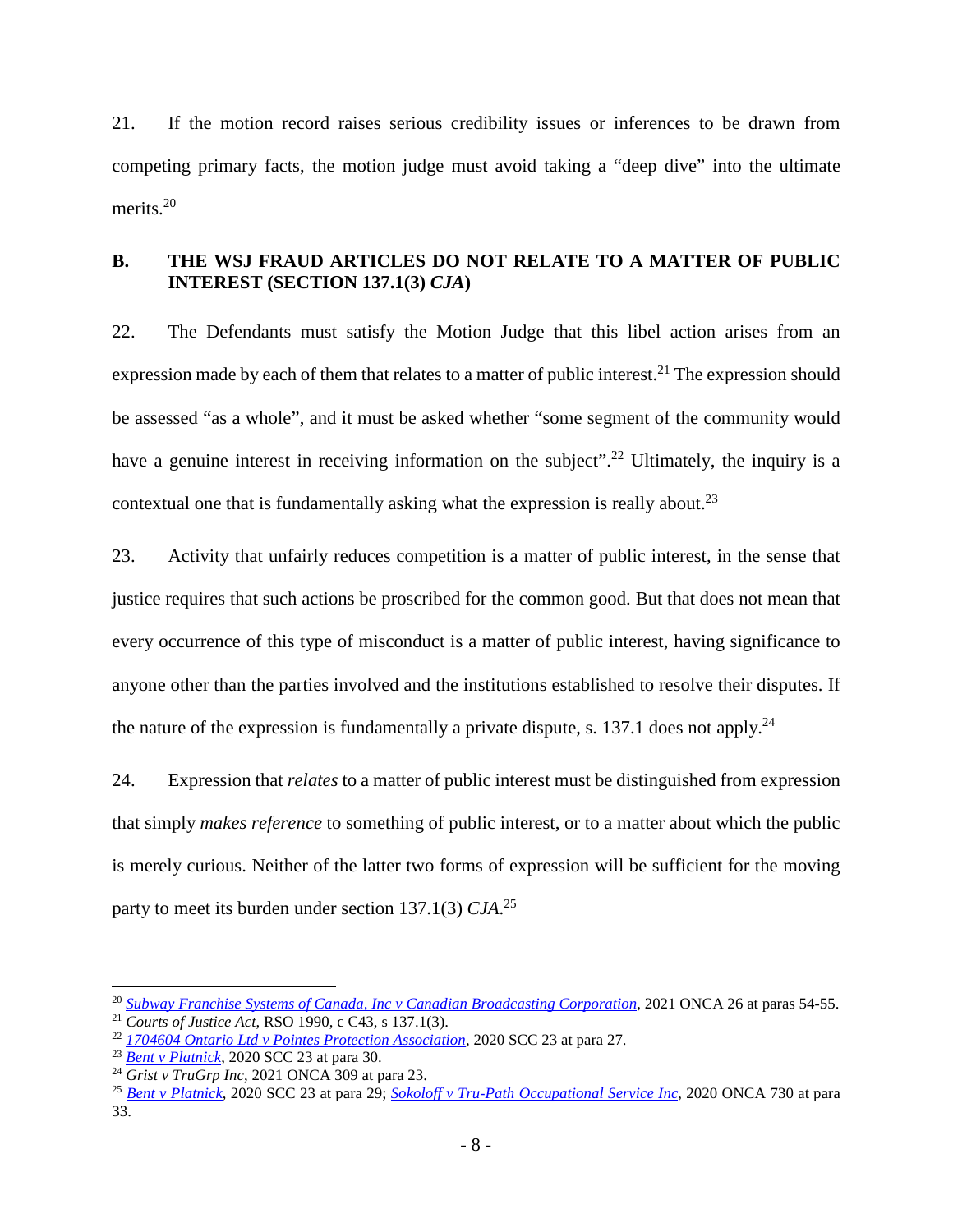25. The expression in the WSJ Fraud Articles is really about the whistleblower complaints against the Plaintiffs. The OSC Whistleblower Program is a confidential process - whistleblower complaints are not disclosed to the public and are not accessible by the public.<sup>26</sup> *The Wall Street Journal* republished the fraud and other accusations set out in the confidential whistleblower complaints that were only at the intake/inquiries stage. Likewise, the complaints to the Toronto Police were treated confidentially by the police and were also only at the intake/inquiries stage.

26. The over 2.4 million international readers of the WSJ Fraud Articles are not a segment of the community that have a genuine interest in receiving information about complaints that are at only the intake/inquiries stage. The public may be curious about these matters, but they do not relate to a matter of public interest.

#### <span id="page-13-0"></span>**C. SUBSTANTIAL MERIT OF THIS LIBEL ACTION (SECTION 137.1(4)(a)(i)** *CJA***)**

#### <span id="page-13-1"></span>**(a) Introduction**

 $\overline{a}$ 

27. There are grounds to believe that the Plaintiffs' libel action has substantial merit. The Motions Judge looks to the three elements of a cause of action for libel, and whether there is a real prospect of success, not necessarily a demonstrated likelihood, but merely one which tends to weigh more in favour of the plaintiff. $27$ 

- 28. The three elements of a libel action are:
	- (i) the words complained of were published, meaning that they were communicated to at least one person other than the plaintiff;
	- (ii) the words complained of refer to the plaintiff; and

<sup>&</sup>lt;sup>26</sup> McNish agreed that the OSC Whistleblower Program was confidential. Transcript of the cross-examination of Jacquie McNish on November 12, 2020 ("**McNish Transcript**"), p. 144, q. 452, at Tab 5 of the Compendium. <sup>27</sup> *[Bent v Platnick](https://www.canlii.org/en/ca/scc/doc/2020/2020scc23/2020scc23.html?#par90)*, 2020 SCC 23 at paras 90-92.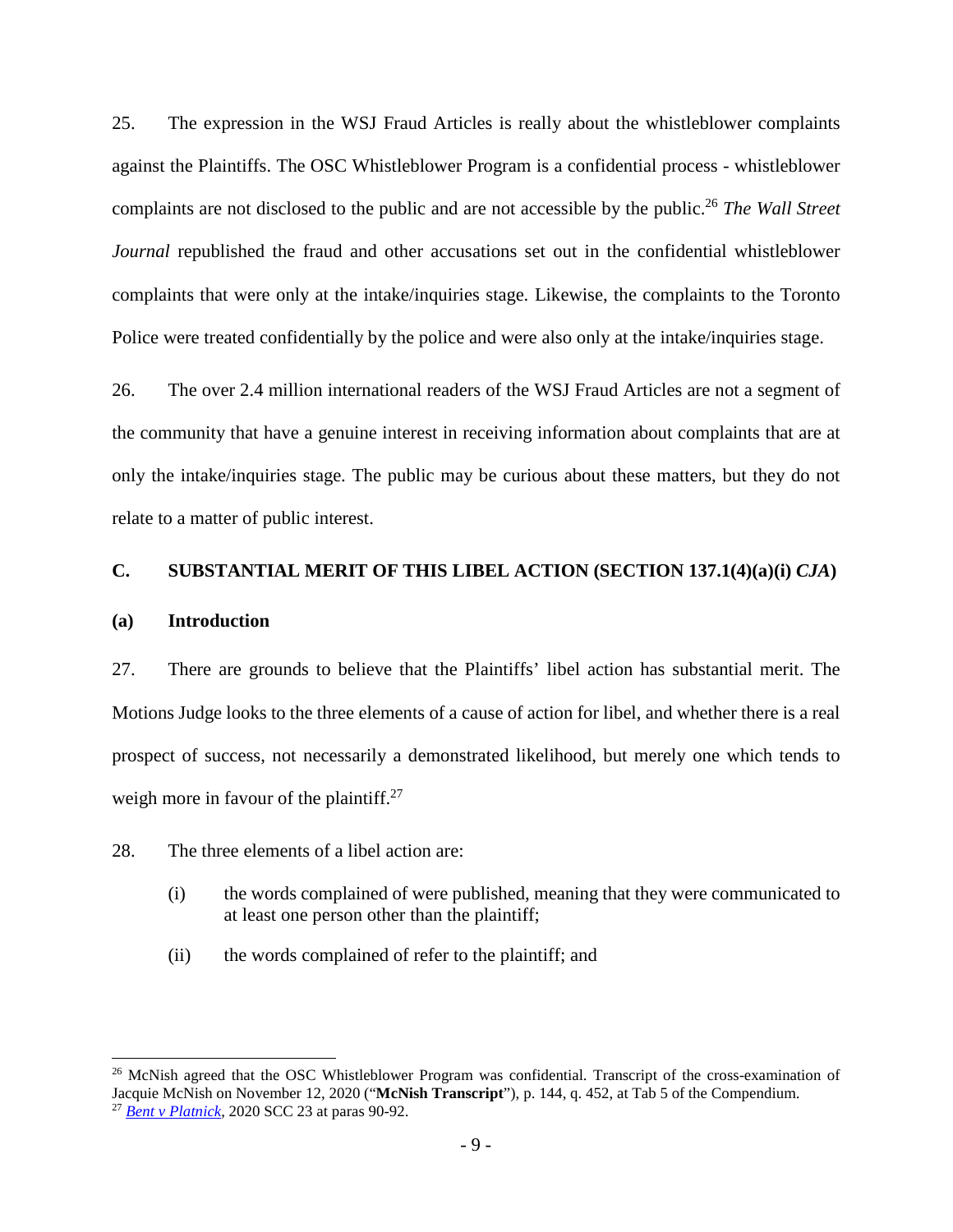(iii) the impugned words are defamatory, in the sense that they would tend to lower the plaintiff's reputation in the eyes of a reasonable person.<sup>28</sup>

## <span id="page-14-0"></span>**(b) The Publication Element**

29. Copeland and McNish have admitted they published the WSJ Fraud Articles.<sup>29</sup>

## <span id="page-14-1"></span>**(c) The Reference Element**

30. The *WSJ* Fraud Articles expressly refer to the Plaintiffs.

## <span id="page-14-2"></span>**(d) The Words Complained Of Are Defamatory**

## **(i) Introduction**

<span id="page-14-3"></span>31. The words complained of are defamatory. A defamatory meaning is conveyed if the words could tend to lower a person in the estimation of right-thinking members of society. Defamatory meaning in the words may be discerned from all the circumstances of the case, including any reasonable implications the words may bear, the context in which the words are used, the audience to whom they were published and the manner in which they were presented.<sup>30</sup>

32. The classic statement of the law is that words are defamatory if they tend to cause the plaintiff to be regarded by reasonable persons with hatred, contempt, fear, ridicule, dislike or disesteem. Words are thus defamatory if they impute improper and disrespectable conduct, even though a reasonable person might not regard that conduct with hatred, contempt, fear or ridicule.<sup>31</sup> Proof of actual reputational damage is not necessary given that actual harm to reputation is not required to establish defamation.<sup>32</sup>

<sup>28</sup> *[Grant v Torstar Corp](https://www.canlii.org/en/ca/scc/doc/2009/2009scc61/2009scc61.html?#par28)*, 2009 SCC 61 at para 28.

<sup>29</sup> Statement of Defence of the Defendants, Dow Jones & Company, Rob Copeland, and Jacquie McNish ("**Statement of Defence**") at paras 15, 24, at Tab 3 of the Pleadings Brief, pp. 47, 49, at Tab 4 of the Compendium.

<sup>30</sup> *[Crookes v Newton](https://www.canlii.org/en/ca/scc/doc/2011/2011scc47/2011scc47.html?#par39)*, 2011 SCC 47 at para 39; *[Botiuk v Toronto Free Press Publication, Ltd](https://www.canlii.org/en/ca/scc/doc/1995/1995canlii60/1995canlii60.html?#par62)*, [1995] 3 SCR 3, 1995 CarswellOnt 1049 at para 62.

<sup>31</sup> Peter Downard, *The Law of Libel in Canada*, 4th ed (Toronto: LexisNexis, 2021), at §3.2.

<sup>32</sup> *[Bent v Platnick](https://www.canlii.org/en/ca/scc/doc/2020/2020scc23/2020scc23.html?#par95)*, 2020 SCC 23 at para 95.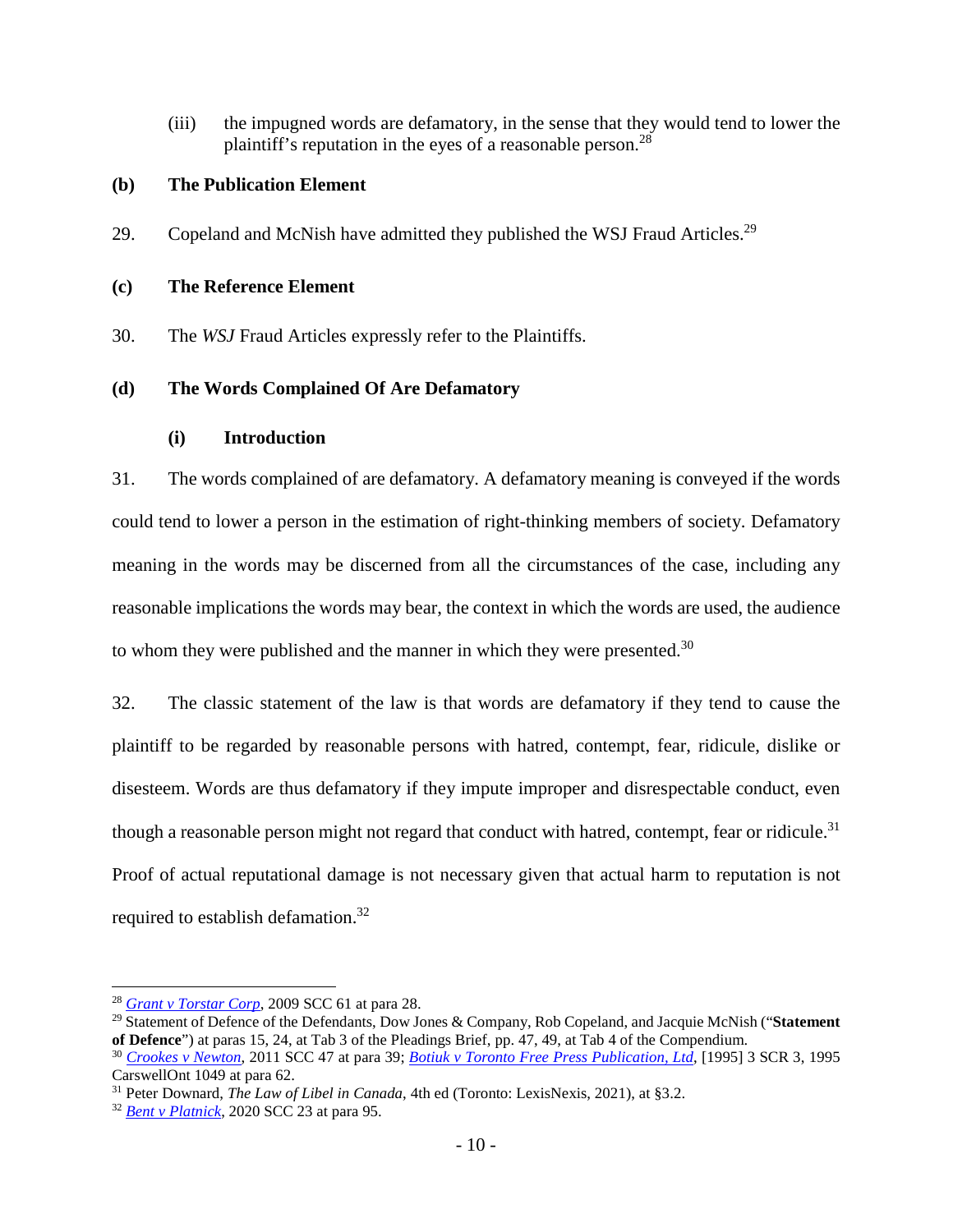33. Two distinct questions must be answered in order to determine if a statement is defamatory: (i) are the words capable of having a defamatory meaning which is a question of law for the trial judge, and if so; (ii) are the words in fact defamatory which is a question for the trier of fact. The Court of Appeal for Ontario held in *Baglow v Smith*:

the courts have recognized that the threshold over which a statement must pass in order to be capable of being defamatory of a plaintiff is relatively low… the question whether a statement is in fact defamatory has long been considered the purview of a trier of fact. Whether impugned words are defamatory of an individual in fact is the type of decision better made on the basis of a full factual record with cross-examinations and possibly expert testimony.<sup>33</sup>

For the purposes of an anti-SLAPP motion, it is submitted that the Motions Judge can only decide whether the words complained of are capable of being defamatory in that a determination of whether the words are in fact defamatory requires a full factual record and would be a "deep dive" that is not permitted in an anti-SLAPP motion. Nevertheless, the words complained of are both capable of being defamatory and are in fact defamatory of the Plaintiffs.

#### **(ii) Meanings**

 $\overline{a}$ 

<span id="page-15-0"></span>34. The words complained of and their meanings regarding the Website Article are set out in paragraphs 31 and 34 of the Amended Statement of Claim.<sup>34</sup> The words complained of and their meanings regarding the Print Article are set out in paragraphs 44-45 of the Amended Statement of Claim. $35$ 

35. The Court must consider a publication as a whole and not dwell or concentrate on isolated passages. The entire article must be read; articles are to be considered together with any illustrations, pictures viewed with captions, and stories read with their headlines. Words that are

<sup>33</sup> *[Baglow v Smith](https://www.canlii.org/en/on/onca/doc/2012/2012onca407/2012onca407.html?#par24)*, 2012 ONCA 407 at para 24. Emphasis added.

<sup>34</sup> Plaintiffs' Amended Statement of Claim, October 15, 2019 ("**Statement of Claim**") at paras 31, 34, at Tab 2 of the Pleadings Brief, pp. 18-20, 22-27, at Tab 4 of the Compendium.

<sup>35</sup> Statement of Claim at paras 44-45, at Tab 2 of the Brief of Pleadings, pages 30-39, at Tab 4 of the Compendium.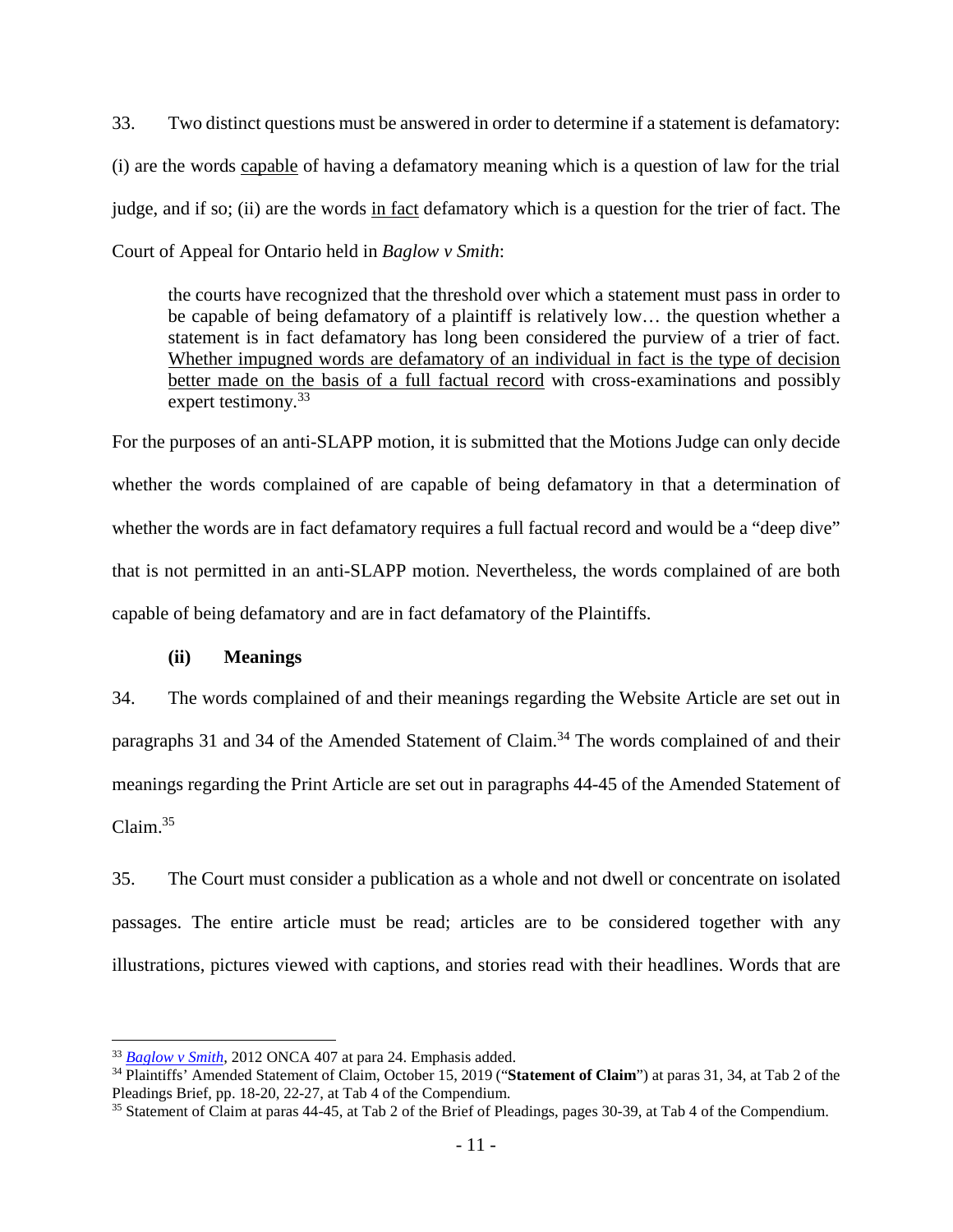not defamatory when viewed alone and in isolation may take on a defamatory meaning when the cumulative effect is viewed in context. It is the broad impression conveyed by the publication that must be considered and not the meaning of each individual word. More often the sting is not so much in the words themselves as in what an ordinary person will infer from them.<sup>36</sup>

36. The Court does not analyze the words as though it was carefully considering a written contract.<sup>37</sup>

37. Allegations of unlawful conduct or criminal conduct are very serious and potentially damaging to anyone's reputation.<sup>38</sup> Expressions alleging criminal conduct are extremely damaging to a person's reputation.<sup>39</sup>

38. Allegations of criminal and unlawful conduct are unequivocally conveyed to the reader through the headline, the deck, the Toronto Police car photo, the lead paragraph and the second paragraph of the WSJ Fraud Articles. There is no escaping the impression that the Plaintiffs have engaged in fraudulent activities, engaged in criminal wrongdoing, conduct their businesses fraudulently, and engaged in illegalities. No charges were ever laid.

39. The headline, the deck, the lead paragraph, and the second paragraph, when read in the context of paragraphs 8 and 31 mean that the Plaintiffs violated Ontario securities laws, engaged in deceptive business practices, and conduct their businesses fraudulently. The Ontario Securities Commission never took any enforcement action.

40. Catalyst is falsely accused of deceiving borrowers in the deck and the second paragraph of

<sup>36</sup> Ramond Brown, *Brown on Defamation*, 2nd ed (Toronto: Thomson Reuters, 2021) at §5.3(1)(a).

<sup>37</sup> *[Leenen v Canadian Broadcasting Corp](https://www.canlii.org/en/on/onsc/doc/2000/2000canlii22380/2000canlii22380.html?#par88)*, [2000] OJ No 1359, 2000 CarswellOnt 1417 at para 88 (Sup Ct J), aff'd [2001] OJ No 2228, 54 OR (3d) 626 (CA), leave to appeal denied [2001] SCCA No 433.

<sup>38</sup> *[Canadian Standards Association v PS Knight Co Ltd](https://www.canlii.org/en/on/onsc/doc/2019/2019onsc1730/2019onsc1730.html?#par44)*, 2019 ONSC 1730 at para 44.

<sup>39</sup> *[Hobbes v Warner](https://www.canlii.org/en/bc/bcsc/doc/2019/2019bcsc2196/2019bcsc2196.html?#par150)*, 2019 BCSC 2196 at para 150.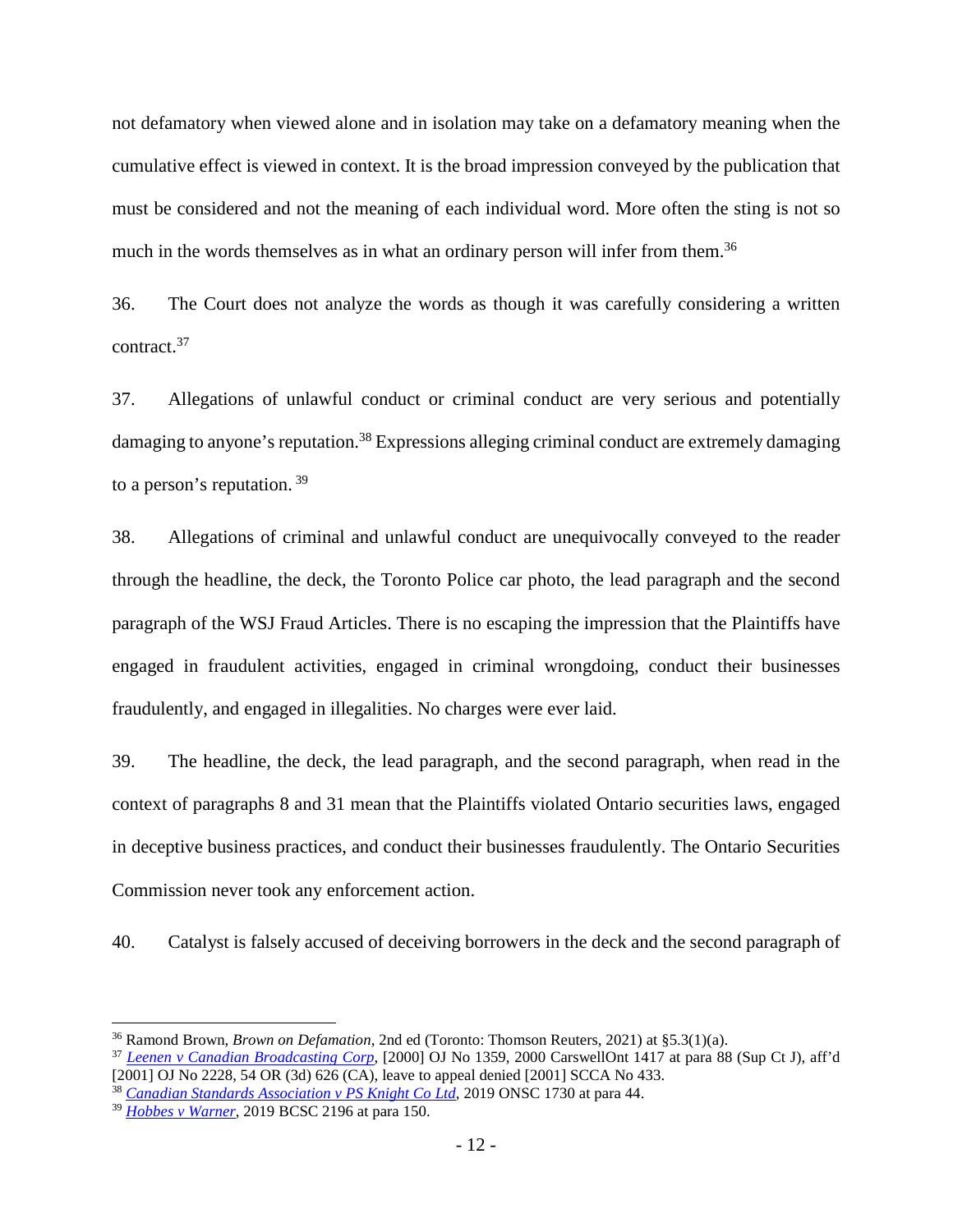the WSJ Fraud Articles. The only borrower specifically identified is former Chief Executive of Xchange Technology Group Jeff McFarlane (para 20). Catalyst never deceived Jeffrey McFarlane or XTG about its loans because they never borrowed money from Catalyst. A statement that a company "deceived borrowers" is on its face defamatory and when read in the context of the fraud accusations, also means that Catalyst engaged in deceptive business practices, acted unethically, and wrongfully conducts its business for its own financial gain at the expense of borrowers.

41. Catalyst is falsely accused of artificially inflating the value of its assets in the deck and the second paragraph of the WSJ Fraud Articles. A statement that a company "artificially inflated the value of its assets" is on its face defamatory and when read in the context of the fraud accusations and paragraphs 24-26 (as explained in False Fact #1 below), mean Catalyst engaged in illegal or improper accounting, engaged in fraudulent and criminal activities, wrongfully conducts its business for its own financial gain, and conducts its business fraudulently.

42. The third paragraph of the Website Article reports that the specialized Financial Crimes Unit of the Toronto Police has begun its own inquiries separate from the OSC's inquiries.<sup>40</sup> This sting is published in the context of a headline, a deck, a Toronto Police car photograph, a lead paragraph and a second paragraph that refer to fraud accusations, the deception of borrowers and the artificial inflation of the value of assets. The clear impression conveyed by the third paragraph is that the Plaintiffs are engaged in financial crimes, engaged in criminal conduct, and act illegally and fraudulently.

43. With respect to Catalyst's acquisition of XTG reported in paragraphs 9, 12 and 19-28 of the Website Article, readers are falsely informed that Catalyst overpaid Callidus \$34 million (\$101

<sup>&</sup>lt;sup>40</sup> Website Article at para 3, at Tab 1 of the WSJ Articles Brief, p. 1, at Tab 1 of the Compendium.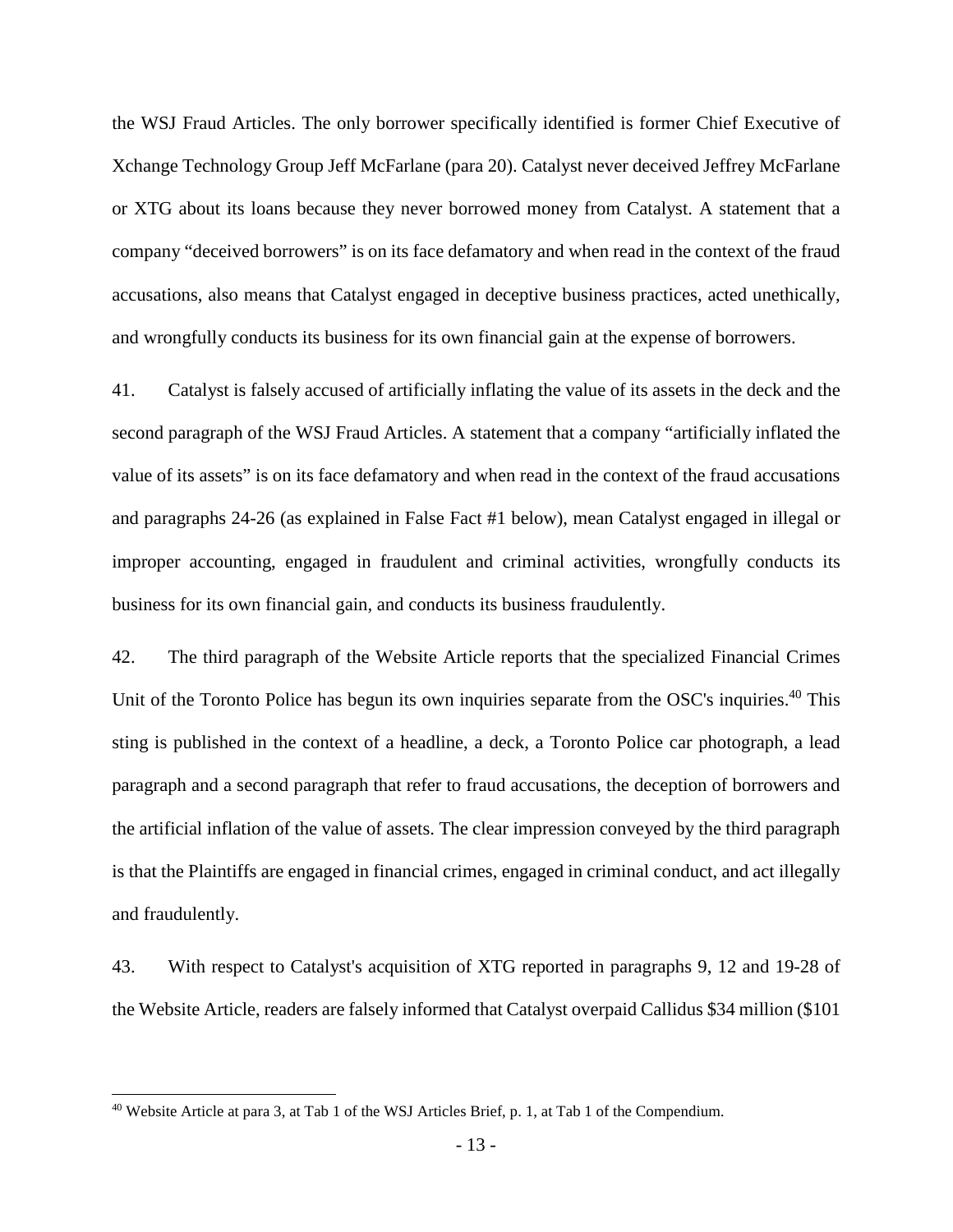million minus \$66.9 million) for the XTG assets (as explained in False Fact #1 below). This false fact is followed by McFarlane's false statement that there are serious concerns about the accounting around XTG.<sup>41</sup> These defamatory statements are made in the context of the fraud accusations, artificially inflating the value of assets, the deception of borrowers, and the OSC and Toronto Police inquiries (set out in the headline, deck, Toronto Police car photo, and the first three paragraphs of the Website Article). These paragraphs of the Website Article mean that the Plaintiffs illegally or wrongfully overvalued the XTG assets; engage in illegal or wrongful accounting practices; engage in illegal or wrongful lending practices; engaged in illegal or wrongful conduct in dealings with XTG and McFarlane; dealt with the XTG loans illegally or improperly; and caused Callidus to be overpaid for the XTG investment for the financial gain or benefit of Callidus.

#### <span id="page-18-0"></span>**D. NO VALID DEFENCES (SECTION 137.1(4)(a)(ii)** *CJA***)**

#### <span id="page-18-1"></span>**(a) Introduction**

44. There are grounds to believe that the Defendants have no valid defences. "Grounds to believe" means something more than mere suspicion, but less than proof on a balance of probabilities.<sup>42</sup>

45. The Defendants must first put in play the defences they intend to present, and then the burden effectively shifts to the plaintiffs, who bear the statutory burden. This calls for an assessment of whether there is *a* basis in the record and the law – taking into account the stage of the proceeding – to support a finding that the defences put in play do not tend to weigh *more* in the Defendants' favour.<sup>43</sup>

<sup>41</sup> Website Article at paras 9, 12, 19-28, at Tab 1 of the WSJ Articles Brief, pp. 2-3, at Tab 1 of the Compendium. <sup>42</sup> *[1704604 Ontario Ltd v Pointes Protection Association](https://www.canlii.org/en/ca/scc/doc/2020/2020scc22/2020scc22.html?#par40)*, 2020 SCC 22 at para 40.

<sup>43</sup> *[Bent v Platnick](https://www.canlii.org/en/ca/scc/doc/2020/2020scc23/2020scc23.html?#par103)*, 2020 SCC 23 at para 103.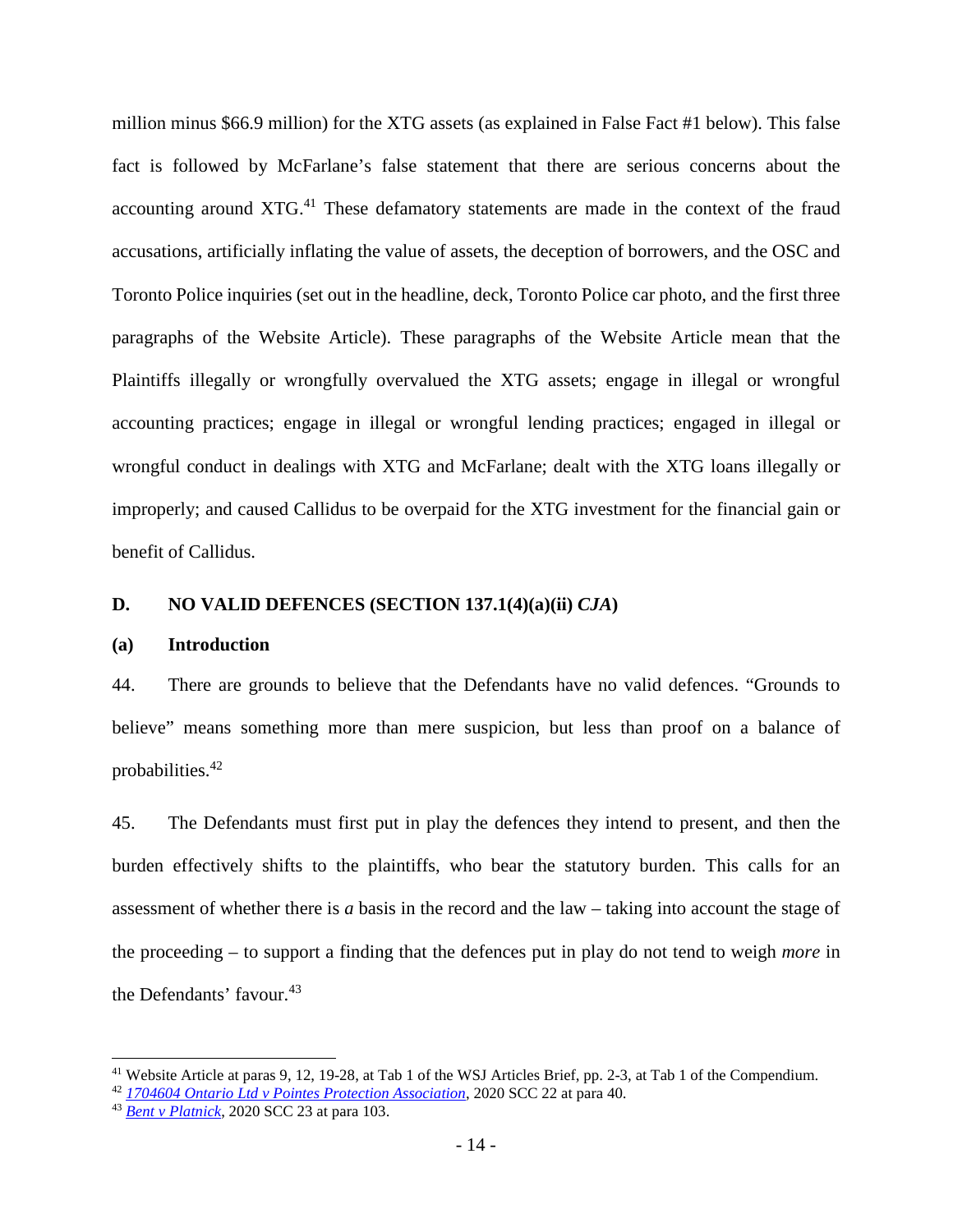46. A determination that a defence "could go either way" in the sense that a reasonable trier could accept it or reject it, is a finding that a reasonable trier could reject the defence.<sup>44</sup>

## <span id="page-19-1"></span><span id="page-19-0"></span>**(b) The Justification or Truth Defence**

## **(i) The Statement of Defence**

47. The Dow Jones Defendants have pleaded the truth or justification defence at paragraph 34 of the Statement of Defence. None of the alleged true facts listed in paragraph 34 plead that the stings of the libel (the meanings) are true.

## **(ii) The Elements of The Justification Defence**

<span id="page-19-2"></span>48. The justification defence is only made out by proving the truth of all of the meanings of the words complained of by the Plaintiffs:

[107] Once a *prima facie* showing of defamation has been made, the words complained of are presumed to be false… To succeed on the defence of justification, "a defendant must adduce evidence showing that the statement was substantially true"... The burden on the defendant is to prove the substantial truth of the "'sting', or main thrust, of the defamation" ... In other words, "[t]he defence of justification will fail if the publication in issue is shown to have contained only accurate facts but the sting of the libel is not shown to be true"  $\ldots$ <sup>45</sup>

49. Repeating a libel has the same legal consequences as originating it. This rule reflects the law's concern that one should not be able to freely publish a scurrilous libel simply by purporting to attribute the allegation to someone else.<sup>46</sup> By repeating the fraud accusations in the whistleblower complaints, the Dow Jones Defendants have themselves accused the Plaintiffs of fraud.

<sup>44</sup> *[Subway Franchise Systems of Canada, Inc v Canadian Broadcasting Corporation](https://www.canlii.org/en/on/onca/doc/2021/2021onca26/2021onca26.html?#par56)*, 2021 ONCA 26 at para 56.

<sup>45</sup> *[Bent v Platnick](https://www.canlii.org/en/ca/scc/doc/2020/2020scc23/2020scc23.html?#par107)*, 2020 SCC 23 at para 107. Emphasis added.

<sup>46</sup> *[Montour v Beacon Publishing Inc](https://www.canlii.org/en/on/onca/doc/2019/2019onca246/2019onca246.html?#par14)*, 2019 ONCA 246 at para 14.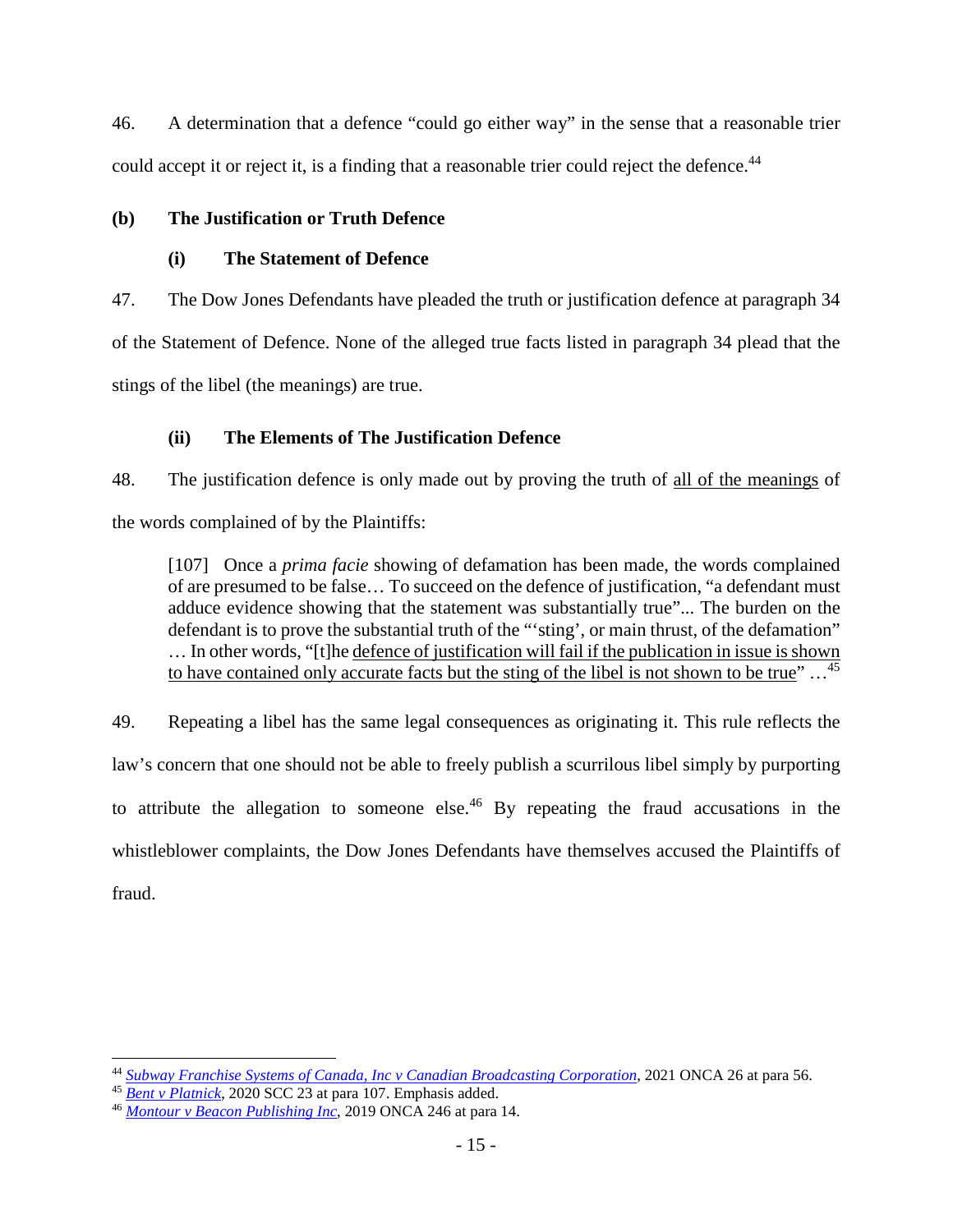50. In *Thompson v Cohodes*, the Plaintiff was the CEO of a publicly traded corporation, Concordia International Inc. The Defendant Mark Cohodes (a short-seller) alleged fraud against Thompson. Justice Kristjanson held:

[18] To establish the defence of truth, or justification, the defendant must prove the substantial truth of the "sting", or main thrust of the libel complained of: *Cusson v Quan*, 2007 ONCA 771 at para 35, rev'd on other grounds 2009 SCC 62. In this case the words complained of are reasonably interpreted as conveying the defamatory sting that Thompson committed fraud, or participated in fraud, when he was employed at Biovail early in his career …

[27] The sting that one has committed or participated in fraud is an allegation of fact...<sup>47</sup>

Justice Brown followed *Thompson v Cohodes* in *Levant v Day*. 48

## **(iii) No Valid Truth Defence**

<span id="page-20-0"></span>51. None of alleged true facts that are pleaded in paragraph 34 of the Statement of Defence plead the truth of the meanings pleaded by the Plaintiffs.<sup>49</sup> On this basis alone, there are grounds to believe that there is no valid basis for the truth defence.

52. In addition, none of the stings of libel are true. The WSJ Fraud Articles are rife with false facts, examples of which are set out in the "False Facts" section below.

53. Further, a resolution of whether the numerous meanings of the words complained of are substantially true will require findings of credibility and require a deep dive which the Motions Judge is not allowed to do in an anti-SLAPP motion. There are grounds to believe that the Dow Jones Defendants will not be able to prove the truth of the stings of the defamatory statements in the WSJ Fraud Articles.

<sup>47</sup> *[Thompson v Cohodes](https://www.canlii.org/en/on/onsc/doc/2017/2017onsc2590/2017onsc2590.html?#par18)*, 2017 ONSC 2590 at paras 18, 27.

<sup>48</sup> *[Levant v Day](https://www.canlii.org/en/on/onsc/doc/2017/2017onsc5956/2017onsc5956.html?#par36)*¸ 2017 ONSC 5956 at para 36.

<sup>&</sup>lt;sup>49</sup> Statement of Defence at para 34, at Tab 3 of the Pleadings Brief, pp. 51-54, at Tab 4 of the Compendium.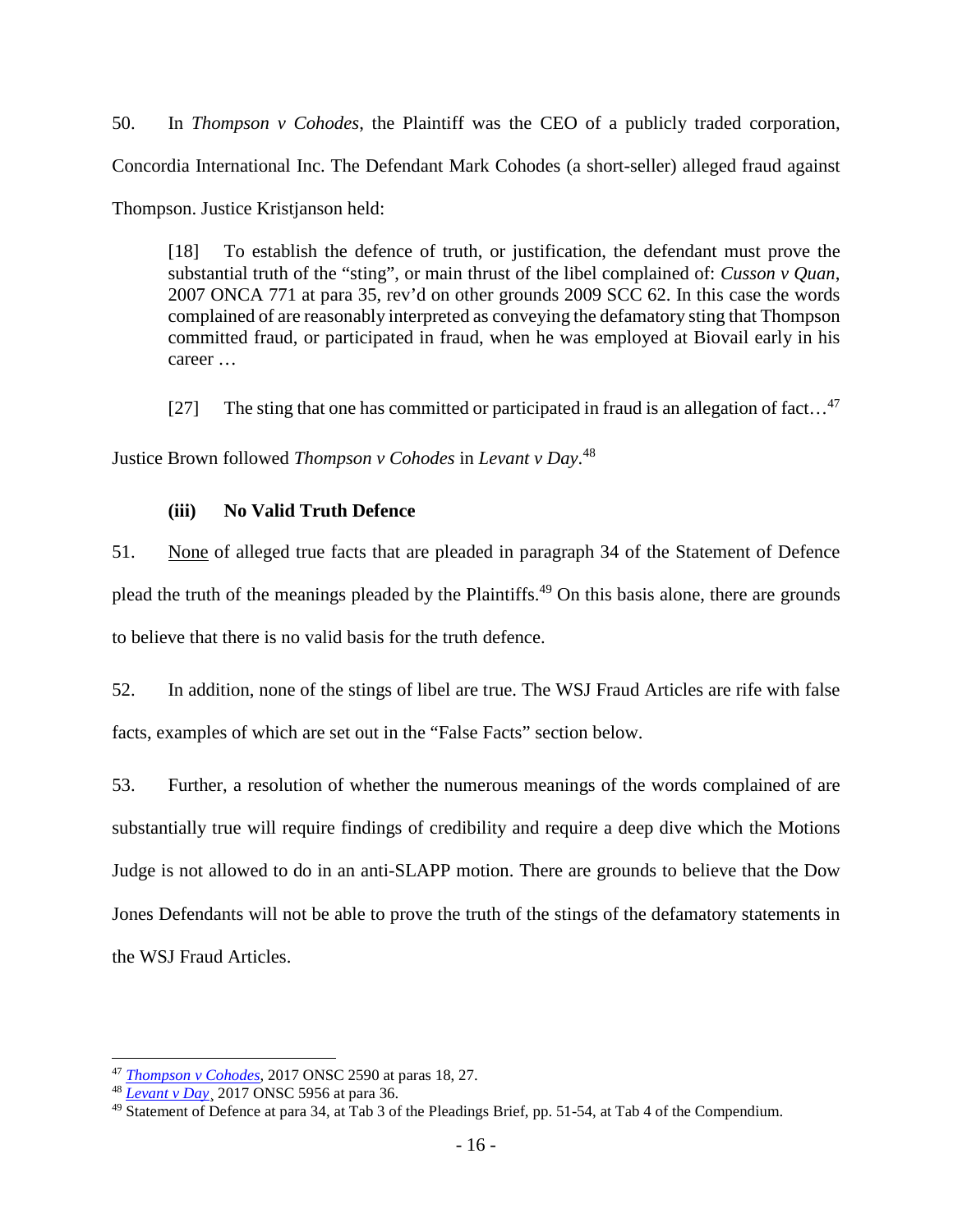## <span id="page-21-0"></span>**(c) The False Facts**

## **(i) False Fact #1 – Catalyst Funds Overpaid Callidus for XTG**

<span id="page-21-1"></span>54. The WSJ Fraud Articles falsely reported that the Catalyst Funds overpaid Callidus to

acquire XTG. Paragraph 24 of the Website Article reports:

In September 2015 Callidus recorded the Xchange investment as an asset for sale at C\$66.9 million in a quarterly earnings report.<sup>50</sup>

The "carrying value" of XTG as of September 2015 was C\$66.9 million.

Paragraph 25 reports:

Then in March 2016, Catalyst transferred C\$101 million to Callidus for Xchange, "an amount equal to the total outstanding principal plus accrued and unpaid interest", filings show. $51$ 

The amount of the "gross loan receivable" as of March 2016 was C\$101.3 million. Jeffrey

McFarlane<sup>52</sup> then tells readers in paragraph 27 that Catalyst overpaid Callidus:

Mr. McFarlane confirmed he filed one of the whistleblower complaints. "His complaint and one other", alleges that Catalyst Funds overpaid Callidus to acquire the XTG investment, and delayed and underreported potential losses. "I have serious concerns about the integrity of Callidus's accounting around XTG," Mr. McFarlane said.<sup>53</sup>

55. The "carrying value" of an asset for sale is different and separate from a "gross loan

receivable".<sup>54</sup> Any comparison of the "carrying value" of an asset for sale and the "gross loan

receivable" is a false comparison. Readers were not informed that the C\$101 million was the gross

loan receivable and that the C\$66.9 million was the carrying value of XTG.

56. During cross-examination, McNish agreed that in September 2015, Callidus accurately

 $\overline{a}$ <sup>50</sup> Website Article at para 24, at Tab 1 of the WSJ Articles Brief, p. 3, at Tab 1 of the Compendium. Emphasis added.

<sup>51</sup> Website Article at para 25, at Tab 1 of the WSJ Articles Brief, p. 3, at Tab 1 of the Compendium. Emphasis added. <sup>52</sup> "**McFarlane**"

<sup>53</sup> Website Article at para 27, at Tab 1 of the WSJ Articles Brief, p. 3, at Tab 1 of the Compendium. Emphasis added. <sup>54</sup> Affidavit of James Riley, sworn May 29, 2020 ("**Riley Libel Affidavit**") at paras 160, 174-183, at Tab 6 of the Compendium.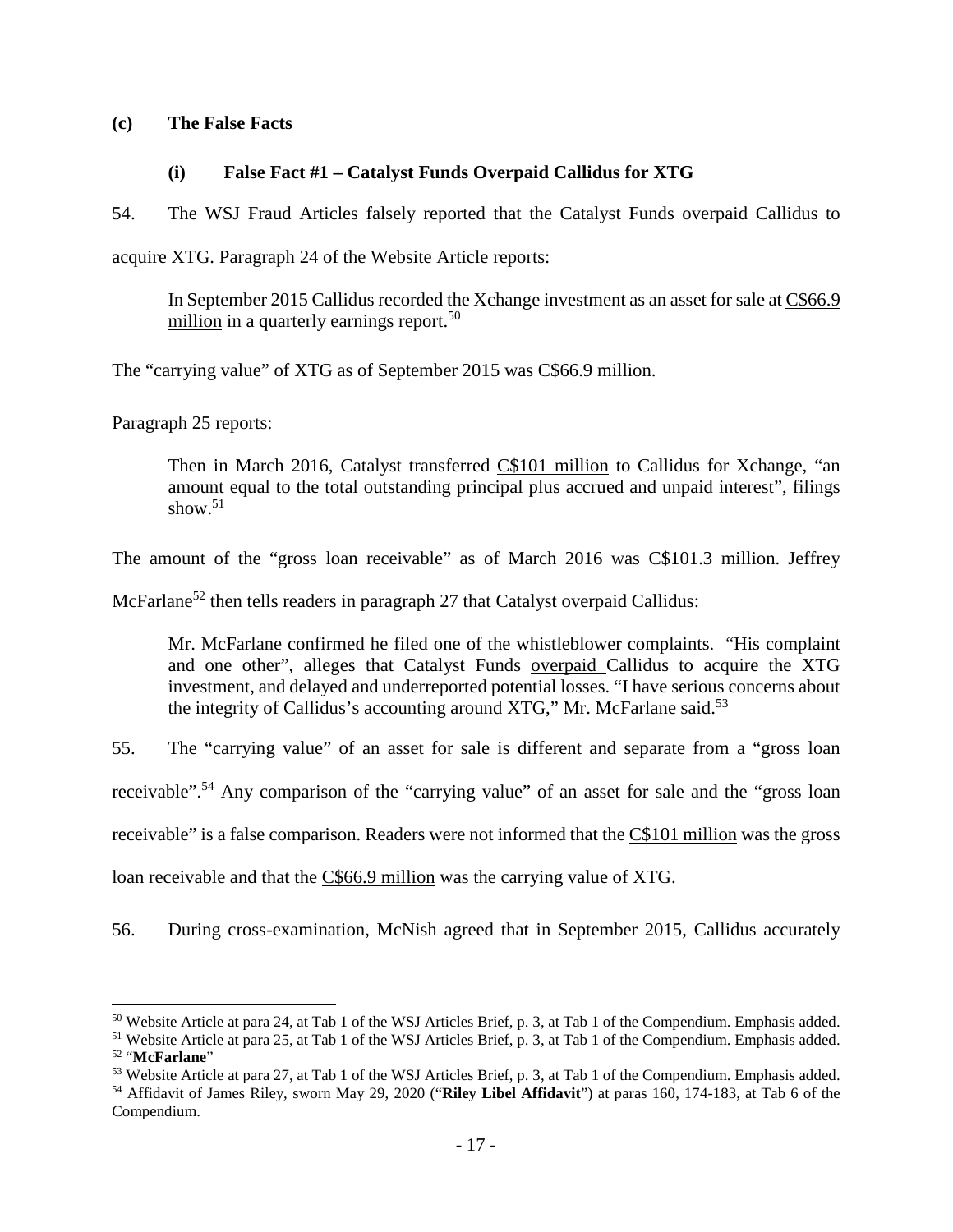recorded the Xchange investment as an asset for sale at C\$66.9 million.<sup>55</sup> When questioned about paragraph 25, McNish testified that it was her "understanding that in March 2016 Callidus had recorded the Xchange investment as an asset held for sale at Canadian \$101 million".<sup>56</sup> This is an egregious false fact – the C\$101 million was not the carrying value of XTG as of March 2016.

57. *The Wall Street Journal* reported an apples to oranges comparison and falsely informed readers that Catalyst overpaid Callidus for XGT by C\$34 million (C\$101 million minus C\$66.9 million). Catalyst made the payment it was contractually obligated to make to Callidus under the Catalyst Guarantee for the gross loan receivable of XTG (a fact that was omitted from the WSJ Fraud Articles).

#### **(ii) False Fact #2 – Catalyst Inflated the Value of some of its Assets**

<span id="page-22-0"></span>58. The WSJ Fraud Articles falsely reported that Catalyst Capital artificially inflated the value of its assets in the deck ("Authorities looking into complaints that Catalyst inflated value of assets, deceived borrowers") and in the second paragraph ("Catalyst Capital Group Inc*.*, one of Canada's largest private-equity firms, is accused in the complaints of artificially inflating the value of some of its assets").<sup>57</sup> Readers are falsely informed that Catalyst overpaid Callidus by \$34 million to acquire XTG in March 2016 (paras 24 and 25). Paragraph 26 then reports: "in December 2016, Catalyst told its investors that the Xchange stake was only worth a fraction of what it had paid that March, triggering losses on two of its Funds".<sup>58</sup> The statement that Catalyst artificially inflated the value of its assets is false. Jim Riley's evidence regarding Catalyst's accounting treatment of XTG

<sup>55</sup> McNish Transcript, pp. 71-72, qq. 261-265, at Tab 7 of the Compendium.

<sup>56</sup> McNish Transcript, p. 72, q. 268, at Tab 7 of the Compendium.

<sup>57</sup> Website Article at deck and at para 2, at Tab 1 of the WSJ Articles Brief, p. 1, at Tab 1 of the Compendium. Emphasis added.

<sup>58</sup> Website Article at para 26, at Tab 1 of the WSJ Articles Brief, p. 3, at Tab 1 of the Compendium.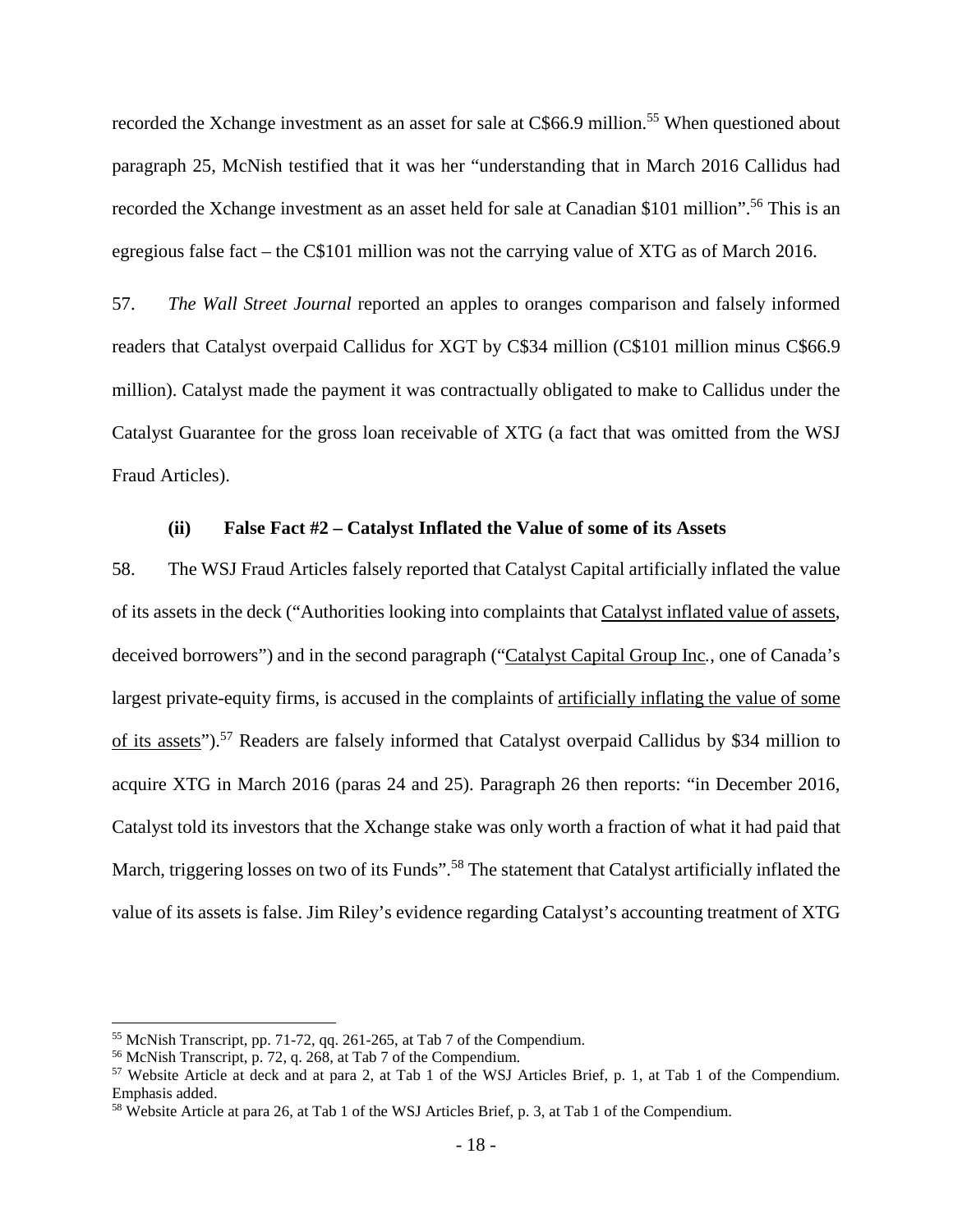and the write down of XTG's value as at December 31, 2016 is uncontroverted.<sup>59</sup>

## **(iii) False Fact #3 – Catalyst Deceived Borrowers**

<span id="page-23-0"></span>59. The WSJ Fraud Articles falsely reported that Catalyst deceived borrowers in the deck ("Authorities looking into complaints that Catalyst inflated value of assets, deceived borrowers") and in the second paragraph ("Catalyst Capital Group Inc., one of Canada's largest private-equity firms, is accused in the complaints of artificially inflating the value of some of its assets and deceiving borrowers about the terms of loans it made").<sup>60</sup>

60. Catalyst never deceived XTG about the terms of its loans because XTG never borrowed money from Catalyst. McNish agreed that Catalyst never loaned money to XTG (Callidus did), a fact that McNish and Copeland had wrong just hours prior to publication. Copeland sent McNish an email less than 4 hours prior to publication saying:

> He said his company began borrowing from Catalyst in late 2012 after the lender purchased its \$11.6 million loan from a U.S. bank.

> I'm on the phone with someone who now says XTG began borrowing from Callidus, not Catalyst. Can you check receivership docs.<sup>61</sup>

At no time did XTG borrow money from Catalyst. It is unfathomable that just hours before accusing Catalyst and Callidus of fraud to an international readership in excess of 2 million that these two reporters did not know that XTG borrowed from Callidus, rather than Catalyst.

## **(iv) False Fact #4 – Catalyst Delayed And Underreported Losses**

<span id="page-23-1"></span>61. Catalyst did not delay or underreport potential losses in XTG as falsely stated by McFarlane in paragraph 27 of the Website Article. Jim Riley's evidence is uncontroverted that the

<sup>59</sup> Riley Libel Affidavit at para 186, at Tab 8 of the Compendium.

 $60$  Website Article at deck and at para 2, at Tab 1 of the WSJ Articles Brief, p. 1, at Tab 1 of the Compendium. Emphasis added.

<sup>61</sup> Exhibit 10 to Riley Libel Affidavit, at Tab 9 of the Compendium.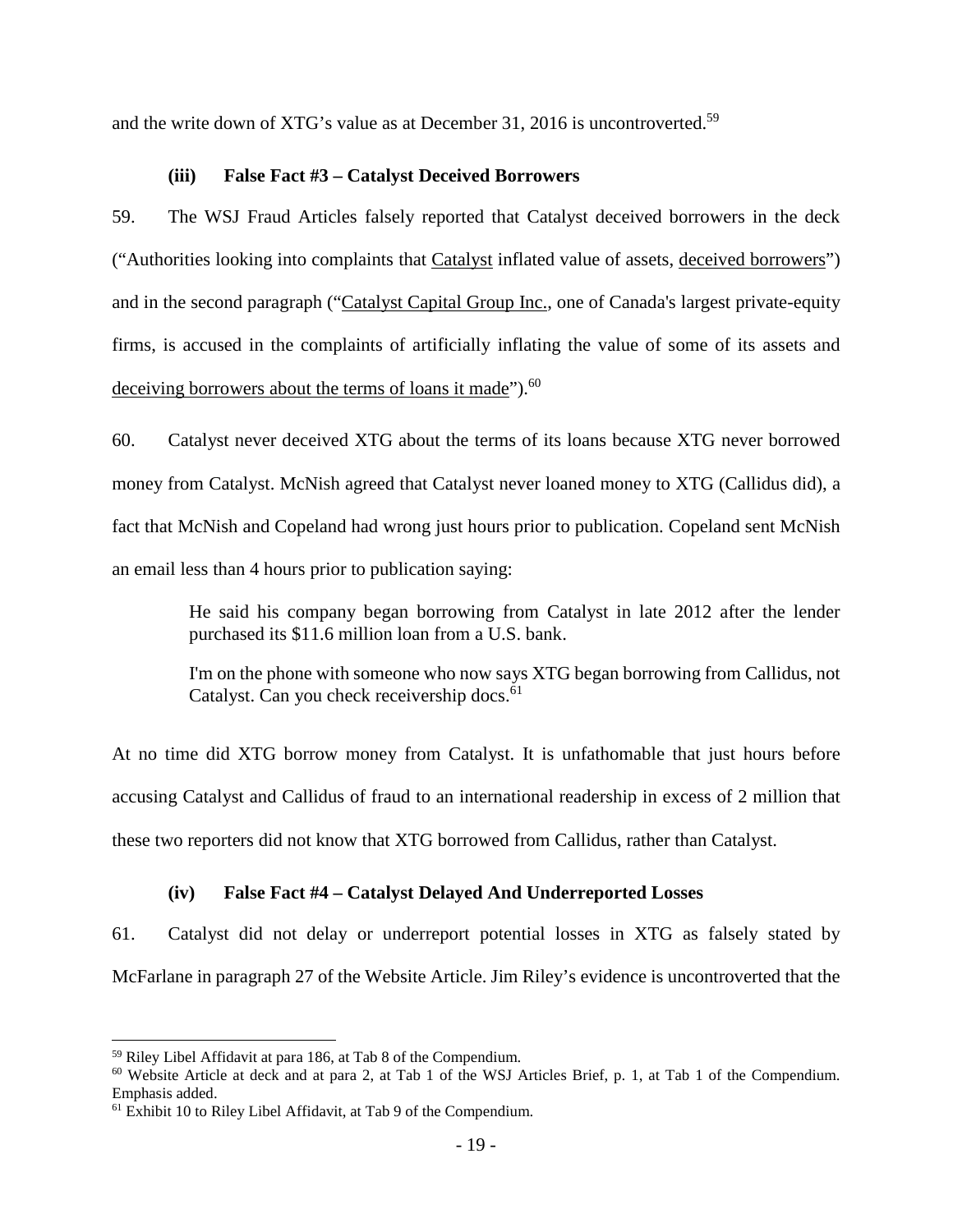restructuring of XTG's business during the Callidus Receivership took longer to achieve than originally anticipated to avoid adverse U.S. tax consequences for Callidus, namely, the possibility of a "tax inversion".<sup>62</sup>

62. Catalyst closed the purchase of XTG from Callidus the end of March 2016. Jim Riley's evidence is uncontroverted that the Catalyst Funds initially carried XTG at Callidus' carrying value in the Consolidated Financial Statements for the Year Ended December 31, 2015 and 2014.<sup>63</sup> As part of the Catalyst Funds year-end financial statement preparation process, they evaluated XTG's value as at December 31, 2016, and wrote XTG's value down to USD \$9,398,000 at that time. KPMG LLP reviewed Catalyst's year-end financial statements and KPMG's audit opinion was unqualified. There is no truth to McFarlane's statement that there were serious concerns about the integrity of Callidus' accounting around XTG, nor that there was a delay or underreporting of potential losses in XTG. McFarlane testified that he was denied access to XTG's accounting and financial records in October 2013 and that he had no involvement in KPMG's audits.<sup>64</sup>

#### **(v) False Fact #5 – Catalyst Seized XTG**

<span id="page-24-0"></span>63. The WSJ Fraud Articles falsely report that Catalyst seized XTG. Paragraphs 9, 19-21 report: (1) "Some but not all of the filers of the Catalyst whistleblower complaints have worked at companies that borrowed money from Mr. Glassman's firms, and later had their businesses seized, … Some of the complaints involve a series of loans to a small technology distributor [XTG]", and

 $62$  Riley Libel Affidavit at paras 140-141, at Tab 10 of the Compendium.

<sup>63</sup> Riley Libel Affidavit at para 186, at Tab 8 of the Compendium.

<sup>64</sup> Transcript of the cross-examination of Jeffrey McFarlane on November 24, 2020 ("**McFarlane Transcript**"), pp. 99-100, qq. 354-360, at Tab 11 of the Compendium.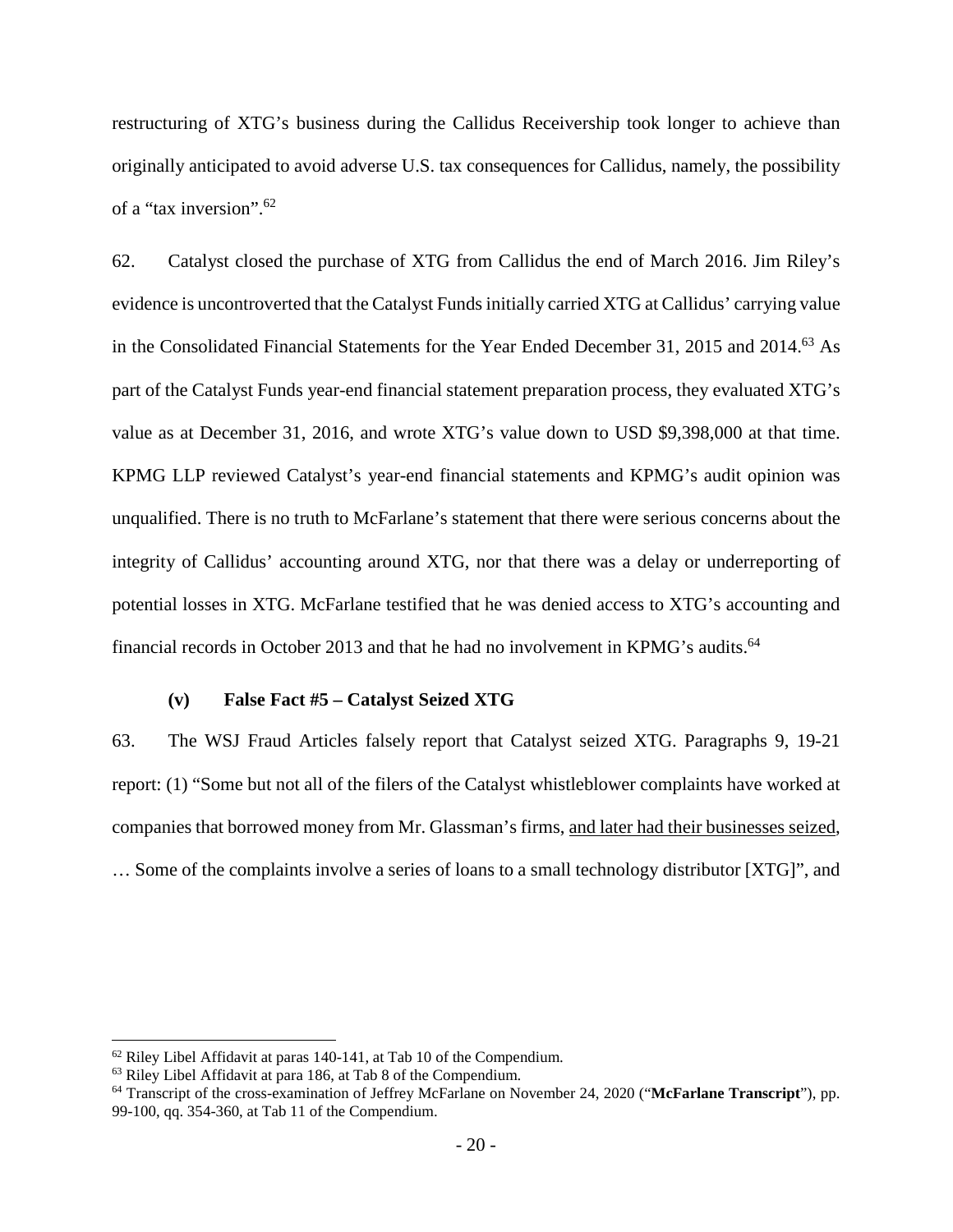(2) that "One of those borrowers is Jeff McFarlane... the former chief executive of computer distributor Xchange Technology group, known as XTG."<sup>65</sup>

64. Firstly, McFarlane was not a borrower – he was only a guarantor (XTG was the borrower). Secondly, Catalyst did not "seize" the XTG business. Justice Morawetz (as he then was) appointed the Receiver, approved the Callidus Asset Purchase Agreement of XTG, and found: (1) "The record establishes that the XTG debtors are insolvent" (2) "I accept the submissions of counsel to Callidus that the appointment is both just and convenient as it will…permit the XTG Group's business operations to continue, and prevent significant loss of jobs."<sup>66</sup> Justice Morawetz's Vesting Order approved the sale of XTG to a subsidiary of Callidus on the basis of its Stalking Horse Offer.<sup>67</sup> Credit bids and stalking horse offers are regularly approved by the Courts and are not seizures.

#### **(vi) False Fact #6 – The PNC Bank Loan**

 $\overline{a}$ 

<span id="page-25-0"></span>65. Paragraph 21 of the Website Article falsely states: "He [McFarlane] said his company began borrowing from Callidus in late 2012 after the lender purchased its \$11.6 million loan from a U.S. bank."<sup>68</sup> XTG's loan from the PNC Bank was US \$23.9 million, not \$11.6 million. McNish did not dispute that Callidus purchased PNC's US\$23.9 million loan to XTG for US\$11.6 million and did not dispute the fact that Callidus forgave US\$12.3 million of that loan (facts omitted from the WSJ Fraud Articles).<sup>69</sup>

<sup>65</sup> Website Article at paras 9, 19-21, at Tab 1 of the WSJ Articles Brief, p. 2, at Tab 1 of the Compendium. Emphasis added.

<sup>66</sup> Exhibit 67 to Riley Libel Affidavit, at Tab 12 of the Compendium; Exhibit 68 to Riley Libel Affidavit, paras 10, 17, at Tab 6 of the Compendium.

 $67$  Riley Libel Affidavit at para 139, at Tab 10 of the Compendium; Exhibit 73 to Riley Libel Affidavit, at Tab 13 of the Compendium.

<sup>68</sup> Website Article at para 21, at Tab 1 of the WSJ Articles Brief, p. 2, at Tab 1 of the Compendium.

 $^{69}$  McNish Transcript, pp. 99-101, qq. 336-341, at Tab 14 of the Compendium; Riley Libel Affidavit at paras 110-111, at Tab 14 of the Compendium.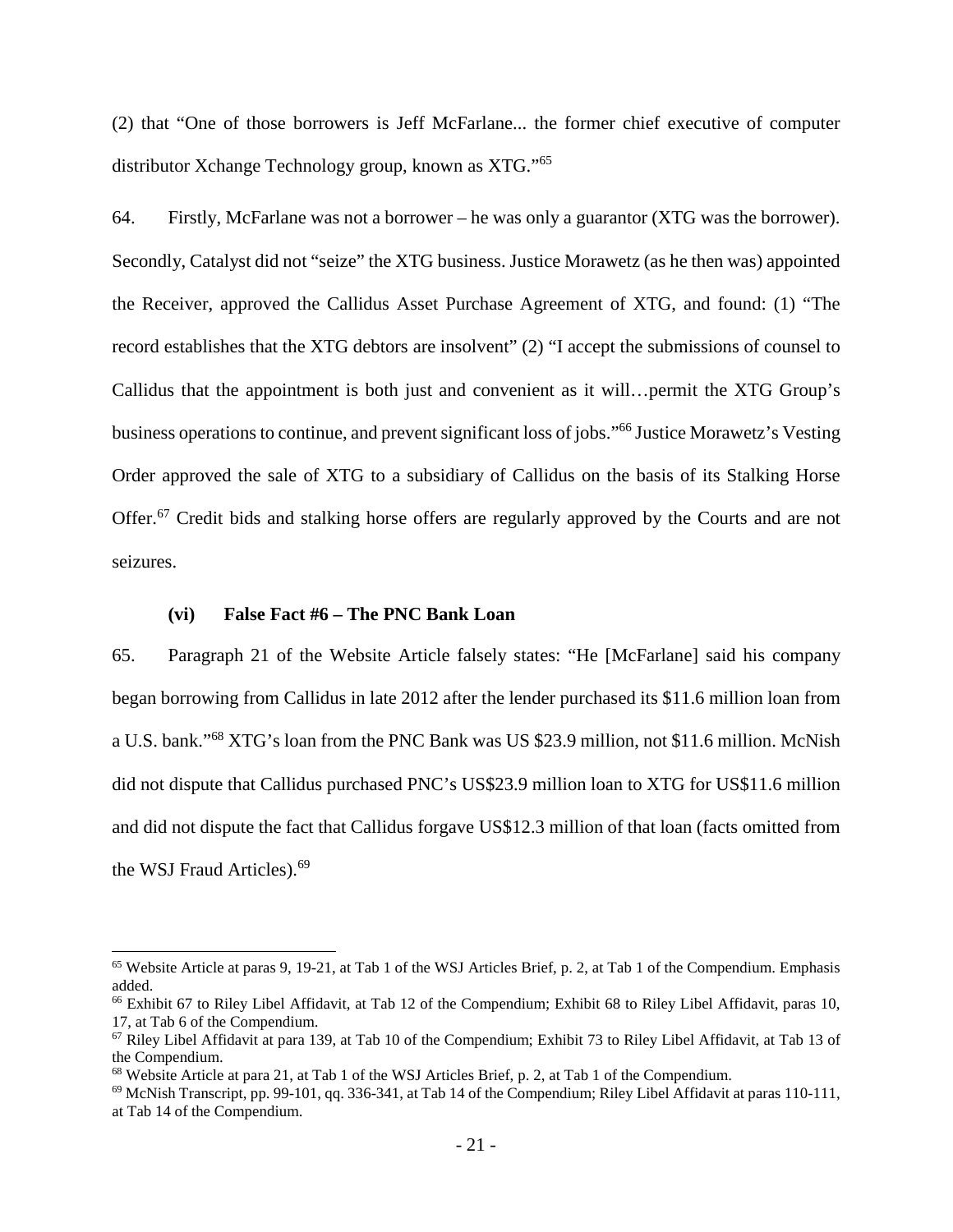## **(vii) False Fact #7 – Company Officials Wouldn't Comment For The Article**

<span id="page-26-0"></span>66. The Website Article falsely reports that "Company officials wouldn't comment for this article".<sup>70</sup> Readers were not informed that the day before publication, the Plaintiffs met with Copeland and McNish to educate them about XTG and the accounting. A true statement would have been "company officials declined to provide comment for publication".

67. On the morning of the day of publication, Dennis Berman (the head of the Money and Markets section of *The Wall Street Journal*) asked:

How can we summarize the response of Glassman/the companies. Is there a blanket statement such as: Mr. Glassman and representatives of his companies declined to comment on the record. They did agree to review materials for this story and provide general feedback.

Kind of strange, but something that captures what happened would be helpful.<sup>71</sup>

This "helpful" information never made its way into the WSJ Fraud Articles. Instead, the Plaintiffs

were intentionally depicted as evasive, having something to hide, and uncooperative.

## <span id="page-26-1"></span>**(d) Fair Comment Defence**

#### **(i) The Statement of Defence**

<span id="page-26-2"></span>68. The Dow Jones defendants plead the fair comment defence at paragraph 35 of the

Statement of Defence:

 $\overline{a}$ 

[35] To the extent any of the Words Complained Of are or include expressions of opinion or comments, the Dow Jones Defendants state that in their plain and ordinary meaning and in their full and proper context, they are fair comment, made in good faith and without malice on matters of public interest. They constitute opinions that a person could honestly hold based on facts presented in the Online Article, the Print Article and the Copeland Tweets, or that are generally known by the public, that are substantially true.<sup>72</sup>

<sup>&</sup>lt;sup>70</sup> Website Article at para 7, at Tab 1 of the WSJ Articles Brief, p. 1, at Tab 1 of the Compendium.

<sup>71</sup> Email from Dennis Berman to Geoff Rogow and others, August 9, 2017 at 9:51 am (DOW000048-0001), at Tab 15 of the Compendium. Emphasis added.

<sup>&</sup>lt;sup>72</sup> Statement of Defence at para 35, at Tab 3 of the Pleadings Brief, p. 55, at Tab 15 of the Compendium.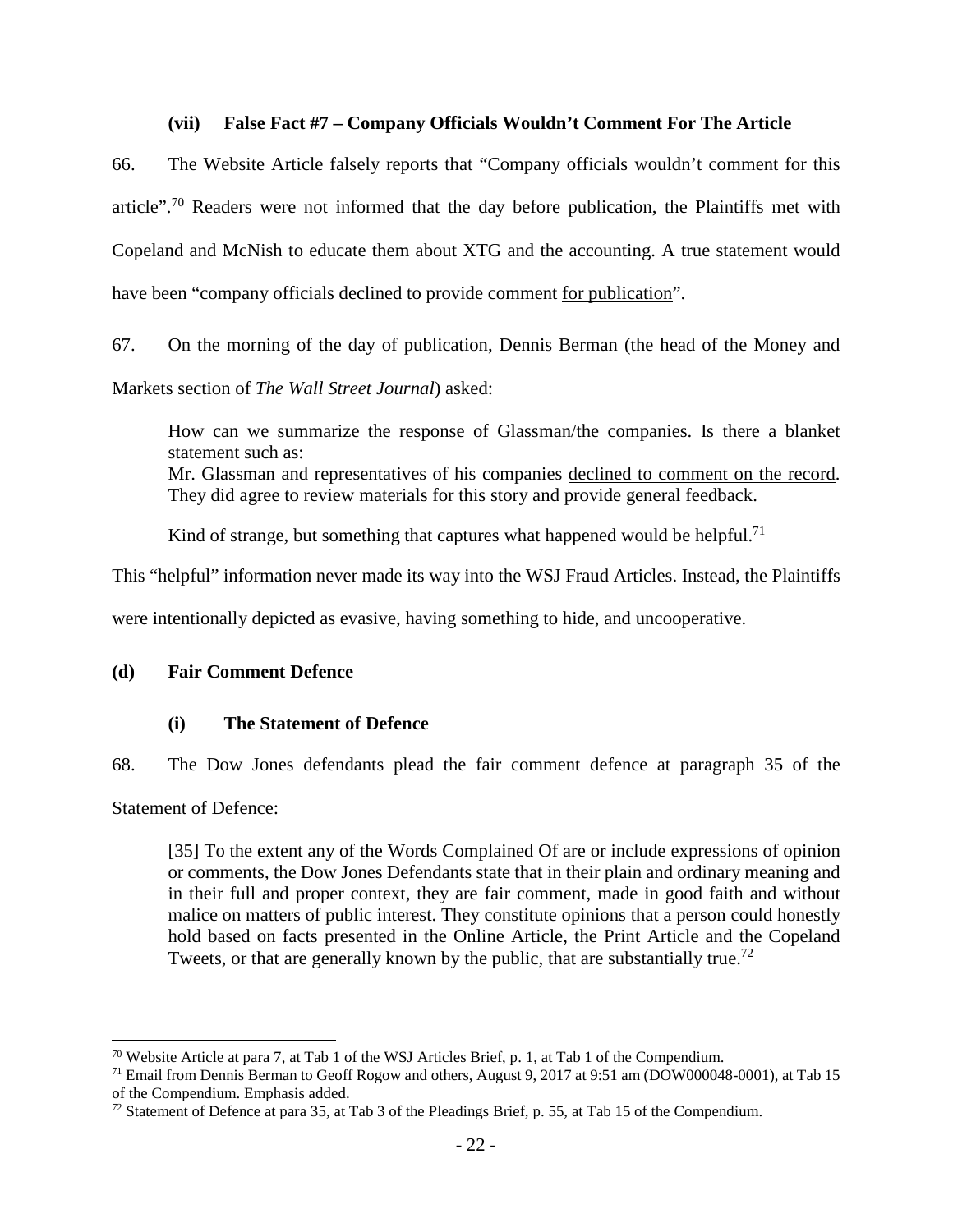## **(ii) The Elements of the Fair Comment Defence**

<span id="page-27-0"></span>69. The elements of the fair comment defence were set down by the Supreme Court of Canada

in *WIC Radio Ltd v Simpson* as follows:

- (a) the comment must be on a matter of public interest;
- (b) the comment must be based on fact;
- (c) the comment, though it can include inference of fact, must be recognizable as comment;
- (d) the comment must satisfy the following objective test: could any person honestly express that opinion on the proved facts?
- (e) the defence can be defeated if the plaintiff proves that the defendant was subjectively actuated by express malice, in the sense of improper motive. The defendant must prove the four elements of the defence before the onus switches back to the plaintiff to establish malice.<sup>73</sup>

70. The fair comment defence is only available if the facts are sufficiently stated or otherwise

known to the readers, so that the readers can make up their own minds on the editorial comment.

If the factual foundation is unstated in the article, or unknown, or turns out to be false, the fair

comment defence is not available.<sup>74</sup>

71. "Comment" includes "deduction, inference, conclusion, criticism, judgement, remark or observation which is generally incapable of proof".<sup>75</sup> In *Thompson v Cohodes,* Justice Kristjanson rejected the defence of fair comment because the sting that someone has participated in a fraud is an allegation of fact.<sup>76</sup>

#### **(iii) Omissions**

<span id="page-27-1"></span>72. The requirement to state true facts means that the commentator cannot omit to state important or material facts that would falsify or alter the complexion of the facts stated in the

<sup>73</sup> *[WIC Radio Ltd v Simpson](https://www.canlii.org/en/ca/scc/doc/2008/2008scc40/2008scc40.html?#par1)*, 2008 SCC 40 at paras 1, 52.

<sup>74</sup> *[WIC Radio Ltd v Simpson](https://www.canlii.org/en/ca/scc/doc/2008/2008scc40/2008scc40.html?#par31)*, 2008 SCC 40 at para 31; *[Canadian Standards Association v PS Knight Co Ltd](https://www.canlii.org/en/on/onsc/doc/2019/2019onsc1730/2019onsc1730.html?#par51)*, 2019 ONSC 1730 at para 51.

<sup>75</sup> *[WIC Radio Ltd v Simpson](https://www.canlii.org/en/ca/scc/doc/2008/2008scc40/2008scc40.html?#par26)*, 2008 SCC 40 at para 26.

<sup>76</sup> *[Thompson v Cohodes](https://www.canlii.org/en/on/onsc/doc/2017/2017onsc2590/2017onsc2590.html?#par27)*, 2017 ONSC 2590 at paras 27-28.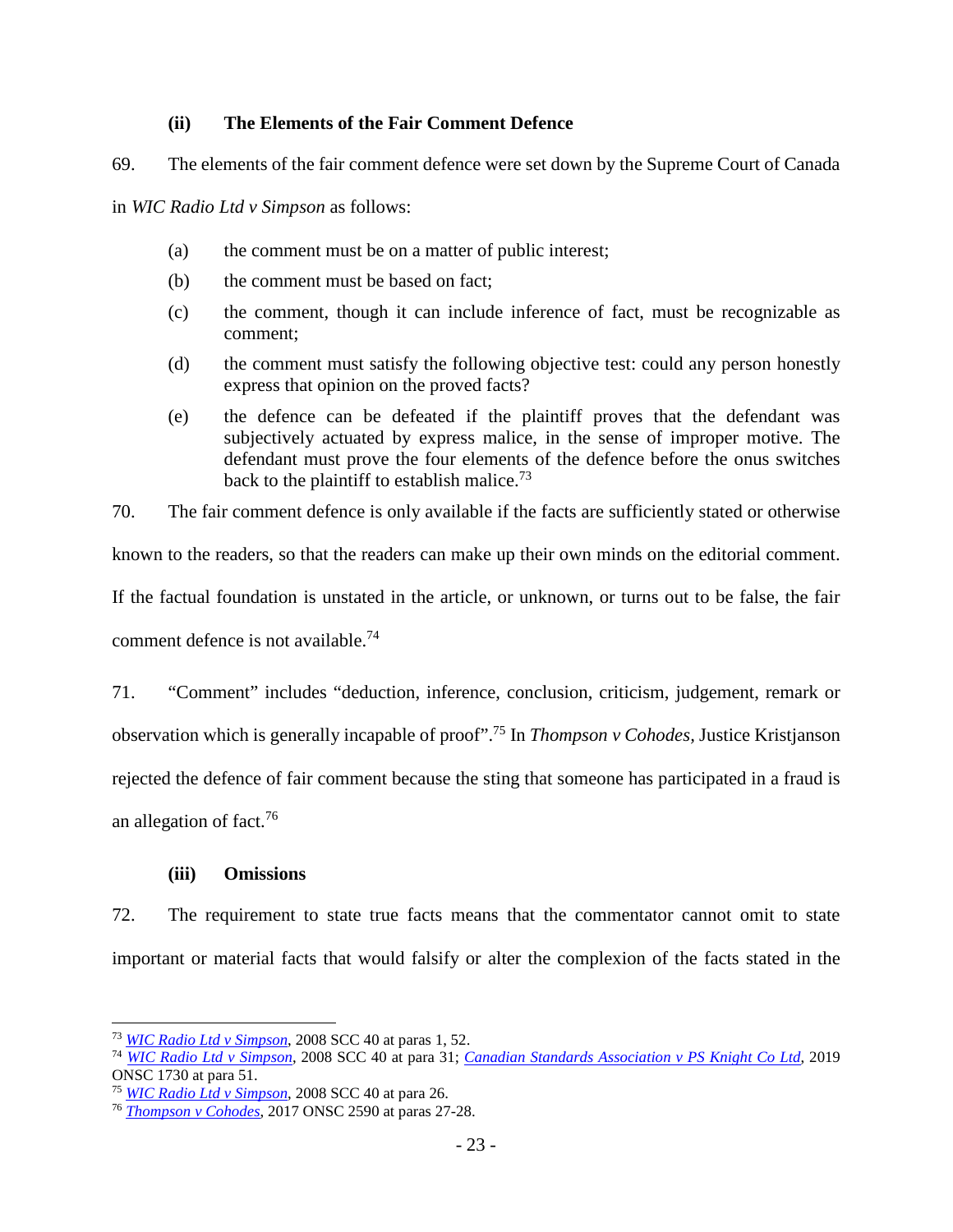commentary.<sup>77</sup> As set out below in the "Omissions" section, the WSJ Fraud Articles maliciously omit numerous facts such as the fact that KPMG LLP audited the Plaintiffs' financial statements (i.e. there was no issue with the integrity of the accounting around XTG).

## **(iv) No Valid Fair Comment Defence**

<span id="page-28-0"></span>73. The Statement of Defence fails to plead and identify the words complained of that are comment (vs. facts). The Statement of Defence also fails to plead the true factual foundation for the comments. The rolled-up plea in paragraph 35 of the Statement of Defence provides the court with no basis to find the defence is even available, let alone valid.

74. In addition, there are grounds to believe there is no valid defence of fair comment because: (1) the words complained of are fact not comment, (2) there is no true factual foundation underlying any alleged comment that is stated in the WSJ Fraud Articles, and (3) the defence is defeated by malice (which is set out in detail in the "Malice" section below).

## <span id="page-28-2"></span><span id="page-28-1"></span>**(e) Responsible Communication Defence**

## **(i) The Statement of Defence**

75. The Dow Jones Defendants plead the responsible communication defence at paragraph 38

of the Statement of Defence:

[38] The Words Complained Of constitute responsible communication on matters of public interest. Copeland and McNish diligently conducted a fair and thorough investigation, including but not limited to taking the steps outlined in paragraphs 6-14 above. Prior to the publication of the Print Article and the Online Article by the WSJ, and the Copeland Tweets by Copeland, Copeland and McNish provided the Plaintiffs and their representatives with multiple opportunities to provide comments and responses to the subjects reported in the Words Complained Of. The Plaintiffs declined to provide comment for publication before publication of the Online Article. Following the publication of the Online Article, the Plaintiffs publicly issued a statement, concerning the Online Article,

 <sup>77</sup> *[Creative Salmon Company Ltd v Staniford](https://www.canlii.org/en/bc/bcca/doc/2009/2009bcca61/2009bcca61.html?#par61)*, 2009 BCCA 61 at para 61.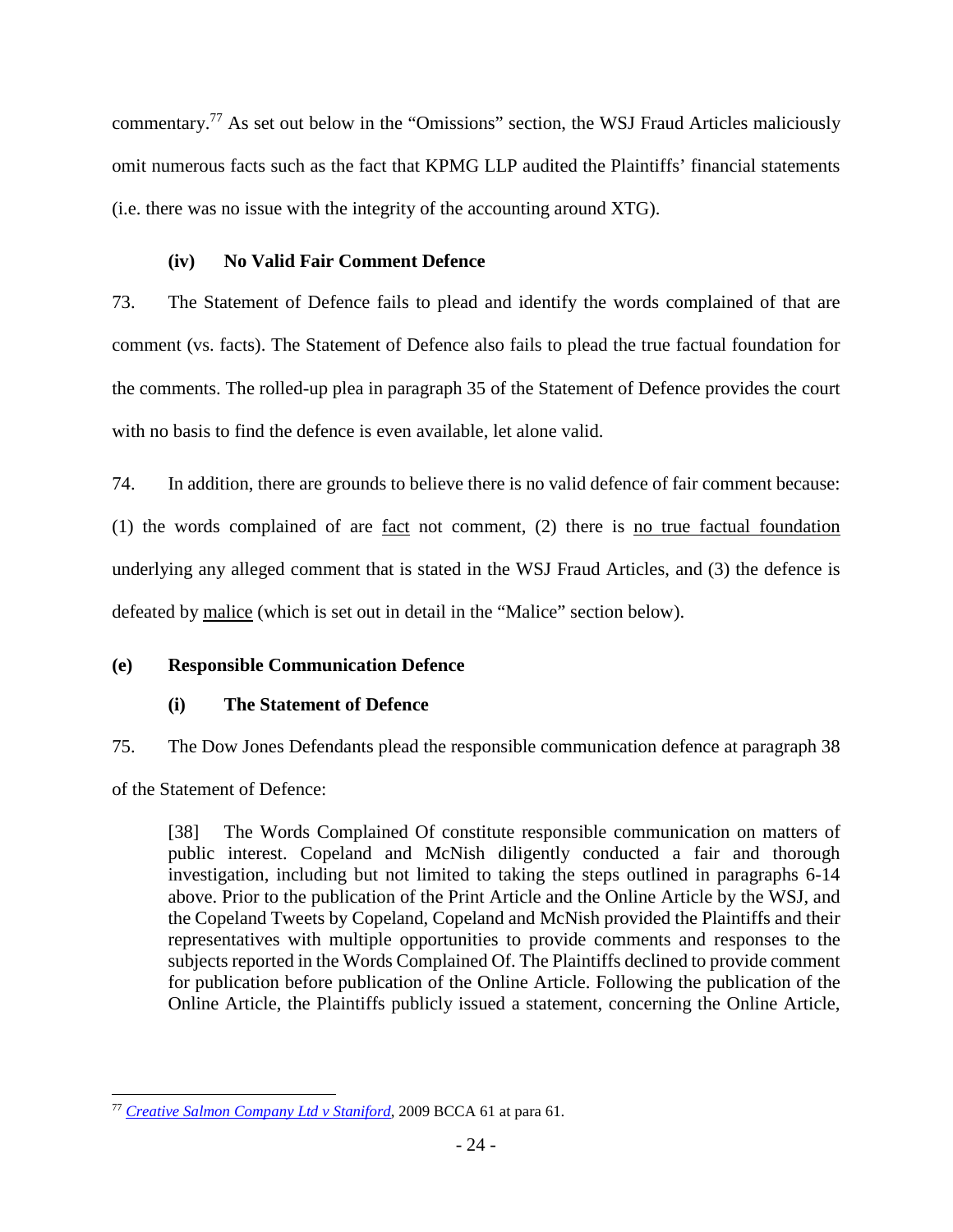components of which were promptly incorporated into both the Online Article and the Print Article.<sup>78</sup>

## **(ii) The Elements Of The Responsible Communications Defence**

<span id="page-29-0"></span>76. The elements of the public interest responsible communication defence were set down by

the Supreme Court of Canada in *Grant v Torstar Corp*, 2009 SCC 61 as follows:

[98] This brings us to the substance of the test for responsible communication. In *Quan*, Sharpe J.A. held that the defence has two essential elements: public interest and responsibility. I agree, and would formulate the test as follows. First, the publication must be on a matter of public interest. Second, the defendant must show that publication was responsible, in that he or she was diligent in trying to verify the allegation(s), having regard to all the relevant circumstances.<sup>79</sup>

77. The following factors are to be considered in determining whether a defamatory

communication on a matter of public interest was responsibly made:

- (i) the seriousness of the allegation;
- (ii) the public importance of the matter;
- (iii) the urgency of the matter;
- (iv) the status and reliability of the source;
- (v) whether the plaintiff's side of the story was sought and accurately reported;
- (vi) whether inclusion of the defamatory statement was justifiable;
- (vii) whether the defamatory statement's public interest lay in the fact that it was made rather than its truth ("reportage");
- (viii) other considerations.<sup>80</sup>

78. "Where a trier could reasonably conclude that the defendants did not conduct a sufficiently diligent investigation… a trier could reasonably conclude that the defence of responsible communication would not succeed".<sup>81</sup> The Dow Jones Defendants did not conduct a diligent investigation.

## **(iii) The Publication of The WSJ Fraud Articles Was Irresponsible**

<span id="page-29-1"></span>79. A review of the factors to be considered in determining whether a publication was

<sup>&</sup>lt;sup>78</sup> Statement of Defence at para 38, at Tab 3 of Pleadings Brief, p. 56 at Tab 4 of the Compendium.

<sup>79</sup> *[Grant v Torstar Corp](https://www.canlii.org/en/ca/scc/doc/2009/2009scc61/2009scc61.html?#par98)*, 2009 SCC 61 at para 98.

<sup>80</sup> *[Grant v Torstar Corp](https://www.canlii.org/en/ca/scc/doc/2009/2009scc61/2009scc61.html?#par111)*, 2009 SCC 61 at paras 111-122.

<sup>81</sup> *[Subway Franchise Systems of Canada, Inc v Canadian Broadcasting Corporation](https://www.canlii.org/en/on/onca/doc/2021/2021onca26/2021onca26.html?#par57)*, 2021 ONCA 26 at para 57.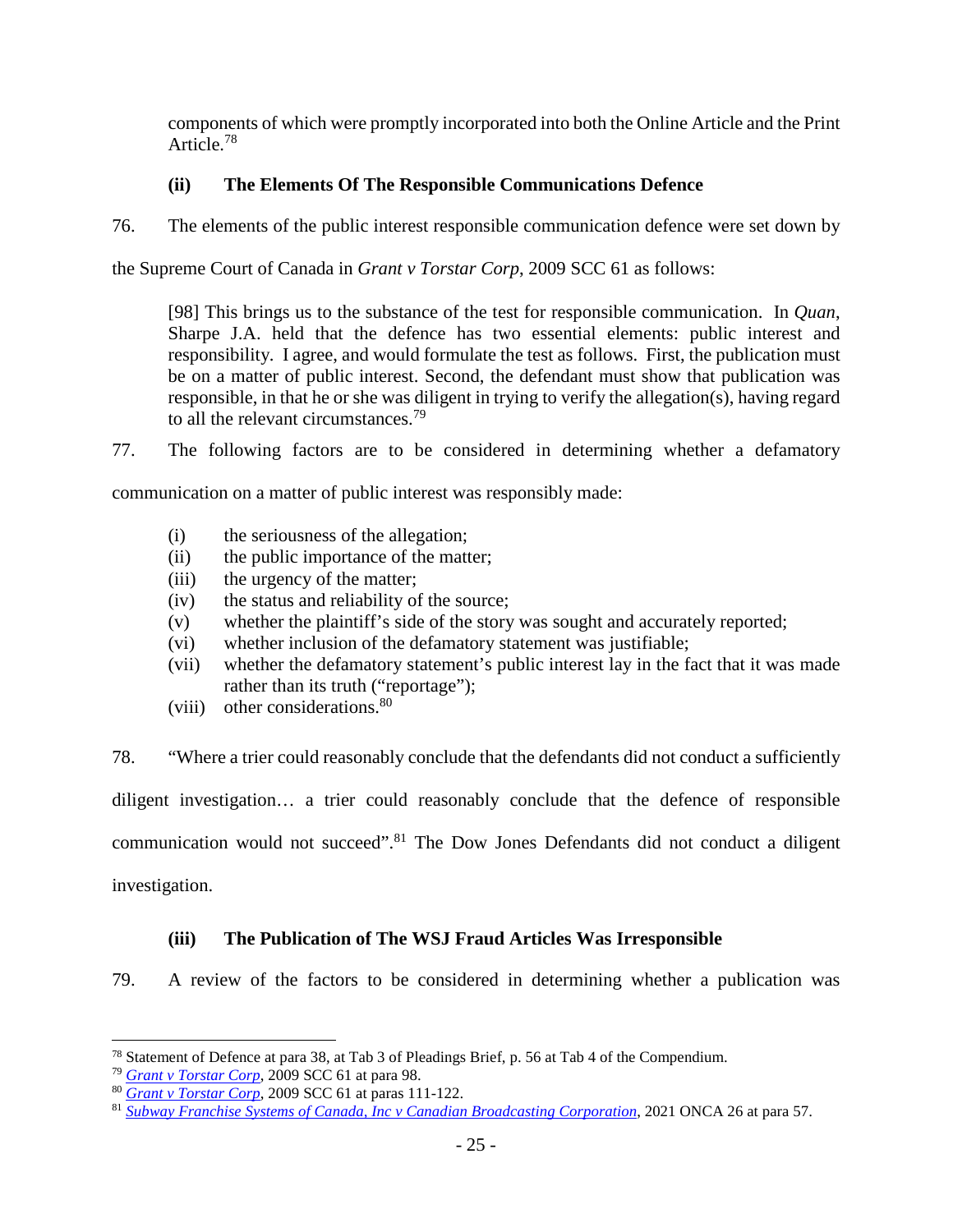responsible lead to one conclusion – the Dow Jones Defendants were irresponsible.

#### 1. The Seriousness of the Allegation

80. The degree of diligence in verifying the allegation should increase in proportion to the seriousness of its potential effects on the person defamed. Publication of the kinds of allegations considered the most serious (such as corruption or other criminality on the part of a public official) demand more thorough efforts at verification than will suggestions of lesser mischief.<sup>82</sup>

81. Fraud is one of the most egregious securities regulatory violations.<sup>83</sup> In *Thompson v Cohodes,* Justice Kristjanson held that an allegation that a plaintiff has committed fraud is a very serious charge.<sup>84</sup>

#### 2. The Public Importance Of The Matter

82. Inherent in the logic of proportionality is the degree of the public importance of the communication's subject matter.<sup>85</sup> There was no public importance in a story about unproven allegations in confidential whistleblower complaints by a professional whistleblower and by disgruntled former CEO's of companies that borrowed from Callidus. These whistleblower complaints were only at the intake/inquiries stage and should never have been reported to the world at large.

<sup>82</sup> *[Grant v Torstar Corp](https://www.canlii.org/en/ca/scc/doc/2009/2009scc61/2009scc61.html?#par111)*, 2009 SCC 61 at para 111.

<sup>83</sup> *[Re Lehman Cohort Global Group Inc](https://www.canlii.org/en/on/onsec/doc/2010/2010onsec15/2010onsec15.html?#par86)*, 2010 ONSEC 15 at para 86.

<sup>84</sup> *[Thompson v Cohodes](https://www.canlii.org/en/on/onsc/doc/2017/2017onsc2590/2017onsc2590.html?#par33)*, 2017 ONSC 2590 at para 33.

<sup>85</sup> *[Grant v Torstar Corp](https://www.canlii.org/en/ca/scc/doc/2009/2009scc61/2009scc61.html?#par112)*, 2009 SCC 61 at para 112.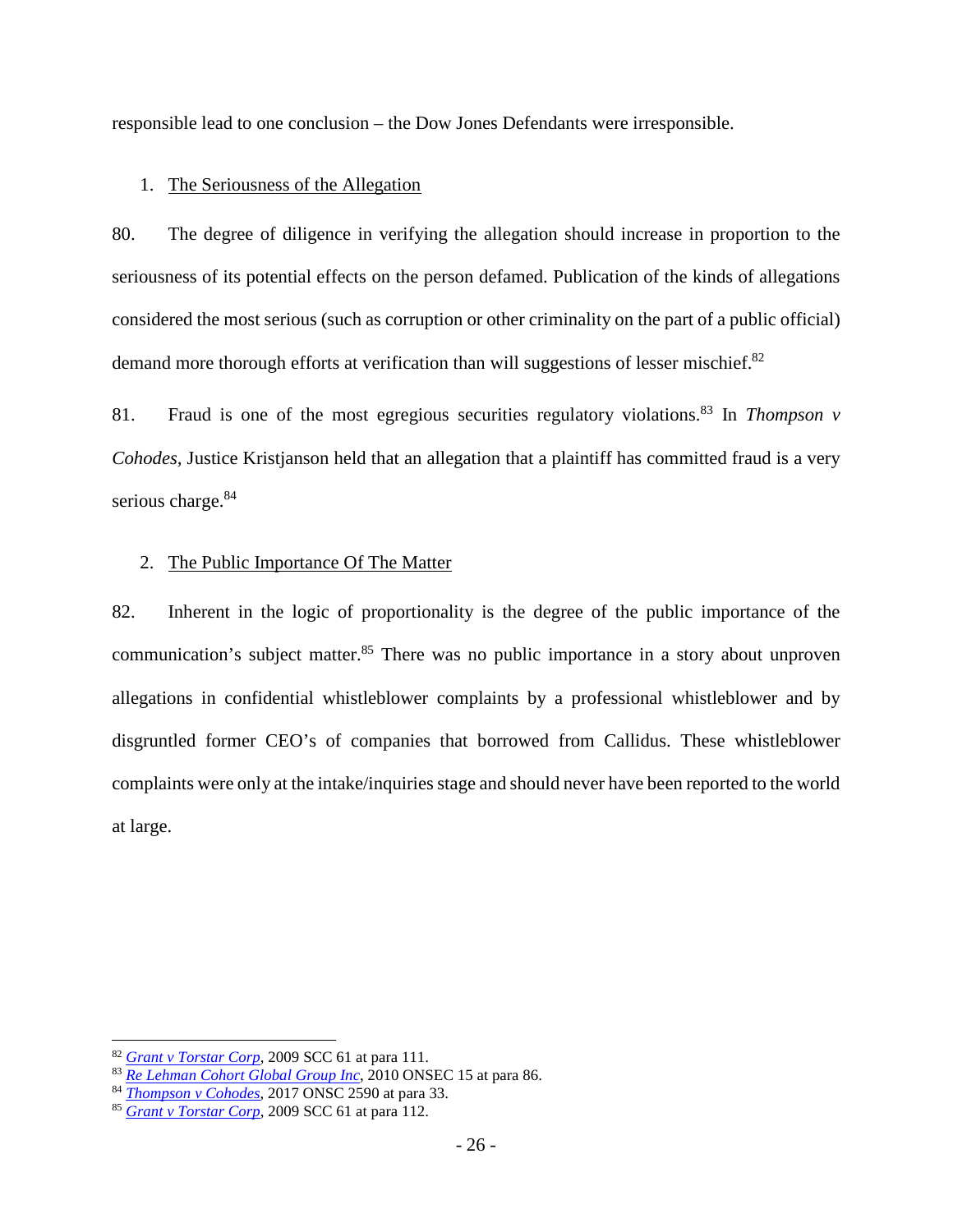#### 3. The Urgency Of The Matter

83. The question is whether the public's need to know required the Defendants to publish when they did.<sup>86</sup> The only urgency that the Dow Jones Defendants faced was competitive pressure from Reuters News (which is detailed in the "Malice" section below). A journalist's desire to "scoop" the competition and rush to print is irresponsible and malicious.

#### 4. Status and Reliability of the Source

84. Some sources of information are more worthy of belief than others. The less trustworthy the source, the greater the need to use other sources to verify the allegations."<sup>87</sup>

85. McNish was told by a confidential source that Kevin Baumann is "crazier than a soup sandwich".<sup>88</sup> McNish passed this information onto Copeland by describing Kevin Baumann as "a complete nutter".<sup>89</sup> But that did not deter them from reporting in the lead paragraph that there were at least four individuals who filed whistleblower complaints, one of whom was Kevin Baumann.<sup>90</sup>

86. Two primary sources for the WSJ Fraud Articles were biased and agenda driven - McFarlane (the disgruntled former CEO of XTG who was "at war" with the Plaintiffs) and Anderson (who profited from his short positions in Callidus stock).

87. Shortly after the Website Article was published, Copeland texted Anderson:

Btw no way we could have printed this story if you hadn't filed your claim too Our side was so concerned about being used by aggrieved borrowers I described you as pure as snow

<sup>86</sup> *[Grant v Torstar Corp](https://www.canlii.org/en/ca/scc/doc/2009/2009scc61/2009scc61.html?#par113)*, 2009 SCC 61 at para 113.

<sup>87</sup> *[Grant v Torstar Corp](https://www.canlii.org/en/ca/scc/doc/2009/2009scc61/2009scc61.html?#par114)*, 2009 SCC 61 at para 114.

<sup>88</sup> Transcript of telephone call between McNish and a confidential source, July 20, 2017 (DOW000861-0001), p. 65 of Appendix A to the Catalyst Amended Order of McEwen J (April 7, 2021) ("**Catalyst Amended Order**"), at Tab 16 of the Compendium; McNish Transcript, pp. 221-224, qq. 670-681, at Tab 16 of the Compendium.

<sup>89</sup> Transcript of telephone call between McNish and Copeland, July 20, 2017 (DOW000861-0001), p. 95 of Appendix A to the Catalyst Amended Order, at Tab 17 of the Compendium.

 $90$  Website Article at para 1, at Tab 1 of WSJ Articles Brief, p. 1, at Tab 1 of the Compendium; Print Article at para 1, at Tab 5 of WSJ Articles Brief, p. 12, at Tab 1 of the Compendium.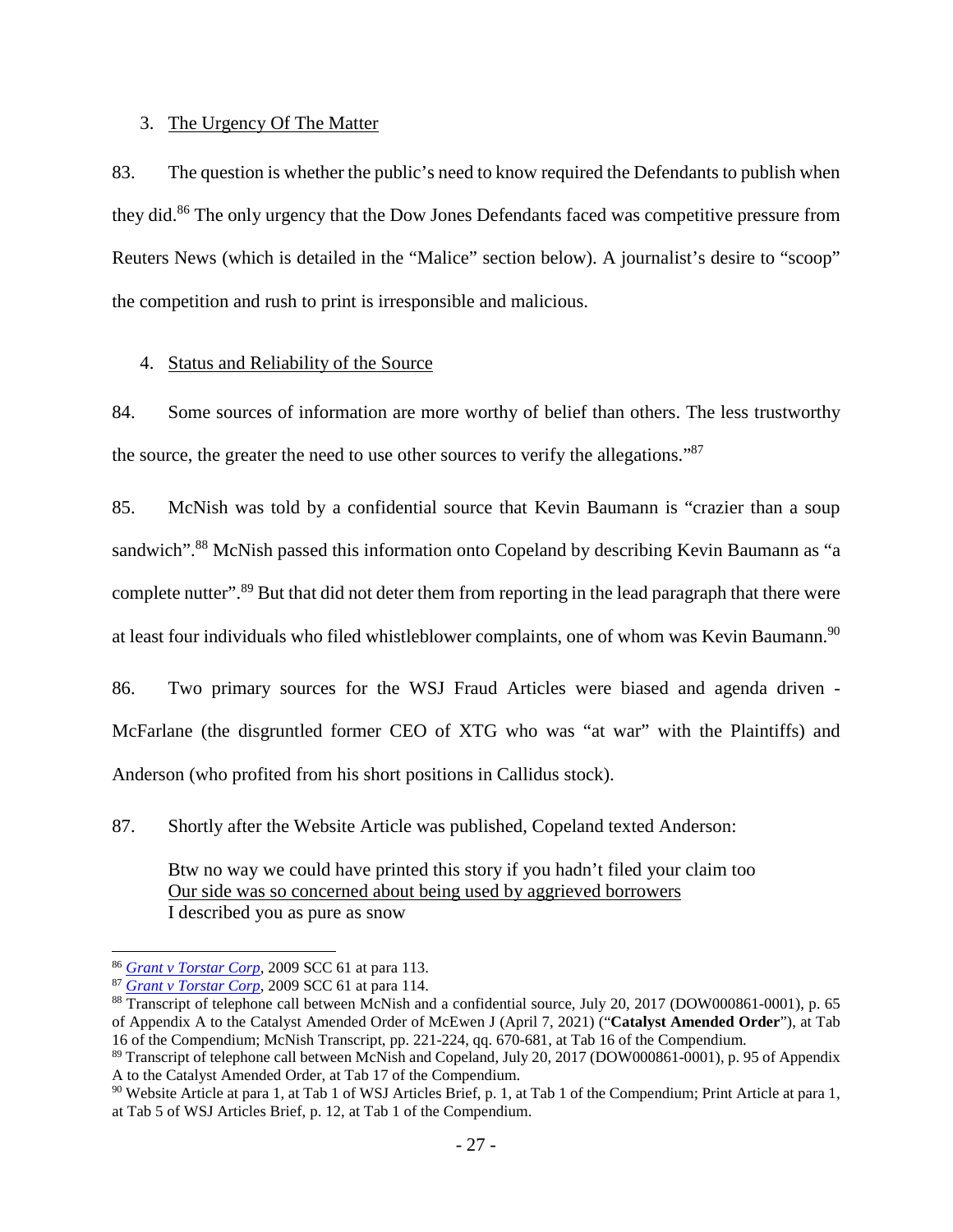Canadian rocky snow (Described you to our editors). $91$ 

Although "Copeland's side" was concerned about being used by aggrieved borrowers, they nevertheless published unproven fraud accusations by three aggrieved borrowers / whistleblowers (McFarlane, Darryl Levitt, and Kevin Baumann).

88. Anderson was the fourth whistleblower and definitely not pure as Canadian Rocky Mountain snow. Anderson's interest was a quick hit on his short positions in Callidus stock. Publishing the fraud accusations based on Anderson's unproven whistleblower complaint was reckless in light of the fact that Anderson's whistleblower complaint contained numerous instances in which he was guessing ("it appears"; "it is unclear"; "purportedly") and contained qualified statements ("based on the review of available documentation"; or "allegedly").

#### 5. Whether the Plaintiff's Side of the Story Was Sought and Accurately Reported

89. The Plaintiffs side of the story was not accurately reported.

#### (i) The Plaintiffs' "Compelling Explanation"

90. The Plaintiffs tried to educate the Dow Jones Defendants about the accounting around XTG during a meeting held the day before publication. Copeland sent Anderson a text after his August 8, 2017 meeting with representatives of the Plaintiffs saying: "Jacqui [*sic*] is actually so pissed".<sup>92</sup> When asked what she was pissed about, McNish testified:

… during the interview they offered a very compelling explanation, Mr. Riley, Mr. Reese, as to why the value of the XTG loan had increased. They told us that they had made additional investments, loaning of money to XTG to help recover the business, to help rebuild its business, which made a lot of sense to me. We wanted to include it. They didn't

 $91$  Copeland-Anderson Text Brief, p. 61, at Tab 2 of the Compendium. Emphasis added.

 $92$  Copeland-Anderson Text Brief, p. 54, at Tab 2 of the Compendium.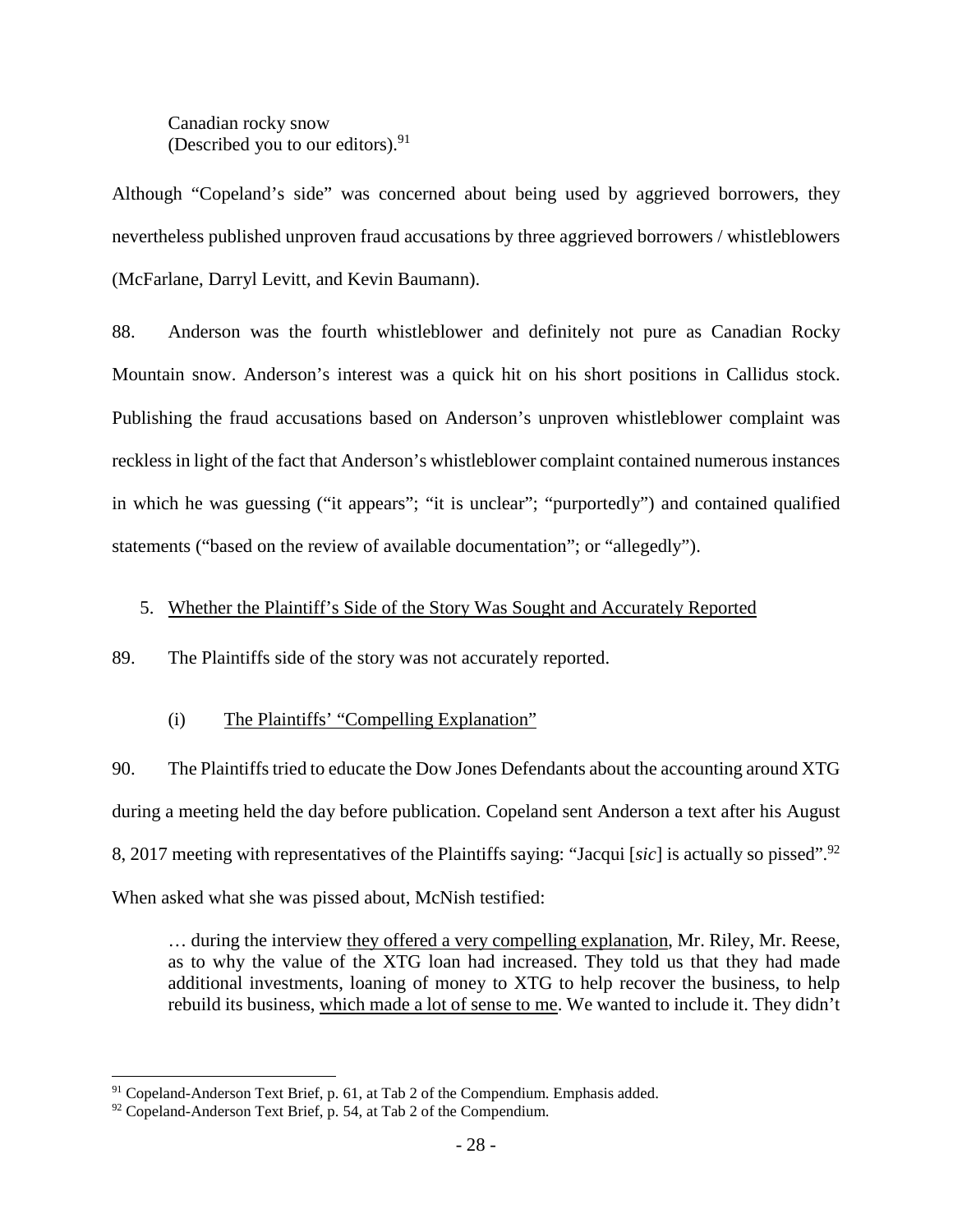want us to … they didn't want to go on the record … It would help explain all the questions around  $XTG^{93}$ 

McNish also testified:

 $\overline{a}$ 

With the very specific explanation that they offered as to why the reporting the dollar value that they reported on the XTG holding increased. It was very compelling, and I didn't understand why they wouldn't want to go on the record with that.  $94$ 

91. Although the Plaintiffs "very compelling explanation" about XTG's accounting made a lot

of sense to McNish, the Dow Jones Defendants nevertheless maliciously published McFarlane

saying that he had "serious concerns about the integrity of Callidus's accounting around XTG".<sup>95</sup>

## (ii) Callidus' Statement Regarding The Allegations In The WSJ

92. Callidus released a full page statement regarding the allegations in *The Wall Street* 

Journal.<sup>96</sup> The updated Website Article (published at 9:53 PM on August 9<sup>th</sup>) and the Print Article

only reported three sentences from that full page Callidus Statement.<sup>97</sup> Copeland considered this

Callidus Statement to be "unbelievably lame"<sup>98</sup> and omitted to report:

(1) "…Callidus is particularly concerned that *the Wall Street Journal* chose to publish these allegations after a comprehensive briefing held with them on August 8, 2017. For example, as part of that meeting it was made clear that the treatment of the Catalyst guarantee for Callidus loans made to Xchange Technology Group was in accordance with all applicable accounting requirements."<sup>99</sup>

(2) "…The Company knows of no legitimate basis for any whistleblower complaint. It is extraordinary that the press has been given copies of confidential whistleblower reports that neither Callidus nor Catalyst has ever seen. This is an effort by short sellers and others who are attempting to manipulate the market by making false allegations".<sup>100</sup>

<sup>93</sup> McNish Transcript, pp. 78-79, 81, qq. 285, 289, at Tab 18 of the Compendium. Emphasis added.

 $94$  McNish Transcript, p. 82, q. 293, at Tab 18 of the Compendium. Emphasis added.

<sup>95</sup> Website Article at para 27, at Tab 1 of the WSJ Articles Brief, p. 3, at Tab 1 of the Compendium.

<sup>&</sup>lt;sup>96</sup> Exhibit 40 to Riley Libel Affidavit, p. 1, at Tab 19 of the Compendium.

<sup>97</sup> Website Article (9:53 pm version) at paras 8-9, at Tab 2 of the WSJ Articles Brief, p. 5, at Tab 1 of the Compendium; Print Article at paras 8-9, at Tab 5 of the WSJ Articles Brief, p. 12, at Tab 1 of the Compendium.

<sup>98</sup> Copeland-Anderson Text Brief, p. 36, at Tab 2 of the Compendium

<sup>99</sup> Exhibit 40 to Riley Libel Affidavit, p. 1, at Tab 19 of the Compendium. Emphasis added.

<sup>&</sup>lt;sup>100</sup> Exhibit 40 to Riley Libel Affidavit, p. 1, at Tab 19 of the Compendium. Emphasis added.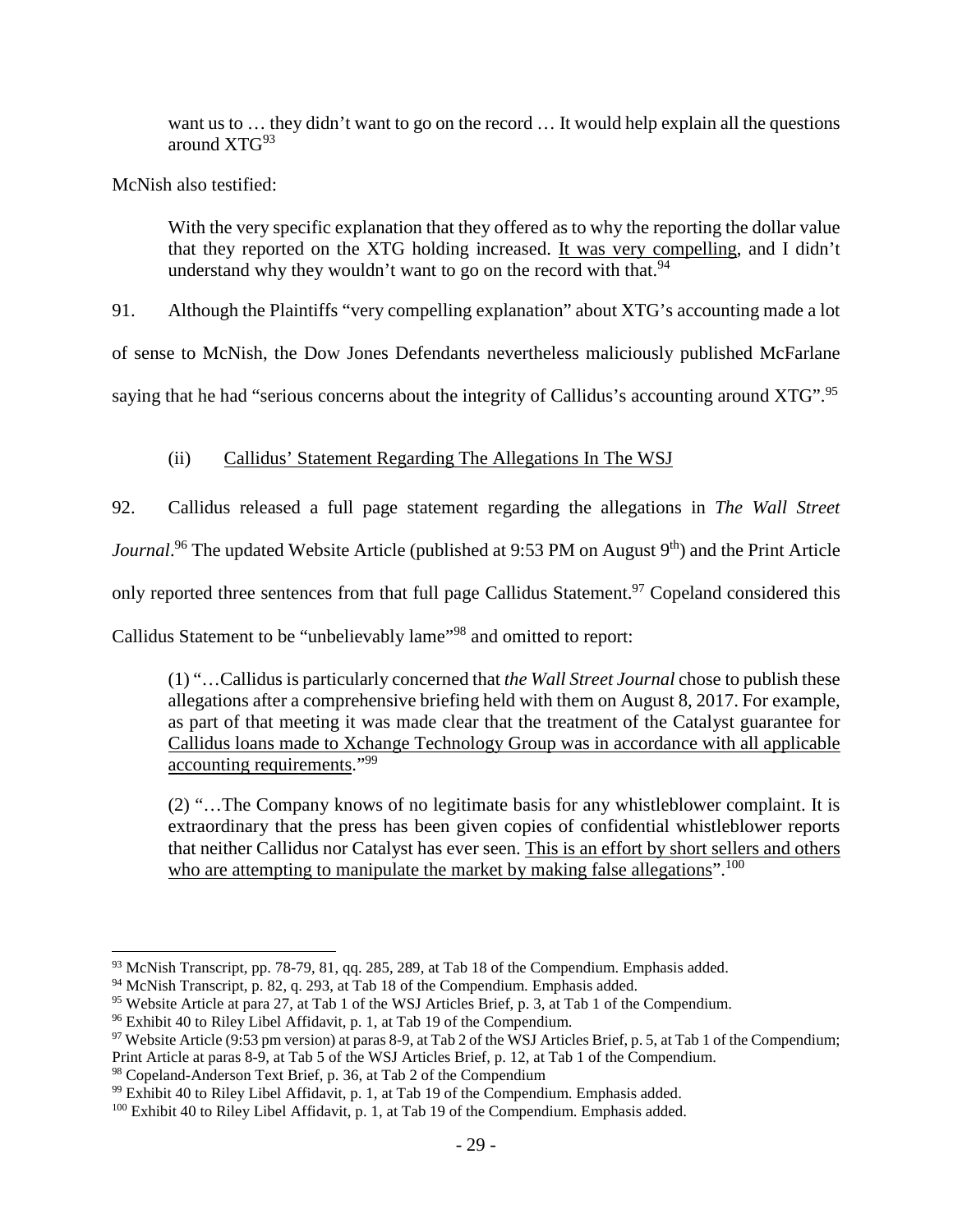(3) "… [The guarantors] are filing deliberately misleading whistleblower reports with the OSC so that they can leak them to the press in the hope that the press will publish the allegations. As a result, the media and the public markets are misled and the legitimate OSC whistleblower process is exploited for personal advantage, and to do damage to the market value of Callidus, and to the reputation, operations and investments of its majority shareholder, Catalyst."<sup>101</sup>

#### 6. Whether Inclusion Of The Defamatory Statement Was Justifiable

93. The need to include a particular statement may be taken into account in deciding whether the communicator acted responsibly.<sup>102</sup> There was no scope for the inclusion of unproven fraud and other accusations made in OSC whistleblower complaints at the intake/inquiries stage.

94. Nor was there any scope to be given to the inclusion of a sentence that says that the Financial Crimes Unit of the Toronto Police Service has begun its own inquiries, accompanied by a photograph of a Toronto Police car. McNish informed a confidential source that she was trying to be "scrupulous" in "talking to people with direct knowledge of… investigations by the… Toronto Corporate Crimes Division...."<sup>103</sup> The inclusion of an alleged statement from a Toronto Police Communications spokeswoman was not justifiable without interviewing Detectives Gail Regan and Diane Kelly of the Financial Crimes Unit who were dealing directly with the complainants. These Detectives were never interviewed even though Copeland knew that whistleblowers Levitt, McFarlane and Baumann were in communication with them.<sup>104</sup>

<sup>&</sup>lt;sup>101</sup> Exhibit 40 to Riley Libel Affidavit, p. 1, at Tab 19 of the Compendium. Emphasis added.

<sup>102</sup> *[Grant v Torstar Corp](https://www.canlii.org/en/ca/scc/doc/2009/2009scc61/2009scc61.html?#par118)*, 2009 SCC 61 at para 118.

<sup>&</sup>lt;sup>103</sup> Transcript of telephone call between McNish and a confidential source, July 20, 2017 (DOW000861-0001), p. 58 of Appendix A to the Catalyst Amended Order, at Tab 20 of the Compendium.

<sup>104</sup> Transcript of the cross-examination of Rob Copeland on November 13, 2020 ("**Copeland Transcript**"), pp. 113- 114, 222-225, Questions 250, 252, 253, 531-539 at Tabs 21, 27 of the Compendium.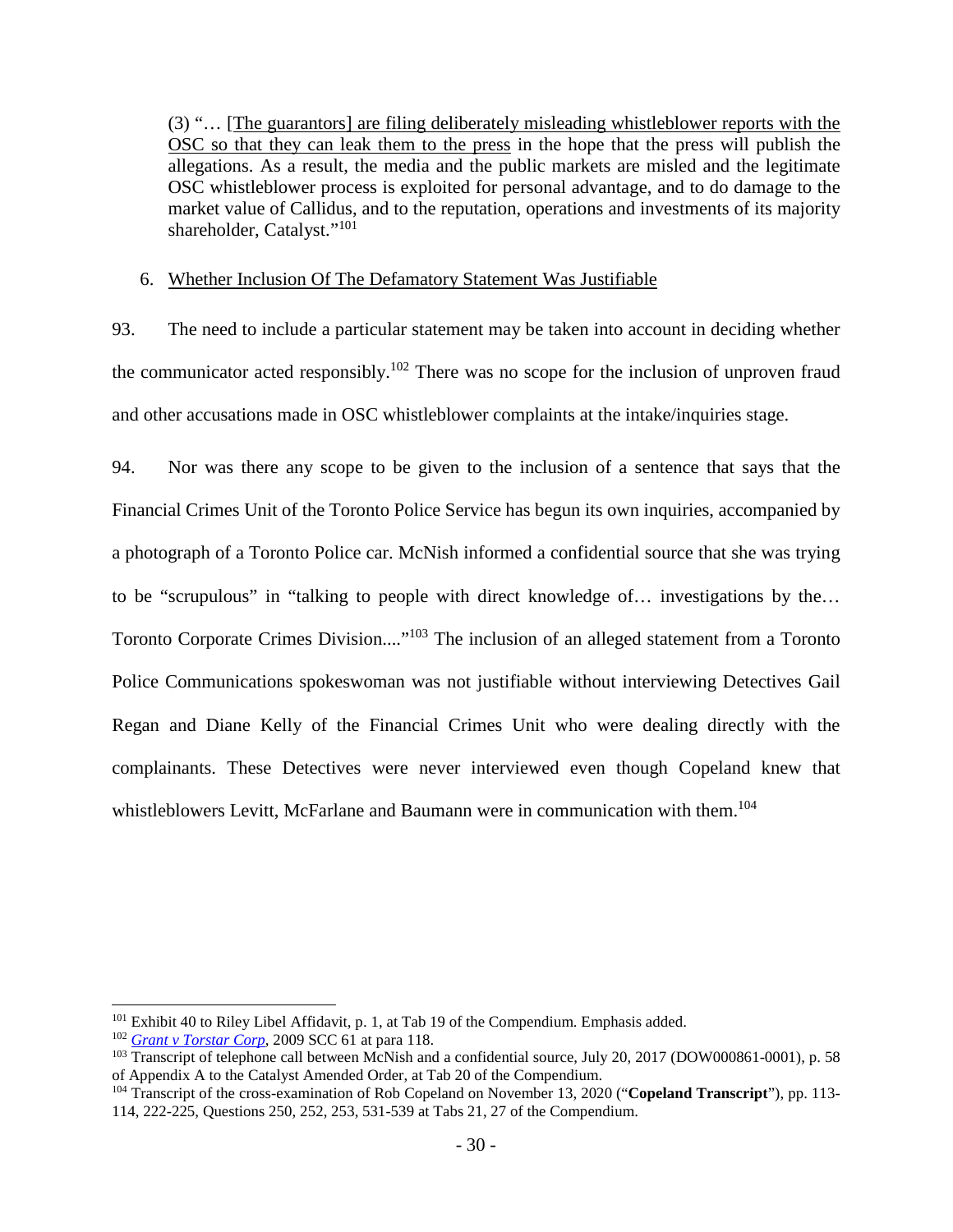7. Reportage

95. The Dow Jones Defendants have pleaded reportage at paragraph 39 of the Statement of Defence regarding a statement allegedly made by a Toronto Police Service spokeswoman that is published in the third paragraph of the Website Article and the Print Article.

96. Reportage is an exception to the repetition rule:

[120] However, the repetition rule does not apply to fairly reported statements whose public interest lies in the fact that they were made rather than in their truth or falsity. This exception to the repetition rule is known as reportage. If a dispute is itself a matter of public interest and the allegations are fairly reported, the publisher should incur no liability even if some of the statements made may be defamatory and untrue, provided: (1) the report attributes the statement to a person, preferably identified, thereby avoiding total unaccountability; (2) the report indicates, expressly or implicitly, that its truth has not been verified; (3) the report sets out both sides of the dispute fairly; and (4) the report provides the context in which the statements were made...

[121] …As always, the ultimate question is whether the publication was responsible in the circumstances.<sup>105</sup>

Reportage is not a stand alone defence – the presence of reportage is merely one of the responsibility factors.<sup>106</sup>

97. The Defendants fail to meet any of the four elements to establish the presence of reportage.

The WSJ Fraud Articles: (i) do not identify the Toronto Police spokeswoman (previous drafts of paragraph 3 of the WSJ Fraud Articles did identify her as Megan Gray<sup>107</sup>); (ii) do not state that the truth of her statement has not been verified; (iii) do not set out both sides of the dispute fairly; and (iv) do not provide the context in which the Toronto Police Financial Crimes Unit has separately begun its own inquiries.

<sup>&</sup>lt;sup>105</sup> *[Grant v Torstar Corp](https://www.canlii.org/en/ca/scc/doc/2009/2009scc61/2009scc61.html?#par120)*, 2009 SCC 61 at para 120.

<sup>106</sup> *[Wilson v Canwest Publishing Inc](https://www.canlii.org/en/bc/bcca/doc/2018/2018bcca441/2018bcca441.html?#par11)*, 2018 BCCA 441 at paras 11, 21.

<sup>&</sup>lt;sup>107</sup> Email from McNish to Copeland, July 31, 2017 at 1:55 pm (DOW000209-0001), at Tab 22 of the Compendium.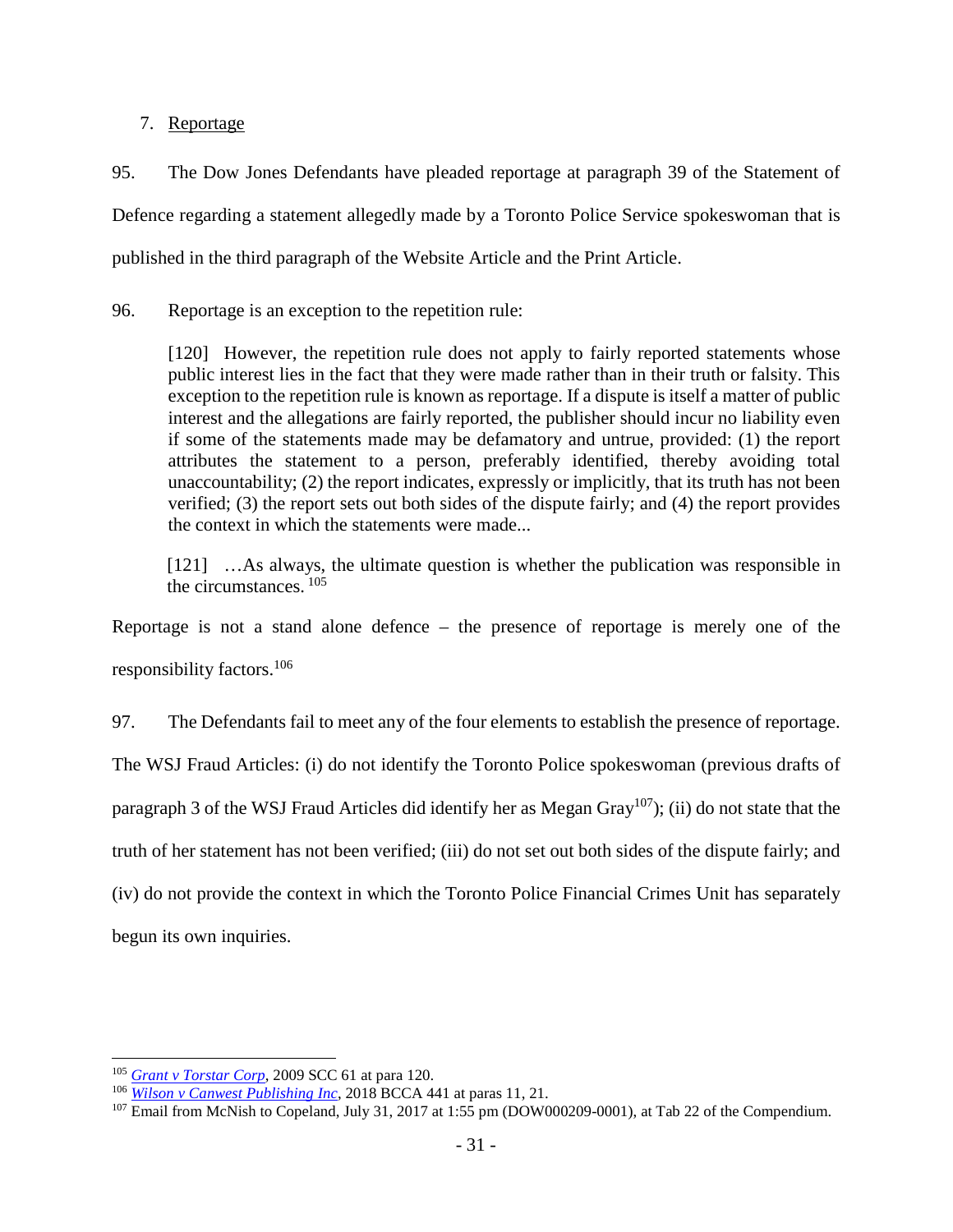## 8. Other Relevant Considerations<sup>108</sup>

## (i) Numerous False Facts

The number of false facts published in the WSJ Fraud Articles that are discussed above demonstrates not only insufficient diligence, but gross negligence.

## (ii) Failure To Obtain Copies Of The "At Least" Four Whistleblower Complaints

98. The headline of the Website Fraud Article states that Catalyst was accused of fraud by whistleblowers. The lead paragraph reports that there are "at least" four whistleblower complaints. The Website Article referred to whistleblower complaints over ten times. Shockingly, Copeland and McNish admitted they did not have copies of all of those whistleblower complaints prior to publication.

99. McNish testified:

Q 420: Okay. So as of publication date on August 9, 2017, did you have in your possession an actual copy of the four complaints by those four individuals? A: I am only aware of two that I saw.

…

 $\overline{a}$ 

A 421: Actually I should only say one, Nathan Anderson.<sup>109</sup>

100. Copeland testified:

A 250: I believe that we had some, but not all, of those complaints. And when I said "had", I should say that we had viewed as opposed to had possession. A 252: My recollection is that I had viewed Jeff McFarlane's complaint, as to the other two complaints, I am not positive whether I had viewed them or not. Q 253: And that would be Mr. Levitt and Mr. Baumann?  $A:$  Correct.<sup>110</sup>

The failure to review all four whistleblower complaints and independently verify the truth of the

fraud and other accusations in those complaints was grossly irresponsible.

<sup>108</sup> *[Grant v Torstar Corp](https://www.canlii.org/en/ca/scc/doc/2009/2009scc61/2009scc61.html?#par122)*, 2009 SCC 61 at paras 122-125.

 $109$  McNish Transcript, p. 134, q. 420, at Tab 23 of the Compendium. Emphasis added.

<sup>110</sup> Copeland Transcript, pp. 113-114, qq. 248, 250, 251, at Tab 3 of the Compendium. Emphasis added.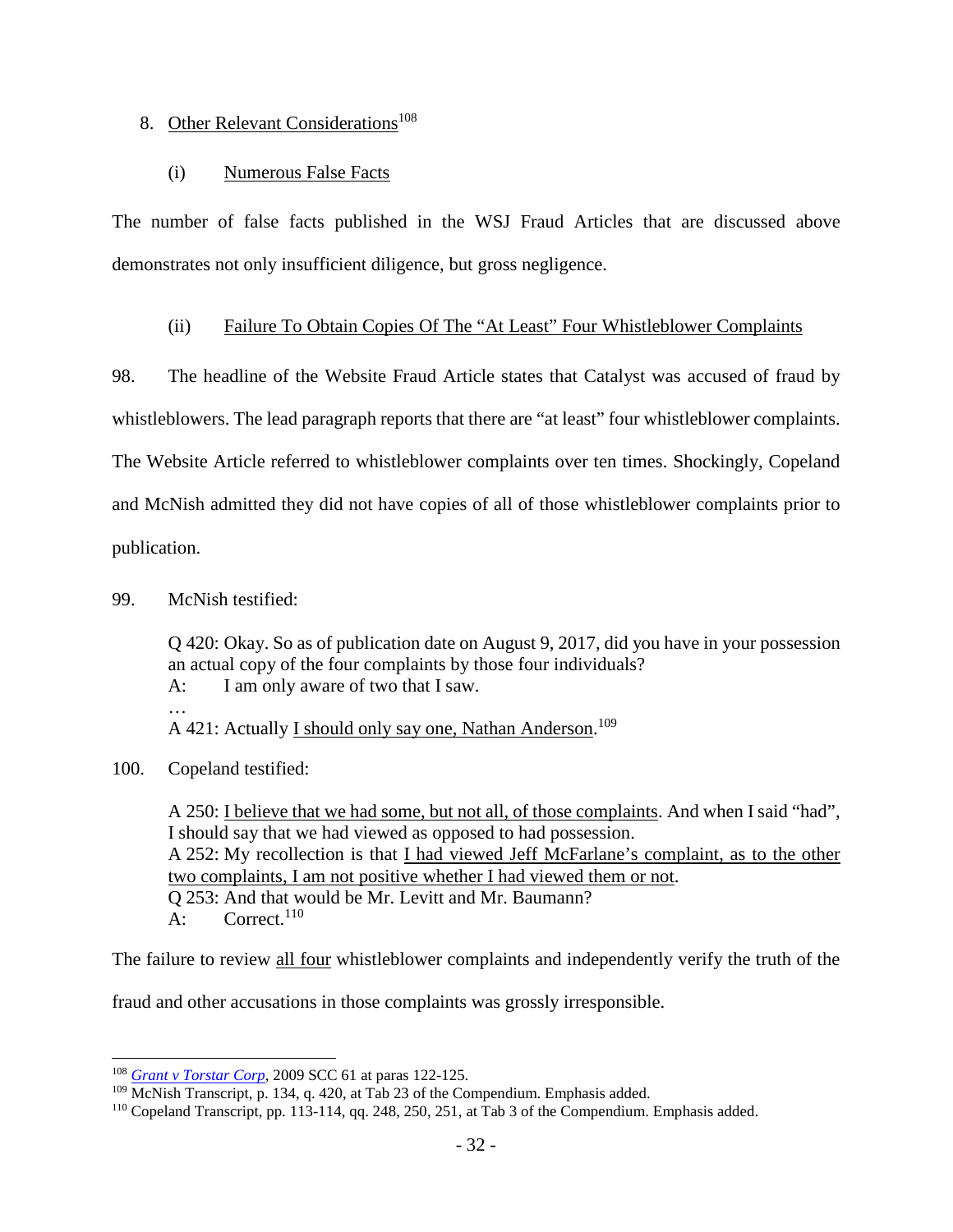## **(iv) No Valid Responsible Communication Defence**

<span id="page-37-0"></span>101. In assessing the factors above, there are grounds to believe that the publication of the WSJ Fraud Articles was irresponsible. Further, the responsible communication defence is not available to the Dow Jones Defendants because they were malicious.

## <span id="page-37-1"></span>**(f) Qualified Privilege Defence**

## **(i) The Statement of Defence**

<span id="page-37-2"></span>102. The Dow Jones Defendants have pleaded the qualified privilege defence at paragraph 37

of the Statement of Defence:

The Words Complained Of were published in good faith, without malice, on an occasion of qualified privilege. They relate to matters of public interest referred to above. The Dow Jones Defendants had a duty and interest in having the results of their newsgathering published, including the Words Complained Of, in the context of the Print Article, the Online Article and the Copeland Tweets, and the public had a corresponding interest in receiving that information from the Dow Jones Defendants, and specifically Copeland and McNish, both investigative journalists with the WSJ.<sup>111</sup>

## **(ii) The Elements Of The Qualified Privilege Defence**

<span id="page-37-3"></span>103. Qualified privilege applies to the occasion upon which a communication is made. An

occasion is privileged if the person making the communication has an interest or duty – legal,

social, or moral – in making the communication to the person to whom it is made, and if that

person has a corresponding interest or duty in receiving the communication.<sup>112</sup>

104. The qualified privilege defence was rejected in *Bent v Platnick:*

[124] A question arises as to whether privilege even attaches to the occasion upon which Ms. Bent's communication on the Listserv was made. Indeed, "the threshold for privilege remains high" ... Privilege is "grounded" not in "free expression values but in the social utility of protecting particular communicative occasions from civil liability" …

 <sup>111</sup> Statement of Defence at para 37, at Tab 3 of the Pleadings Brief, pp. 55-56, at Tab 4 of the Compendium.

<sup>112</sup> *[Hill v Church of Scientology of Toronto](https://www.canlii.org/en/ca/scc/doc/1995/1995canlii59/1995canlii59.html?#par143)*, [1995] 2 SCR 1130, 1995 CarswellOnt 396 at para 143.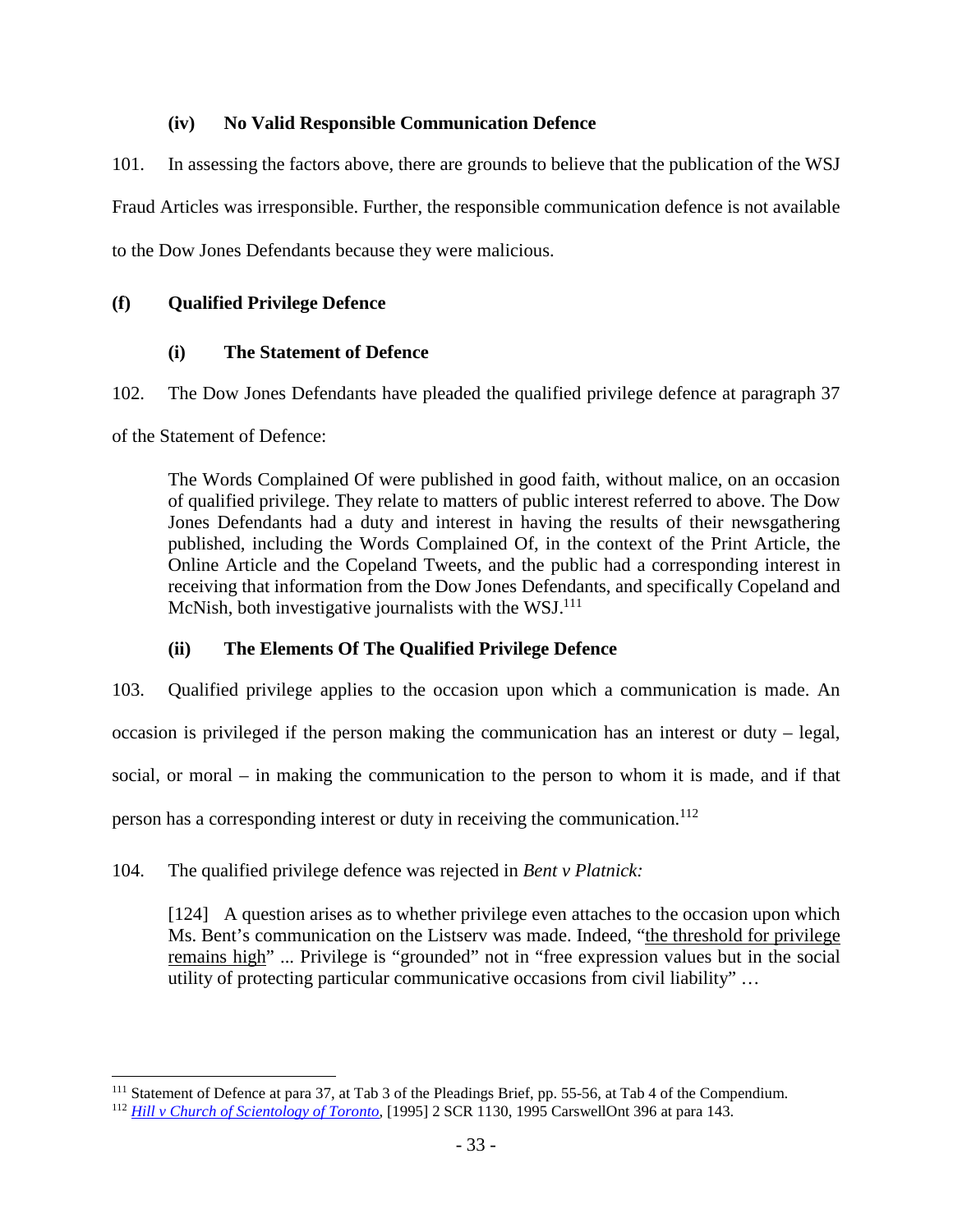[138] … my colleague chooses to accept Ms. Bent's evidence over Dr. Platnick's at this early stage. With respect, this is not what is called for on a s. 137.1 motion  $\dots$ <sup>113</sup>

105. Qualified privilege protects only communications that are reasonably appropriate to the discharge of the duty said to have created the occasion of privilege.<sup>114</sup> The privilege will also be lost if the articles were published to an excessively wide field of recipients who have no interest in receiving the information. The Supreme Court of Canada held in *Grant v Torstar*: "It remains uncertain when, if ever, a media outlet can avail itself of the defence of qualified privilege".<sup>115</sup> The defence is "rarely available for widely circulated publications".<sup>116</sup>

#### **(iii) No Valid Defence of Qualified Privilege**

<span id="page-38-0"></span>106. Qualified privilege does not extend to the publication of uncorroborated allegations of criminal wrongdoing to the general public, as opposed to law enforcement or investigative authorities.<sup>117</sup> On this basis alone, there are grounds to believe there is no valid qualified privilege defence.

107. A precise characterization of the occasion is essential.<sup>118</sup> The Statement of Defence fails to plead the alleged occasion for publishing unproven fraud and other accusations made against the Plaintiffs. Without a precise characterization of the occasion, there are grounds to believe there is no valid defence of qualified privilege.

108. The Dow Jones Defendants did not have a duty – legal, social or moral – to publish the WSJ Fraud Articles. In addition, the over 2.4 million readers to whom the WSJ Fraud Articles

<sup>113</sup> *[Bent v Platnick](https://www.canlii.org/en/ca/scc/doc/2020/2020scc23/2020scc23.html?#par136)*, 2020 SCC 23 at paras 136, 138. Emphasis added.

<sup>114</sup> *[Botiuk v Toronto Free Press Publication, Ltd](https://www.canlii.org/en/ca/scc/doc/1995/1995canlii60/1995canlii60.html?#par78)*, [1995] 3 SCR 3, 1995 CarswellOnt 1049 at paras 78-80; *[Hill v](https://www.canlii.org/en/ca/scc/doc/1995/1995canlii59/1995canlii59.html?#par144)  [Church of Scientology of Toronto](https://www.canlii.org/en/ca/scc/doc/1995/1995canlii59/1995canlii59.html?#par144)*, [1995] 2 SCR 1130, 1995 CarswellOnt 396 at para 144-147.

<sup>&</sup>lt;sup>115</sup> *[Grant v Torstar Corp](https://www.canlii.org/en/ca/scc/doc/2009/2009scc61/2009scc61.html?#par37)*, 2009 SCC 61 at para 37. Emphasis added.

<sup>116</sup> *[Lascaris v B'Nai Brith Canada](https://www.canlii.org/en/on/onca/doc/2019/2019onca163/2019onca163.html?#par36)*, 2019 ONCA 163 at para 36.

<sup>117</sup> *[Canadian Standards Association v PS Knight Co Ltd](https://www.canlii.org/en/on/onsc/doc/2019/2019onsc1730/2019onsc1730.html?#par58)*, 2019 ONSC 1730 at para 58.

<sup>118</sup> *[Bent v Platnick](https://www.canlii.org/en/ca/scc/doc/2020/2020scc23/2020scc23.html?#par122)*, 2020 SCC 23 at para 122.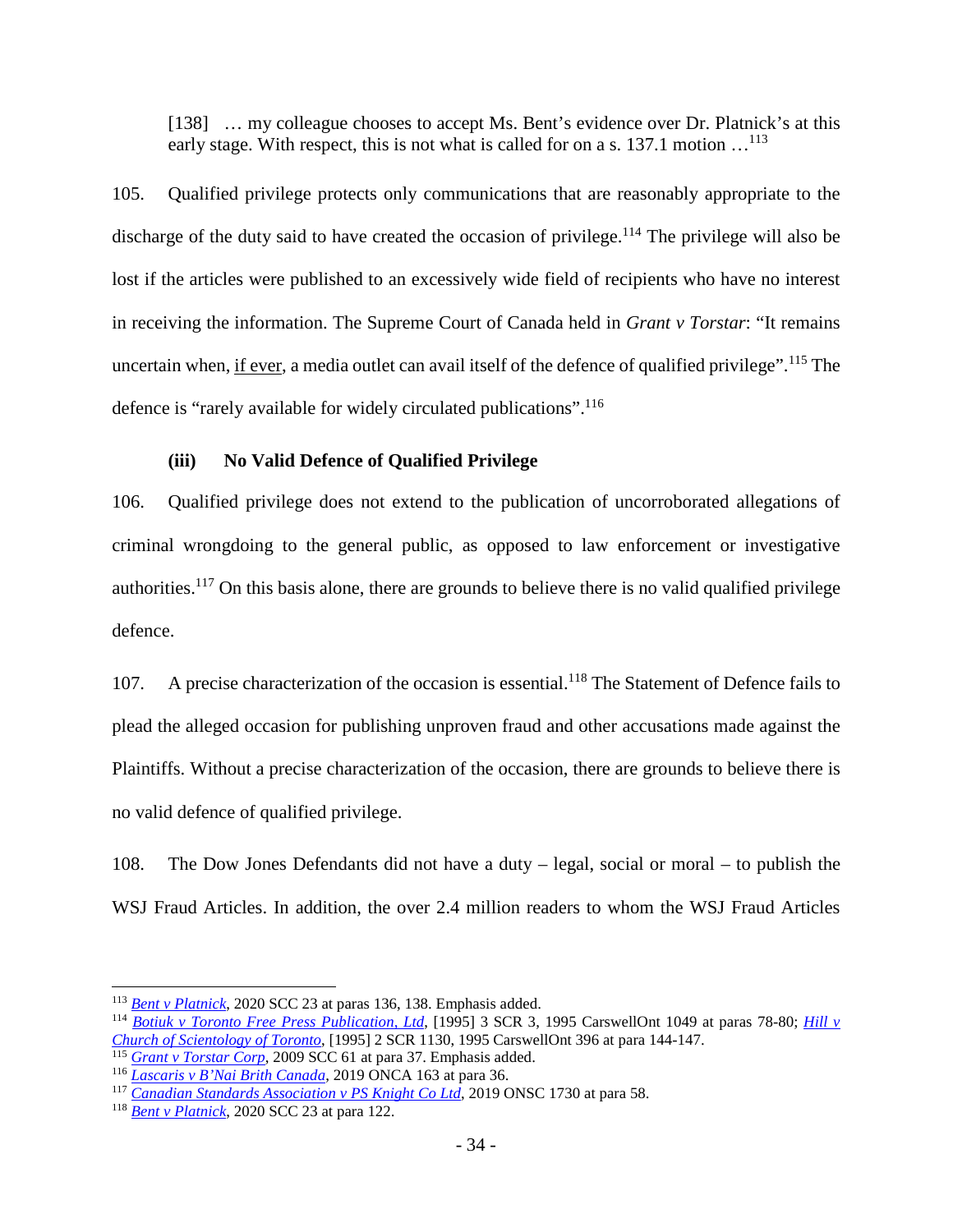were published (the world at large) did not have a corresponding interest or duty to receive the defamatory statements. Lastly, the qualified privilege defence is defeated by the Defendants' malice. There are grounds to believe there is no valid qualified privilege defence.

## <span id="page-39-0"></span>**(g) Sub-section 3(1)** *Libel and Slander Act* **Defence**

109. The Dow Jones Defendants plead sub-section 3(1) of the *Libel and Slander Act*:

[40] To the extent that the Words Complained of refer to proceedings of the public authorities, including the investigation conducted by the TPS [Toronto Police Service] and the receipt of whistleblower complaints by the OSC [Ontario Securities Commission], they are a fair and accurate report on such proceedings, and are entitled to the privileges provided in that regard at common law and under s. 3(1) of the *Libel and Slander Act*. 119

110. Subsection 3(1) of the *Libel and Slander Act* states:

A fair and accurate report in a newspaper or in a broadcast of any of the following proceedings that are open to the public is privileged, unless it is proved that the publication thereof was made maliciously: … the proceedings of any administrative body that is constituted by any public authority in Canada  $\dots^{120}$ 

111. The TPS and the OSC investigations are not "proceedings". Nor are TPS and OSC investigations open to the public. This statutory defence is also defeated by malice which is palpable in this case. There are grounds to believe that there is no valid defence.

## <span id="page-39-1"></span>**E. MALICE**

#### <span id="page-39-2"></span>**(a) Introduction**

112. The malicious conduct of the Defendants toward the Plaintiffs is palpable in this case.

Malice defeats the fair comment and qualified privilege defences, and invalidates the responsible communication defence because by definition, a journalist who acts maliciously, is irresponsible.

 <sup>119</sup> Statement of Defence at para 40, at Tab 3 of the Pleadings Brief, p. 56, at Tab 4 of the Compendium.

<sup>120</sup> *Libel and Slander Act*, RSO 1990, c L12, s 3(1). Emphasis added.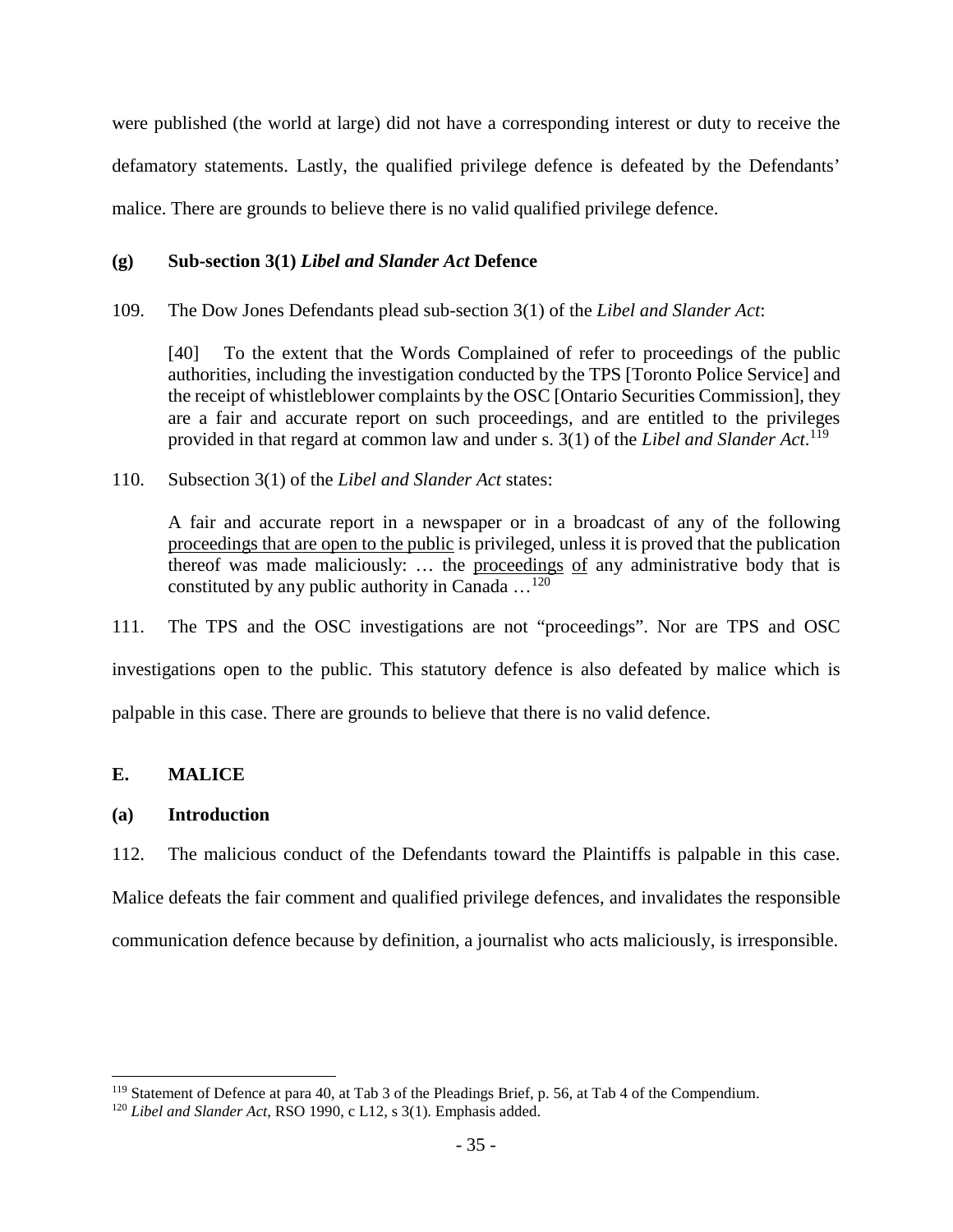113. In *Leenen v Canadian Broadcasting Corp*, <sup>121</sup> Justice Cunningham (as he then was) issued

a leading decision on what constitutes malice:

(1) malice is commonly understood as spite or ill will towards someone. Malice is also established by showing that the defendant either knew he/she was not telling the truth or was reckless in that regard (paras 140-141);

(2) the reporting of one side of the story, the deliberate refrain by the defendants from making important further inquiries and, the omission of highly significant information contrary to the story's thesis is evidence of malice (paras 150-162);

(3) the failure of the defendant to provide the plaintiff with a fair opportunity to defend against the defamatory allegations is evidence of malice (paras 145-149);

(4) the reliance on information from a biased source is evidence of malice. A biased source includes a disgruntled employee or persons with axes to grind against the plaintiff; (paras 178-181);

(5) the defendants' dismissive, disdainful and biased attitude towards the plaintiff is evidence of malice (para 181);

(6) the failure to present a fair portrayal of the plaintiff is malice. Selectivity in reporting is malicious (paras 174-175);

(7) evidence of malice may be intrinsic or extrinsic. Extrinsic evidence consists of evidence apart from the statements themselves from which the trier of fact can infer some improper motive and a court will look at the conduct of the defendant throughout the course of events both before and after the defamatory publication (para 143);

(8) even one piece of evidence is enough to find malice so long as one piece of evidence proves the existence of an ongoing improper state of mind towards the person defamed by one or more of the defendants (para 146).

114. Set out below are only some of the examples of the Defendants' malicious conduct known

at this stage of the proceeding.

## <span id="page-40-0"></span>**(b) Sensationalism – The Toronto Police Car Photograph**

115. Sensationalism superseded truth and accuracy in the WSJ Fraud Articles. The Website

Article (which is still accessible today) prominently featured a photograph of a Toronto Police

Service car parked in front of the Metropolitan Toronto Police Headquarters building immediately

<sup>121</sup> *[Leenen v Canadian Broadcasting Corp](https://www.canlii.org/en/on/onsc/doc/2000/2000canlii22380/2000canlii22380.html?#par138)*, [2000] OJ No 1359, 2000 CarswellOnt 1417 at paras 138-141 (Sup Ct J).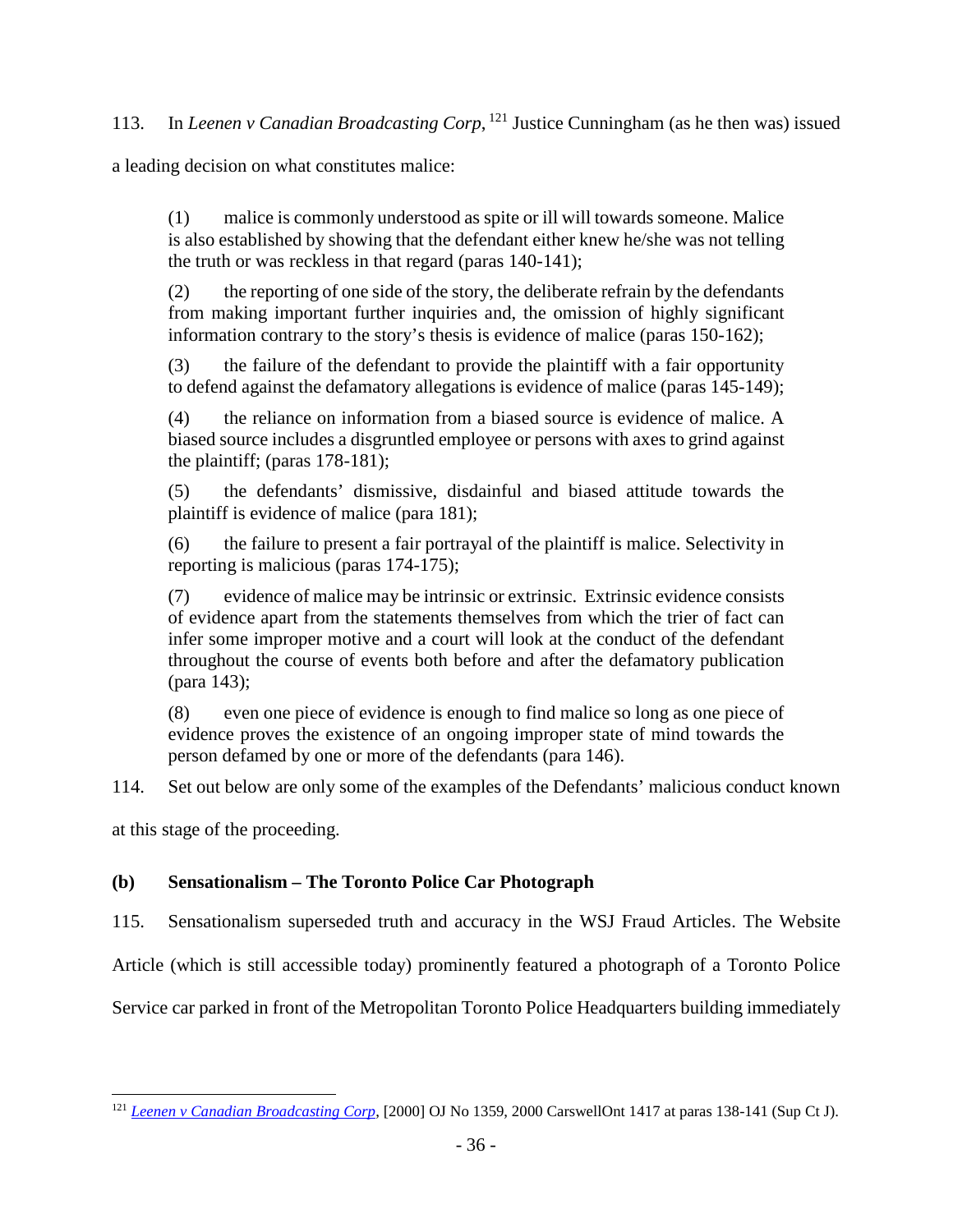below the headline "Canadian Private-Equity Giant Catalyst Accused of Fraud by Whistleblowers".

116. Copeland agreed that the Dow Jones Defendants could have taken a photograph of the signs outside the Callidus or Catalyst offices (which is the photograph Reuters News published.)<sup>122</sup> Instead, they gave prominence to a Toronto Police car photograph:



A unit of the Toronto Police Service has begun its own inquiries into Catalyst. PHOTO: ZUMAPRESS.COM

117. Jim Riley's uncontroverted evidence is that "at no time did a Toronto police officer contact anybody at Catalyst or Callidus about the fraud accusations made by the whistleblowers or anybody else."<sup>123</sup> No charges were laid.

118. Of the 32 paragraphs of the Website Article, only one sentence refers to the Toronto Police.<sup>124</sup> Why then did *The Wall Street Journal* give such prominence to a photograph of a Toronto Police car parked in front of the Metropolitan Toronto Police Headquarters building? The answer is obvious – to heighten the meaning the WSJ Fraud Articles intended to convey which

<sup>&</sup>lt;sup>122</sup> Copeland Transcript, p. 148, q. 353, at Tab 24 of the Compendium; Lawrence Delevingne, John Tilak, "Special Report: Private equity star's picks shine, until cash-out time," *Reuters* (March 23, 2018), pp. 1, 6, at Tab 24 of the Compendium.

<sup>&</sup>lt;sup>123</sup> Riley Libel Affidavit at para 269, at Tab 25 of the Compendium; McNish agreed that no charges were ever laid against the Plaintiffs.

 $124$  Website Article at para 3, at Tab 1 of the WSJ Articles Brief, p. 1, at Tab 1 of the Compendium.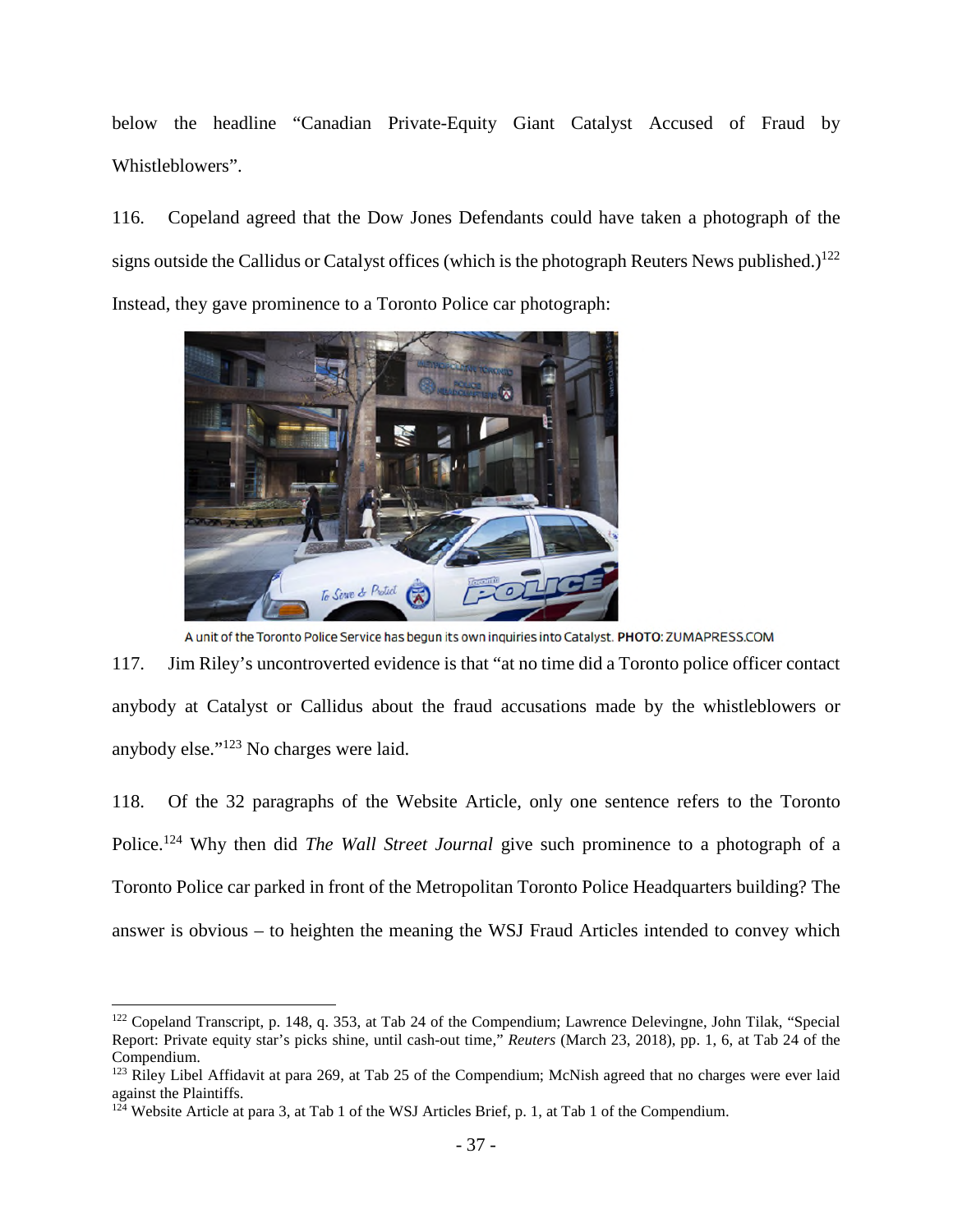was that the Plaintiffs were engaged in fraudulent and criminal activities, illegalities, and wrongdoing. The inclusion of the Toronto Police car photograph was a "kill shot" aimed at the Plaintiffs' reputations – it worked.

## <span id="page-42-0"></span>**(c) Failure to Interview The Financial Crimes Unit's Police Officers**

119. McNish told a confidential source:

And we have accumulated a lot of information, but the one thing we're trying to be is [*sic*] scrupulous about as possible is talking to people with direct knowledge of what we believe to [be] investigations by the OSC, the Toronto Corporate Crimes Division, and possibly the RCMP as well.<sup>125</sup>

The Detectives in the Financial Crimes Unit who had the direct knowledge about the complaints were Gail Regan and Diane Kelly (who were prior sources<sup>126</sup>). Copeland and McNish knew this fact and never interviewed them. The failure to make these inquiries is unconscionable.

120. In addition, McNish and Copeland failed to contact two Ontario Securities Commission officials who had been previous sources for unrelated stories – Cam Watson (Enforcement Branch and Joint Serious Offences Team) and Michael Hutchinson (Manager, Joint Securities Intelligence Unit).<sup>127</sup> The failure to make inquiries of these prior sources was reckless.

## <span id="page-42-1"></span>**(d) Sensationalism - The "Exclusive" deserves "Good Play"**

121. Two minutes after publishing the fraud article on the WSJ website, a senior editor of *The Wall Street Journal* sent an email: "Exclusive. Deserves good play."<sup>128</sup> The "exclusive" fraud

 $\overline{a}$ <sup>125</sup> Transcript of telephone call between McNish and a confidential source, July 20, 2017 (DOW000861-0001), p. 58 of Appendix A to the Catalyst Amended Order, at Tab 20 of the Compendium.

<sup>&</sup>lt;sup>126</sup> Affidavit of Rob Copeland, affirmed August 17, 2020 at para 18, at Tab 26 of the Compendium.

 $127$  Copeland Transcript, pp. 222-225, qq. 531-540, at Tab 27 of the Compendium.

<sup>&</sup>lt;sup>128</sup> Email from Russell Adams to Copeland and others, August 9, 2017 at 3:33 pm (DOW000015-0001), at Tab 28 of the Compendium.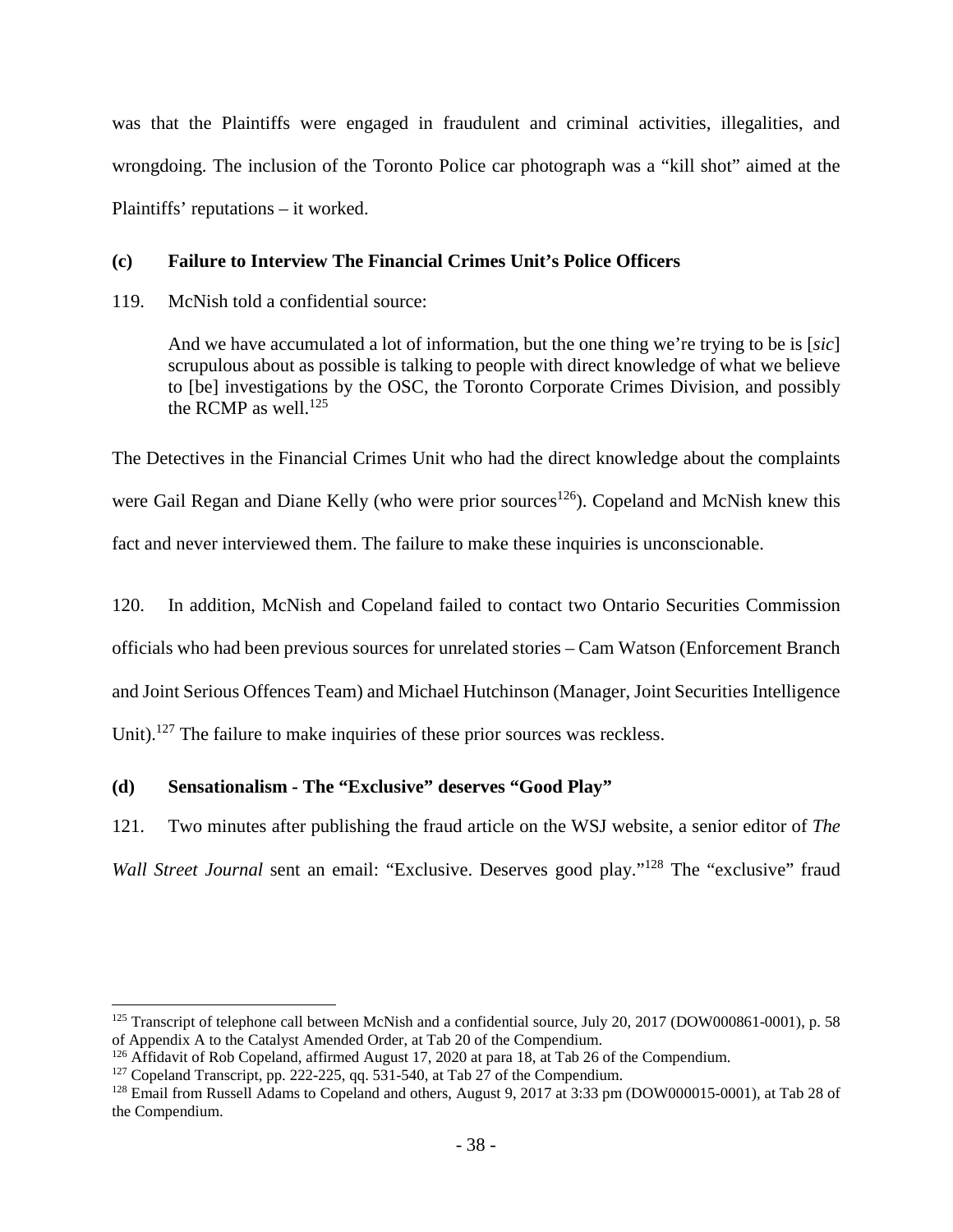article was definitely given "good play" – it was disseminated to over 2.4 million readers internationally through multiple *Wall Street Journal* platforms.

## <span id="page-43-0"></span>**(e) Bias and Spite – The "Great WSJ Scoop"**

122. Shortly after the Website Article was published, reporters and their editors sent out Tweets that promoted and linked their "Great WSJ Scoop". All of their Tweets included the photograph of the Toronto Police car.<sup>129</sup>

123. *The Wall Street Journal*'s Canadian Bureau Chief Sara Muñoz emailed McNish:

Congrats! Heard anything from them? $130$ 

McNish replied:

[T]hey are complaining that we also wrote about Catalyst when it was there [*sic*] impression we were only writing about Callidus. Stock is down 23%. Story is currently most read on website according to Parsley nerd rob copeland.<sup>131</sup>

Shortly thereafter, Muñoz sent out a Tweet:

Great WSJ Scoop: Canadian Private-Equity Giant Catalyst Accused of Fraud @realrobcopeland @jacquiemcnish<sup>132</sup>

124. Copeland could not contain himself – he sent out three Tweets about his "Exclusive".<sup>133</sup>

Less than 10 minutes after the Website Article was published, Copeland Tweeted: "'Goldman

Sachs of Canada' is accused of fraud. Exclusive w/ @jacquiemcnish".<sup>134</sup> At 4:37 PM Copeland

Tweeted "Shares fall 21% for Callidus Capital, majority owned by PE giant Catalyst Capital, after

@WSJ reports alleged fraud".<sup>135</sup>

<sup>&</sup>lt;sup>129</sup> Exhibits 136, 138-142 to Riley Libel Affidavit, at Tab 29 of the Compendium.

<sup>130</sup> Exhibit 137 to Riley Libel Affidavit, at Tab 29 of the Compendium.

<sup>&</sup>lt;sup>131</sup> Exhibit 137 to Riley Libel Affidavit, at Tab 29 of the Compendium. Emphasis added.

<sup>&</sup>lt;sup>132</sup> Exhibit 138 to Riley Libel Affidavit, at Tab 29 of the Compendium.

<sup>&</sup>lt;sup>133</sup> Exhibits 140-142 to Riley Libel Affidavit, at Tab 29 of the Compendium.

<sup>&</sup>lt;sup>134</sup> Exhibit 140 to Riley Libel Affidavit, at Tab 29 of the Compendium.

<sup>&</sup>lt;sup>135</sup> Exhibit 141 to Riley Libel Affidavit, at Tab 29 of the Compendium.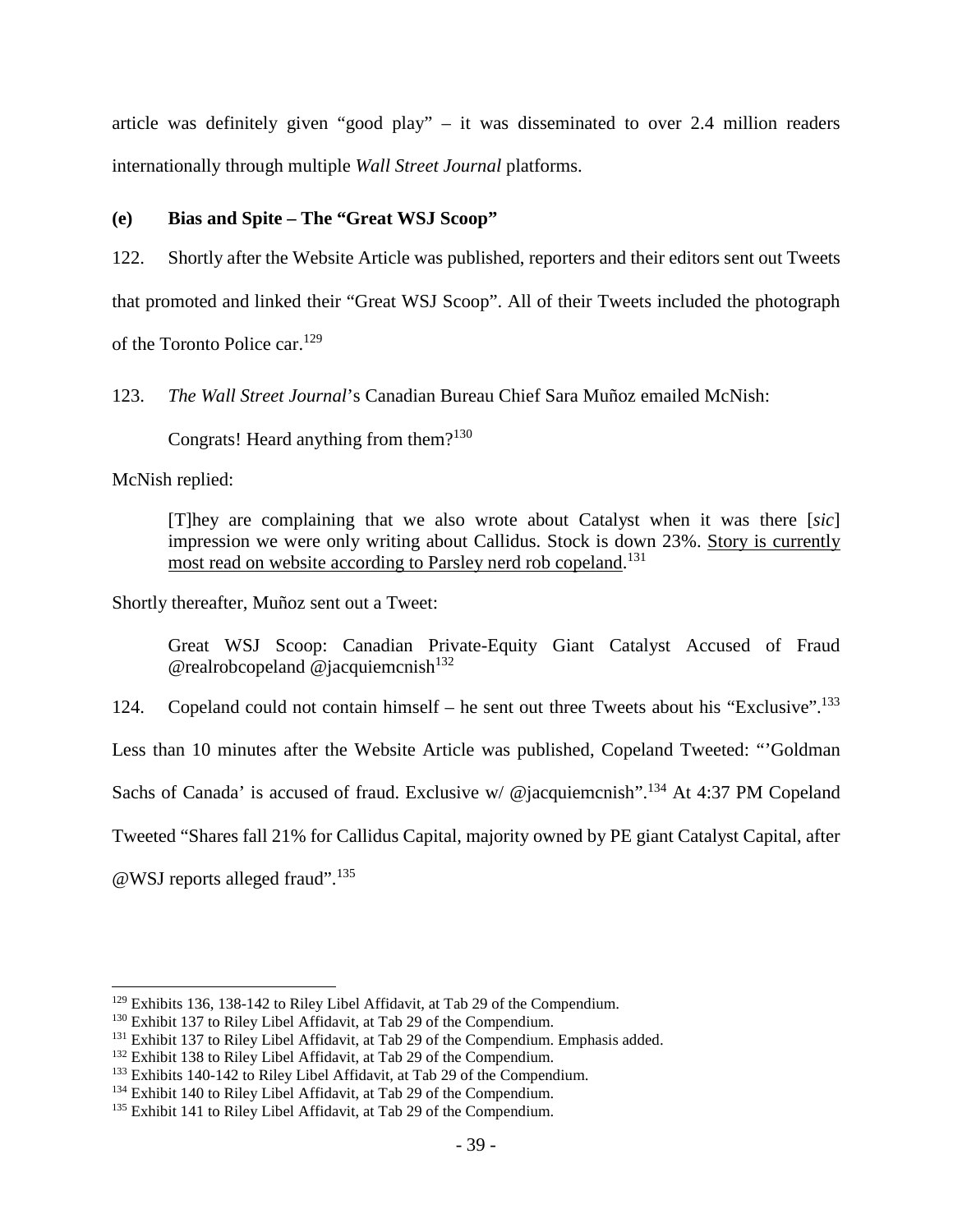## <span id="page-44-0"></span>**(f) Bias and Spite – Callidus' Shares Tankinggggg**

125. Minutes after the Toronto Stock Exchange closed trading on the day of publication, Copeland texted professional short-seller Nathan Anderson: 136

Shares tankinggggg

Anderson replied:  $137$ 

# lol that'll happen when they get called out for fraud

126. Copeland was so elated that he caused Callidus' shares to tank that he emailed his editors proposing to update the story and moving the line "the stock dropped 19% after the story was pubbed" more prominently in the story.<sup>138</sup>

## <span id="page-44-1"></span>**(g) Bias and Spite Towards Newton Glassman**

127. Copeland's spite against Newton Glassman was unbridled. Copeland depicted Newton

Glassman to be a "skeeve" (an immoral or repulsive person).<sup>139</sup>

128. Copeland considered charitable donations made by Newton Glassman "sleazy".<sup>140</sup>

129. Copeland texted Anderson the image below saying: "Love a good burning trash can":<sup>141</sup>

 <sup>136</sup> Copeland-Anderson Text Brief, p. 59, at Tab 2 of the Compendium.

<sup>&</sup>lt;sup>137</sup> Copeland-Anderson Text Brief, p. 59, at Tab 2 of the Compendium.

<sup>&</sup>lt;sup>138</sup> Exhibit 24 to Riley Libel Affidavit, at Tab 30 of the Compendium.

<sup>139</sup> Exhibit 191 to Riley Libel Affidavit, at Tab 31 of the Compendium; Exhibit 130 to Riley Libel Affidavit, at Tab 31 of the Compendium.

<sup>140</sup> Transcript of a telephone call between Copeland and McNish (DOW000864-0001) at p. 117 of Appendix A to the Catalyst Amended Order, at Tab 32 of the Compendium.

<sup>141</sup> Copeland-Anderson Text Brief, p. 21, at Tab 2 of the Compendium.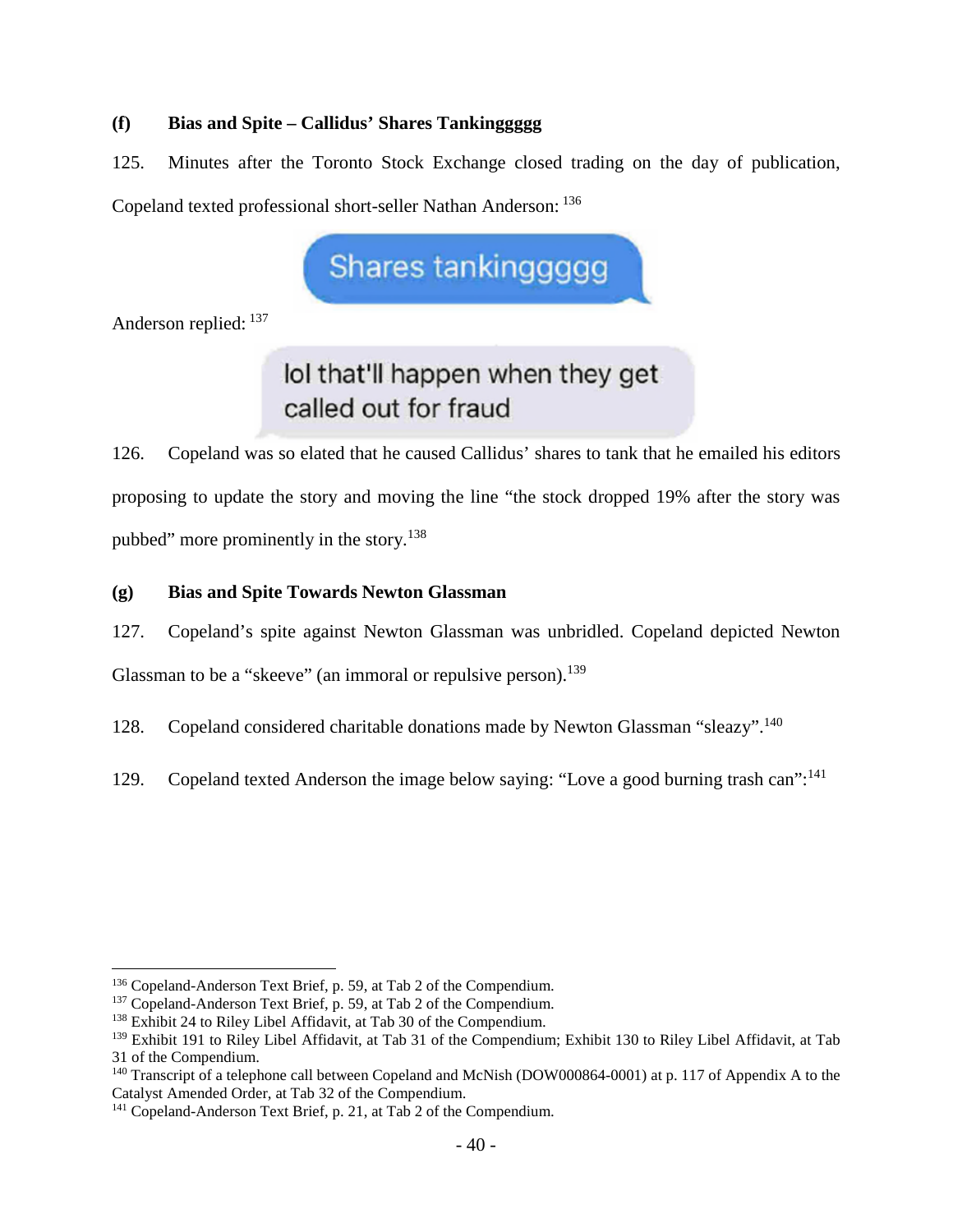

130. In a phone conversation with McNish, Copeland made the following spiteful and biased comments about Newton Glassman:

(1) "The lead that I would love to write at some point is Newton Glassman frequently tells associates he is a billionaire... Period. He is not. Period."<sup>142</sup>

(2) "And the first story is how do we communicate really succinctly just how hated he [Glassman] is?" $143$ 

131. McNish's notebook includes personal information entries about Newton Glassman which were irrelevant to the whistleblower complaints such as: new wife;<sup>144</sup> divorce case;<sup>145</sup> custody;<sup>146</sup> never passed bar exam;<sup>147</sup> cottage property.<sup>148</sup>

132. McNish has met Newton Glassman once.<sup>149</sup> In a discussion with Copeland about a *Globe* 

*and Mail* article that described Newton Glassman as a soft-spoken man who has a touch of cherub

in him, McNish's reaction to the *Globe* story was that it was going to make her "barf"; "This is so

bad"; and "Oh my God"  $(5 \text{ times})$ .<sup>150</sup>

<sup>142</sup> Transcript of telephone call between McNish and Copeland, July 20, 2017 (DOW000861-0001), p. 104 of Appendix A to the Catalyst Amended Order, at Tab 32 of the Compendium.

<sup>&</sup>lt;sup>143</sup> Transcript of telephone call between McNish and Copeland, July 20, 2017 (DOW000861-0001), p. 106 of Appendix A to the Catalyst Amended Order, at Tab 32 of the Compendium.

<sup>144</sup> DOW001020-0001 at page 53, at Tab 33 of the Compendium.

 $145$  DOW001020-0001 at page 53, at Tab 33 of the Compendium.

<sup>146</sup> DOW001020-0001 at page 59, at Tab 33 of the Compendium.

<sup>147</sup> DOW001020-0001 at page 49, at Tab 33 of the Compendium.

<sup>148</sup> DOW001020-0001 at page 48, at Tab 33 of the Compendium.

<sup>&</sup>lt;sup>149</sup> McNish Transcript, p.  $227$ , q. 688, at Tab 34 of the Compendium.

<sup>150</sup> Transcript of telephone call between McNish and Copeland, July 20, 2017 (DOW000861-0001), p. 107 of Appendix A to the Catalyst Amended Order, at Tab 32 of the Compendium.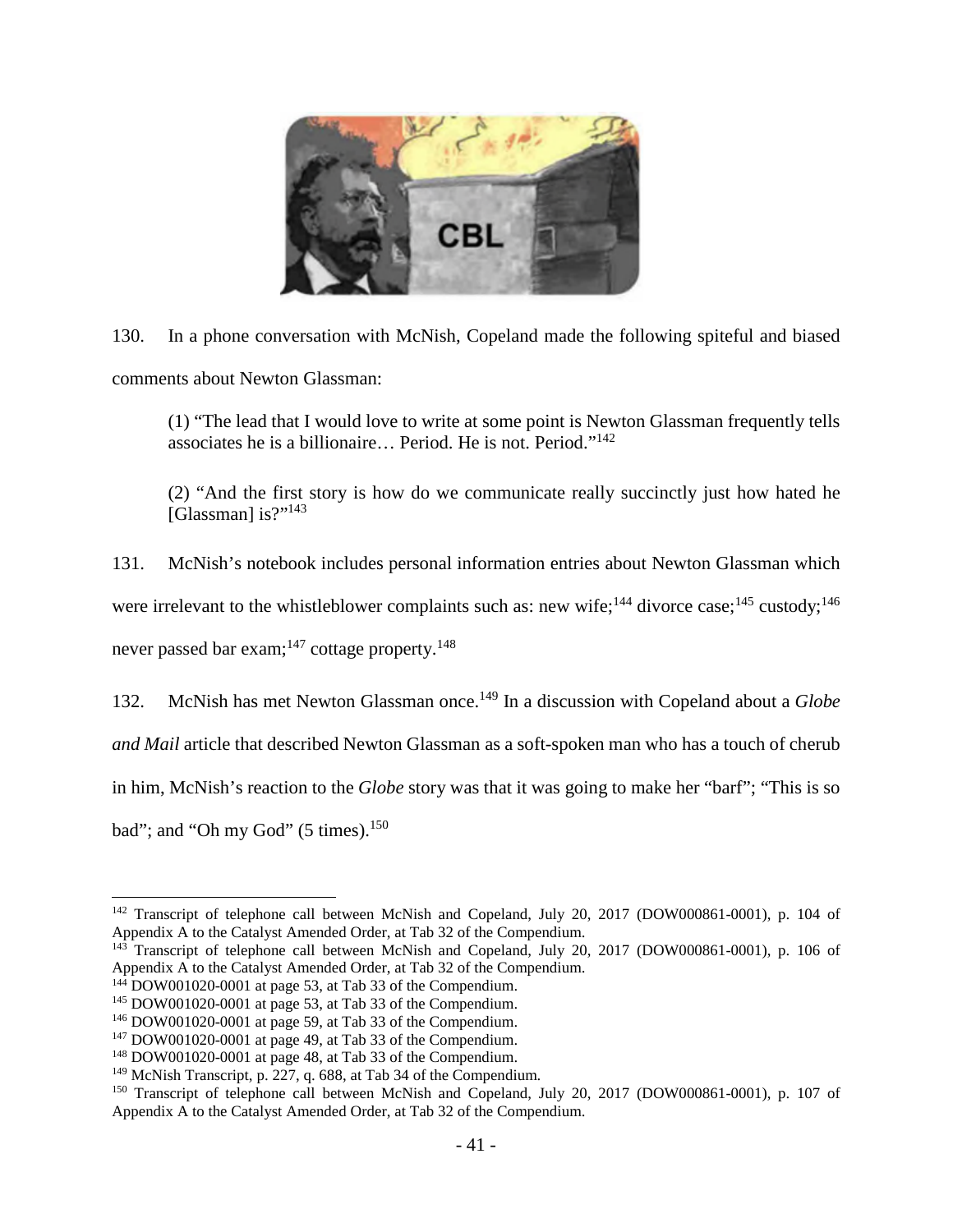## <span id="page-46-0"></span>**(h) Reliance on a Biased Source – Professional Short-Seller Nathan Anderson**

133. When Anderson gave up shopping his whistleblower complaint to Reuters News, he texted Copeland:

> "This one is our OSC and SEC actual submissions… I'm not playing! They appear to be wussing out so it's yours".<sup>151</sup>

Text messages exchanged between Copeland and Anderson thereafter drip of malice. Some examples are set out below.

#### (1) Copeland Tells His Editors that Anderson Is "Pure as Canadian Rocky Snow"

134. Anderson:

You da man. Honestly we've both progressed pretty remarkably in step since we first met... I actually know the next one we crack and it will be epic.<sup>152</sup>

Copeland: Btw no way we could have printed this story if you hadn't filed your claim too…Our side was so concerned about being used by aggrieved borrowers… I described you as pure as snow... Canadian rocky snow.<sup>153</sup>

Anderson was definitely not pure as "Canadian rocky snow" – he held short positions in Callidus

stock that he closed out just before the TSX closed on the day of publication.

## (2) Another Big Story

135. Anderson: Ah that would be nice but I think Catalyst is the largest end of this road

Copeland: I'll get another big story out of<sup>154</sup>

- (3) Copeland Tipped Anderson About the Publication Date "Don't Tell the Conspiracy of Short-Sellers"
- 136. Copeland:

 $\overline{a}$ 

Story should be out Tuesday... Don't tell the conspiracy of short sellers! Anderson: Lol knock on wood... Cohodes will be pleased  $>$ :)

<sup>&</sup>lt;sup>151</sup> Copeland-Anderson Text Brief, p. 2, at Tab 2 of the Compendium.

 $152$  Copeland-Anderson Text Brief, p. 60, at Tab 2 of the Compendium. Emphasis added.

<sup>&</sup>lt;sup>153</sup> Copeland-Anderson Text Brief, p. 61, at Tab 2 of the Compendium.

<sup>154</sup> Copeland-Anderson Text Brief, p. 62, at Tab 2 of the Compendium. The remainder of this text was not produced.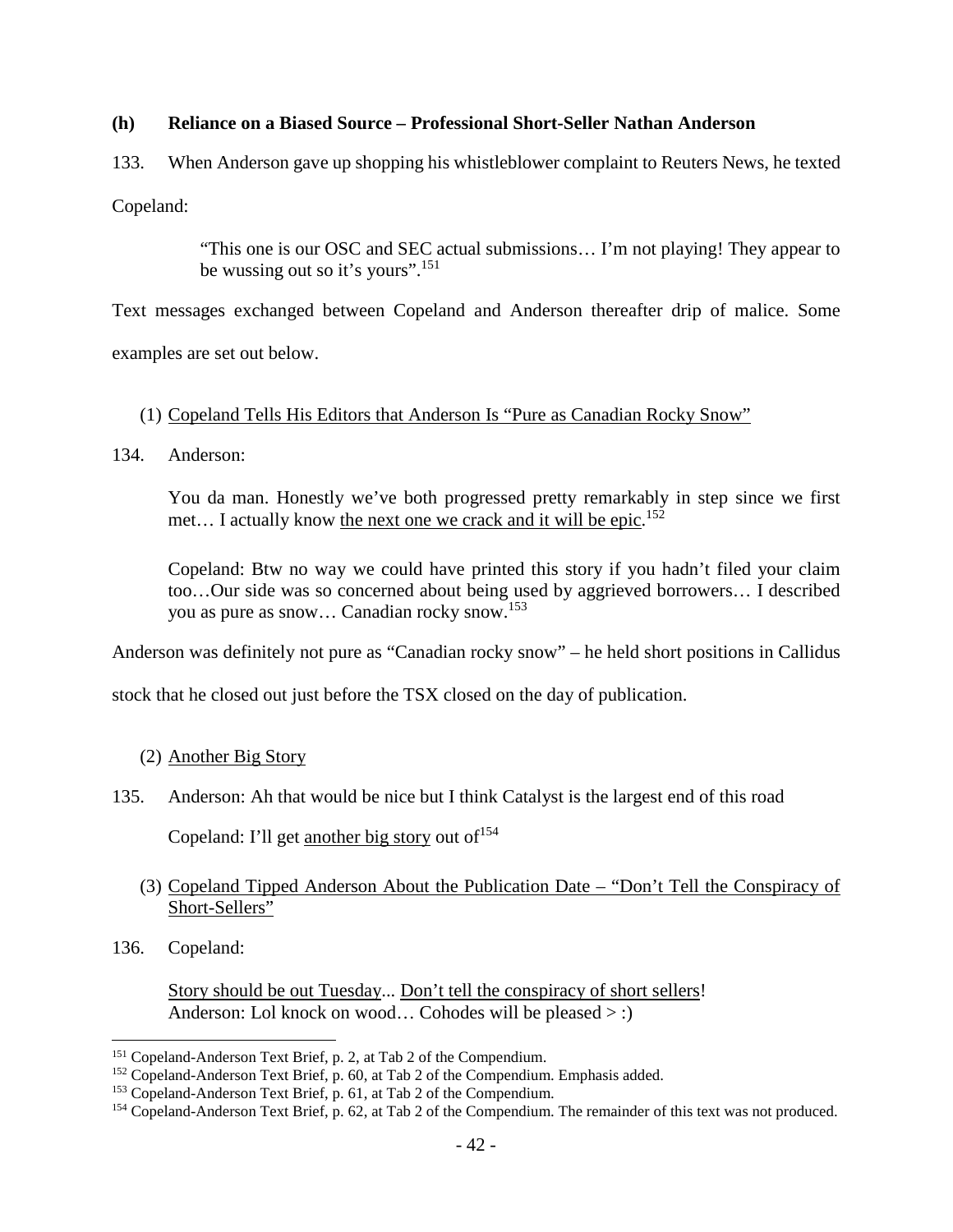Copeland: When this is read aloud in court please your honor know that was sarcasm Anderson: yes, it was thankfully... Also I'm clearing this whole chat  $log<sup>155</sup>$ 

Copeland's text was not sarcasm, it was pure malice - he was mocking the Plaintiffs. Although the fraud article was not published on the "Tuesday", Copeland thought it was going to be published on "Tuesday", and provided a professional short-seller a tip about when a *Wall Street Journal* fraud article was going to be published about a public company in which he knew Anderson held short positions. Although Anderson anticipated he would be sued, he did clear his chat log and did not produce any of his text messages with Copeland.

137. Another text message in which Copeland tipped Anderson about publication was sent to Anderson 12 minutes before the fraud article was published on *The Wall Street Journal*'s website: "I never had to lift harder to get a story out... Honestly"<sup>156</sup>

138. Copeland also tipped Anderson about the Print Article:

Anderson: You know where it will run in the print edition? Copeland: Graphic of stock price is on page one... Story is  $\text{on}^{157}$ 

139. Prior to publication, Copeland knew that Anderson held short positions in Callidus' shares.

Copeland's tipping violated New Corp's *Insider Trader and Confidentiality Policy*:

No employee shall disclose ("tip") material, non-public information to any other person where such information may be used by such person to his or her benefit by trading in the securities of the company to which such information relates ...<sup>158</sup>

Copeland's tipping also violated the *Dow Jones Code of Conduct* which prohibits the use of

forthcoming news to assist a third party (i.e. Anderson) in buying or selling securities.<sup>159</sup>

<sup>155</sup> Copeland-Anderson Text Brief, p. 32, at Tab 2 of the Compendium. Emphasis added.

<sup>156</sup> Copeland-Anderson Text Brief, p. 58, at Tab 2 of the Compendium.

<sup>&</sup>lt;sup>157</sup> Copeland-Anderson Text Brief, p. 60, at Tab 2 of the Compendium. The remainder of this text was not produced.

<sup>158</sup> Exhibit 3 to Riley Libel Affidavit, p. 3, s. 2.A, at Tab 35 of the Compendium.

<sup>&</sup>lt;sup>159</sup> Ex 4 to Riley Libel Affidavit, p. 14, at Tab 36 of the Compendium.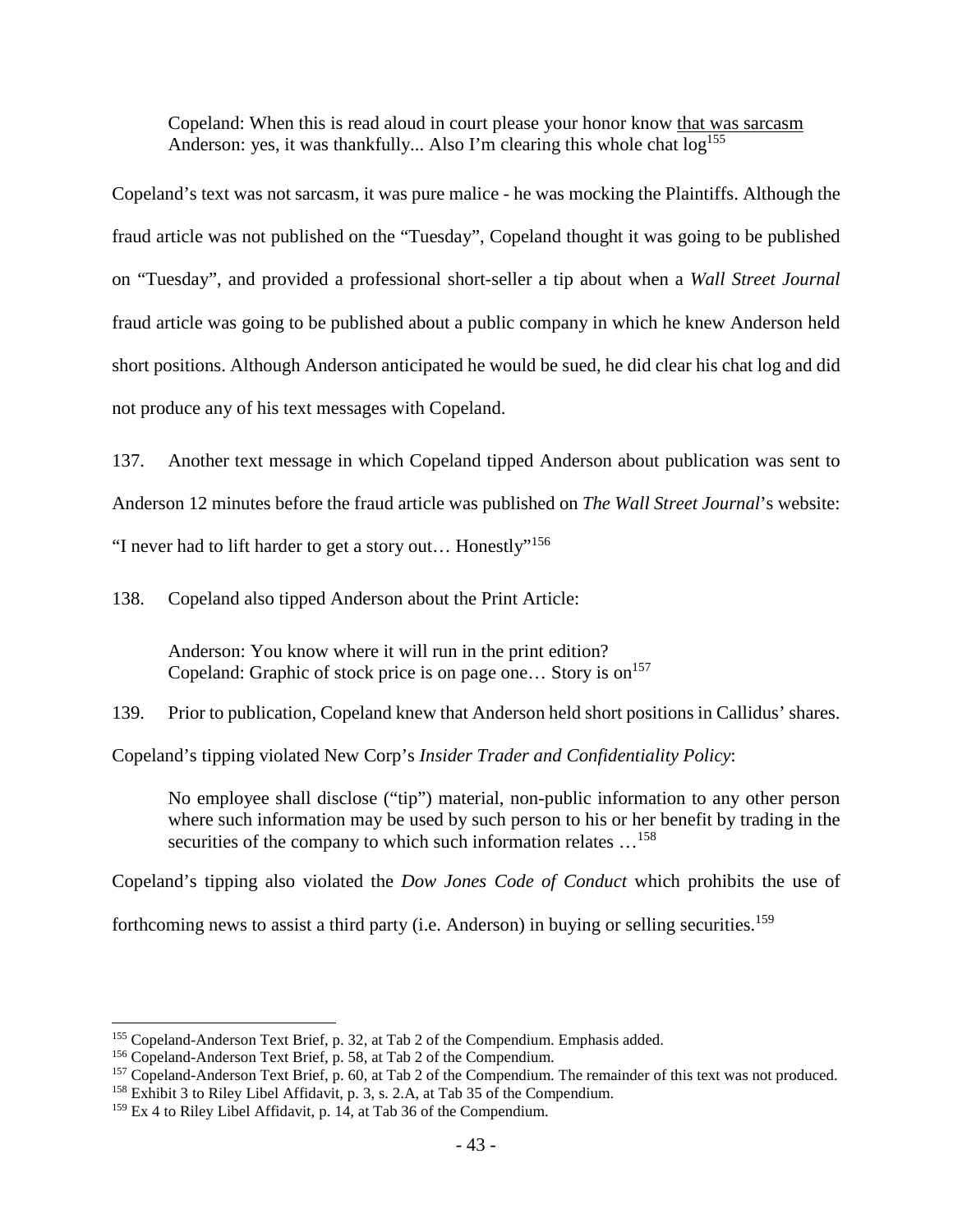#### (4) Herr Shithead

140. Copeland texted Anderson saying he would trade the whistleblower reports "for 5M Canadian… Apiece... We can split it."

Anderson: Net of however much it takes to defend against herr shithead's [Newton Glassman] inevitable frivolous lawsuit."

Copeland: My lawyer got his degree approx last week as an Eagle Scout it appears won't cost me much"<sup>160</sup>

## <span id="page-48-0"></span>**(i) Plaintiffs Were Denied an Opportunity to Review The Whistleblower Complaints To Defend Themselves**

141. The whistleblowers and their complaints are referred to over ten times in the WSJ Fraud Articles including the headline and lead paragraph. Prior to publication, Plaintiffs' counsel made a number of requests to be provided copies of the whistleblower complaints so they could defend themselves.<sup>161</sup> The Dow Jones Defendants refused to provide copies. The WSJ Fraud Articles make reference to "documents reviewed". The Dow Jones Defendants refused to provide copies of the "documents".<sup>162</sup>

## <span id="page-48-1"></span>**(j) Plaintiffs Were Denied an Opportunity to Defend Themselves From McFarlane's Fraud Accusations**

142. McNish admitted on cross-examination that during the August 8, 2017 meeting with representatives of the Plaintiffs to discuss XTG, she never told them about McFarlane's quote published in paragraph 27 of the Website Article nor the specific fraud accusations McFarlane made in his whistleblower complaint.<sup>163</sup> It was malicious to not provide the Plaintiffs an

<sup>160</sup> Copeland-Anderson Text Brief, p.30, at Tab 2 of the Compendium.

<sup>161</sup> Exhibit 176 of Riley Libel Affidavit, p. 3, at Tab 37 of the Compendium; Exhibit 178 of Riley Libel Affidavit, p. 2, at Tab 37 of the Compendium; Exhibit 180 of Riley Libel Affidavit, p. 4, at Tab 37 of the Compendium.

 $162$  Website Article at paras 1, 2, 8, 9, 12, 15, 26, at Tab 1 of the WSJ Articles Brief, pp. 1-3, at Tab 1 of the Compendium; Print Article at paras 1, 2, 10, 11, 14, at Tab 5 of the WSJ Articles Brief, pp. 12-13, at Tab 1 of the Compendium.

<sup>&</sup>lt;sup>163</sup> McNish Transcript, pp. 90, 92, qq. 317, 321, at Tab 38 of the Compendium.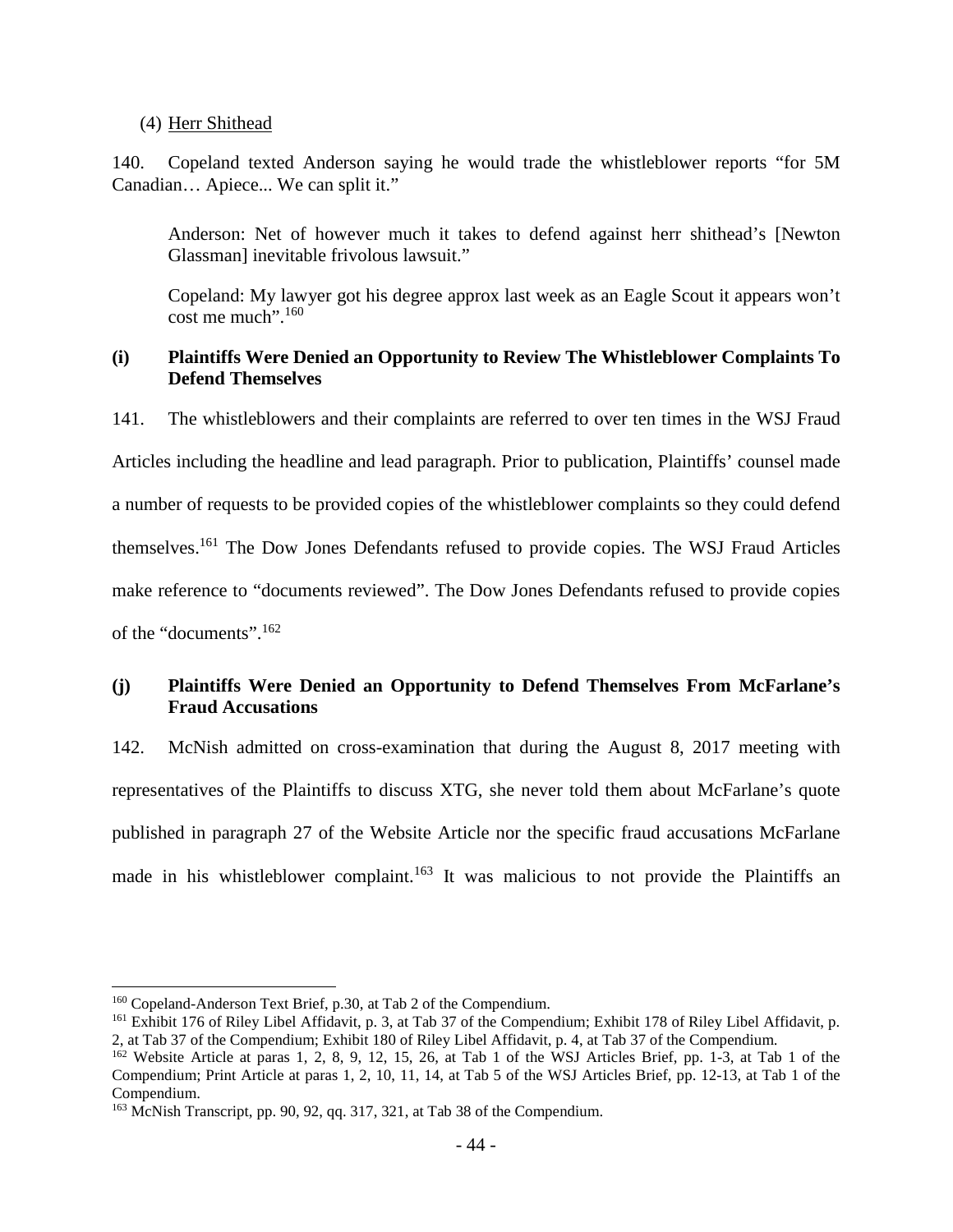opportunity to defend McFarlane's statement that attacked the integrity of the accounting around XTG.

143. When asked why they didn't put questions to these representatives at the August  $8<sup>th</sup>$ meeting about the fraud accusations McFarlane made in his whistleblower complaint, McNish answered: "We didn't feel we needed to."<sup>164</sup>

## <span id="page-49-0"></span>**(k) Competitive Pressure By Reuters News**

144. McNish informed Copeland that she had good news and bad news. The "bad news" was that Reuters News was asking the exact same questions as they were.<sup>165</sup>

145. In email sent on July 25, 2017, Copeland tells his editors:

There is still competitive pressure; in my fantasies, we edit this ourselves today, it goes to legal tomorrow and it's eligible to run Thursday morning online<sup>166</sup>

146. On the morning of the publication of the Website Article, Copeland sent an email to an editor informing him that Reuters "were close":

Subject: *Reuters* called a v good source on Catalyst for first time in a few weeks

Asked v specific clarifying questions, said they were close<sup>167</sup>

It was no coincidence that the fraud article was published on *The Wall Street Journal'*s website

later that afternoon to scoop the competition (Reuters News).

 $\overline{a}$ <sup>164</sup> McNish Transcript, pp. 87-88, qq. 309-310, at Tab 39 of the Compendium.

<sup>&</sup>lt;sup>165</sup> Transcript of telephone call between McNish and Copeland, July 19, 2017 (DOW000864-0001), p. 114 of Appendix A to the Catalyst Amended Order, at Tab 40 of the Compendium.

<sup>166</sup> Email from Rob Copeland to Sara Muñoz and others, July 25, 2017 at 11:44 am (DOW000078-0001), at Tab 41 of the Compendium.

<sup>&</sup>lt;sup>167</sup> Exhibit 210 to Riley Libel Affidavit, at Tab 42 of the Compendium. Emphasis added.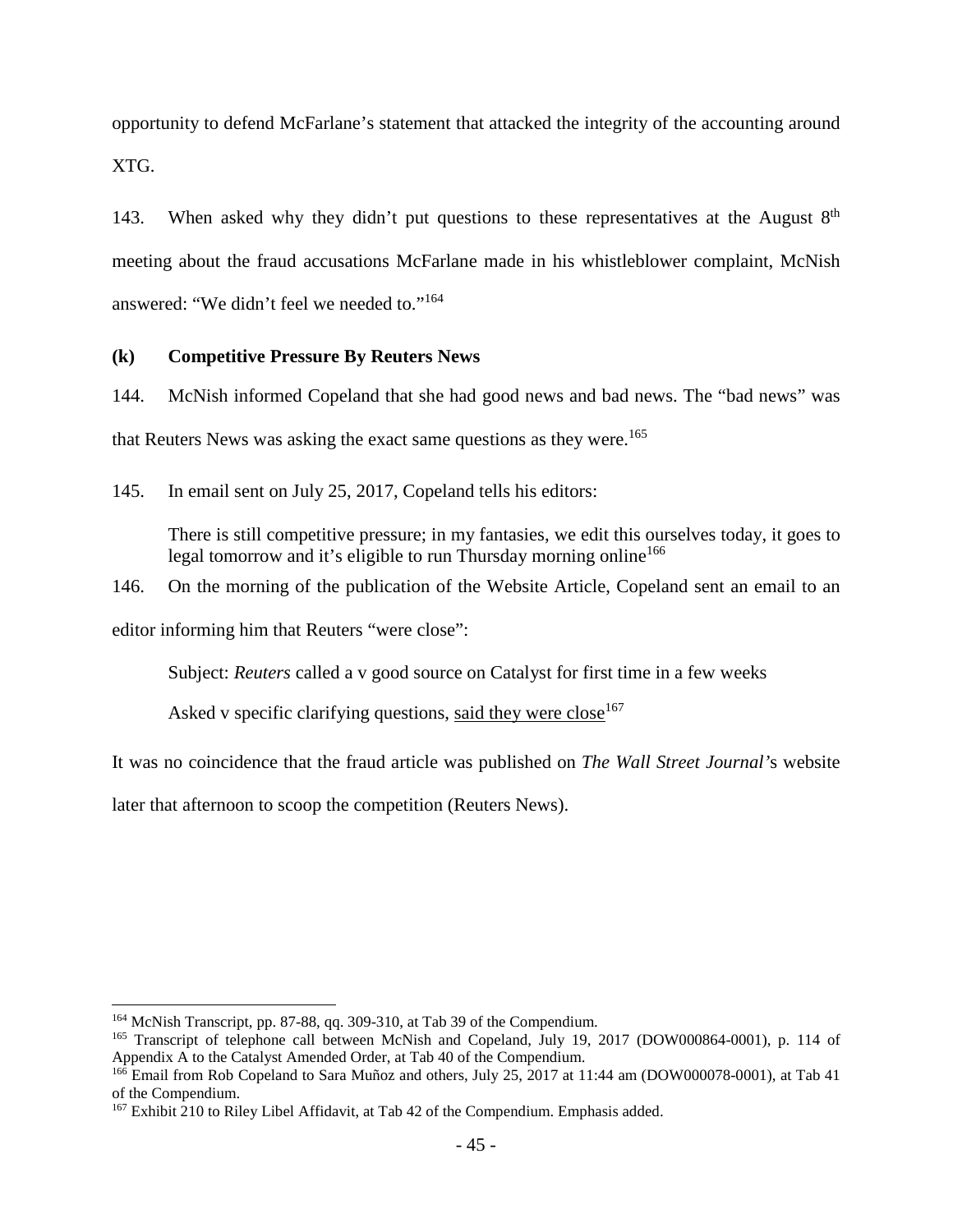#### <span id="page-50-0"></span>**(l) No Apology or Retraction**

147. The Dow Jones Defendants have never apologized to the Plaintiffs. The Dow Jones Defendants have never retracted their defamatory statements. The Dow Jones Defendants never took down the fraud article from *The Wall Street Journal'*s website.

#### <span id="page-50-1"></span>**(m) Republication Of The August 9, 2017 Article**

148. The conduct of the defendants before and after the time of publication may be taken into account in assessing general damages.<sup>168</sup> On August 11, 2017 Copeland repeated the fraud accusations in an article headlined "Canadian Lender Callidus, Accused of Fraud By Whistleblowers, Posts Loss".<sup>169</sup>

149. In a more recent act of spite, the Dow Jones Defendants republished the August 9, 2017 fraud article by hyperlinking it in an article authored by Jacquie McNish and published on *The Wall Street Journal's* website on March 31, 2021.<sup>170</sup>

#### <span id="page-50-2"></span>**F. OMISSIONS**

 $\overline{a}$ 

150. The omission of significant facts contrary to the story's thesis is evidence of malice $171$  and can impact the availability of the fair comment defence. Examples are set out below.

#### <span id="page-50-3"></span>**(a) Omission – KPMG's Unqualified Audit Opinions**

151. Readers were not informed that the "firm's accounting" (para 9) or "the integrity of Callidus's accounting around XTG" (para 27) was audited by KPMG LLP. Although McNish knew and did not dispute that KPMG audited Callidus' financial statements, the WSJ Fraud

<sup>168</sup> *[Thompson v Cohodes](https://www.canlii.org/en/on/onsc/doc/2017/2017onsc2590/2017onsc2590.html?#par36)*, 2017 ONSC 2590 at para 36.

 $169$  Exhibit 230 to Riley Libel Affidavit, at Tab 43 of the Compendium.

<sup>&</sup>lt;sup>170</sup> Jacquie McNish, "Black Cube Was Paid "Large Amount of Money" to Improperly Discredit Judge, Court Rules," The Wall Street Journal (March 31, 2021), online: [https://www.wsj.com/articles/black-cube-was-paid-large-amount](https://www.wsj.com/articles/black-cube-was-paid-large-amount-of-money-to-improperly-discredit-judge-court-rules-11617210208)[of-money-to-improperly-discredit-judge-court-rules-11617210208,](https://www.wsj.com/articles/black-cube-was-paid-large-amount-of-money-to-improperly-discredit-judge-court-rules-11617210208) at Tab 44 of the Compendium.

<sup>&</sup>lt;sup>171</sup> *[Leenen v Canadian Broadcasting Corp](https://www.canlii.org/en/on/onsc/doc/2000/2000canlii22380/2000canlii22380.html?#par113)*, [2000] OJ No 1359, 2000 CarswellOnt 1417 at paras 113, 150-162.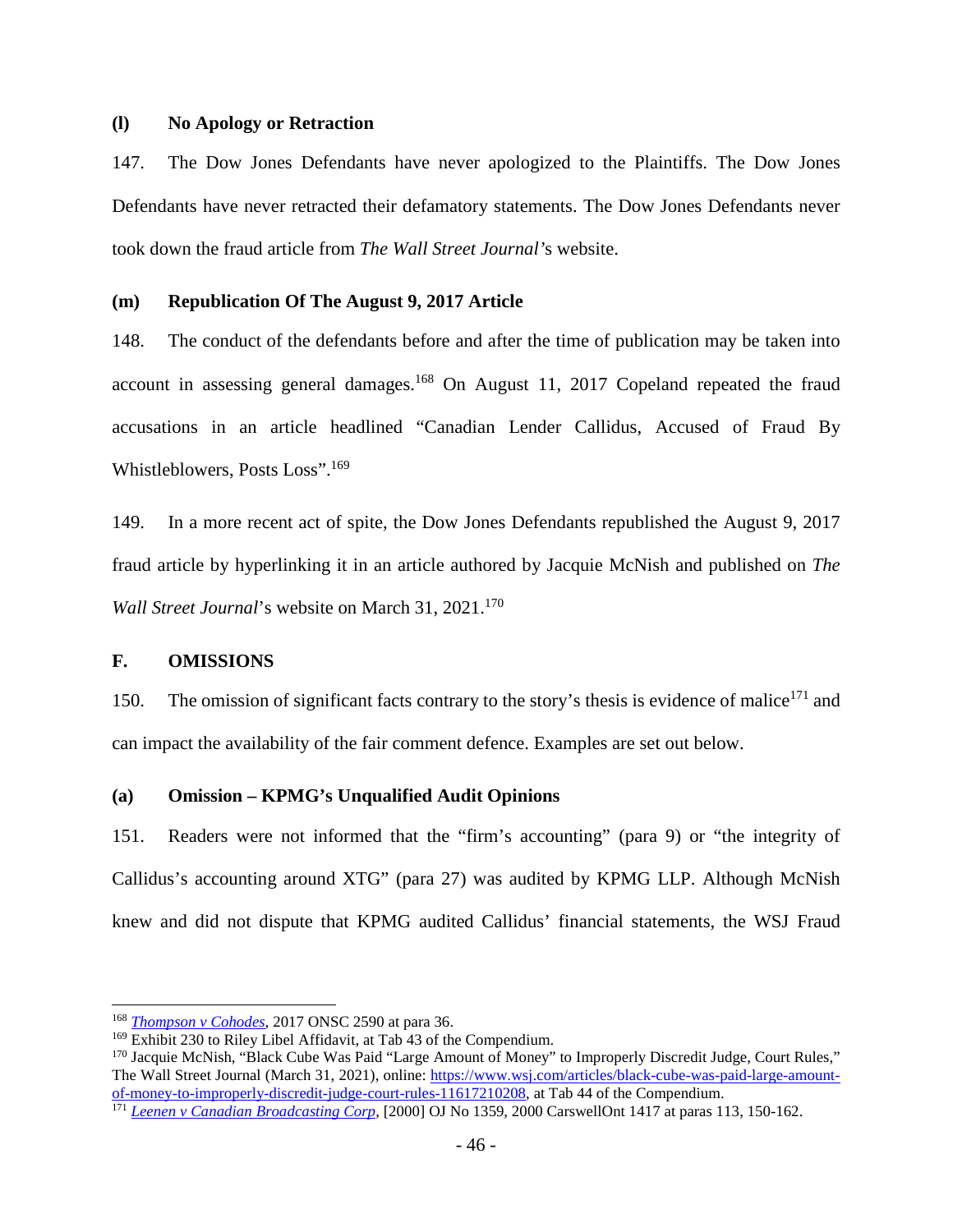Articles omitted to inform readers that KPMG issued unqualified audit opinions and specifically, that the KPMG audits raised no concerns about the accounting around  $XTG$ .<sup>172</sup>

152. When asked why that fact was omitted from the Article, McNish answered incredibly: "It was not the focus of our story" and "This story was not about the auditors. It was about Callidus and how they reported it." $173$ 

#### <span id="page-51-0"></span>**(b) Omission – Jeff McFarlane And XTG**

153. Copeland's notes record that McFarlane "went to war" with the Plaintiffs but this fact was omitted.<sup>174</sup> The Article also omitted to inform readers that McFarlane was shopping his whistleblower complaint to the media such as Reuters News and *The Wall Street Journal*.

154. The Website Article omits to report any of the findings made by Justice Morawetz (as he then was) who appointed the Receiver, approved the Callidus Asset Purchase Agreement, and issued the Vesting Order regarding XTG.

155. Although readers are told "McFarlane was the former chief executive" of XTG, they are not informed that Justice Perell found that "the XTG Group, then under management of a court appointed Receiver, dismissed McFarlane as an employee".<sup>175</sup>

156. During a phone conversation McNish said to Copeland:

And yes, we both know that Greg Boland and West Face have got a crusade against Glassman, but so be it. $176$ 

Yet, the Article omitted to inform readers that McFarlane was obtaining assistance with his

<sup>&</sup>lt;sup>172</sup> McNish Transcript, p. 72, q. 266, at Tab 45 of the Compendium.

 $173$  McNish Transcript, p. 93, qq. 324-325, at Tab 46 of the Compendium

<sup>&</sup>lt;sup>174</sup> Exhibit 125 to Riley Libel Affidavit, p. 4, at Tab 47 of the Compendium.

<sup>175</sup> Website Article at para 21, at Tab 1 of the WSJ Articles Brief, p. 3, at Tab 1 of the Compendium; *[2393134 Ontario](https://www.canlii.org/en/on/onsc/doc/2015/2015onsc7307/2015onsc7307.html?#par6)  [Inc v McFarlane](https://www.canlii.org/en/on/onsc/doc/2015/2015onsc7307/2015onsc7307.html?#par6)*, 2015 ONSC 7307 at para 6.

 $\frac{176}{176}$  Transcript of telephone call between McNish and Copeland, July 19, 2017 (DOW000864-0001), p. 117 of Appendix A to the Catalyst Amended Order, at Tab 32 of the Compendium.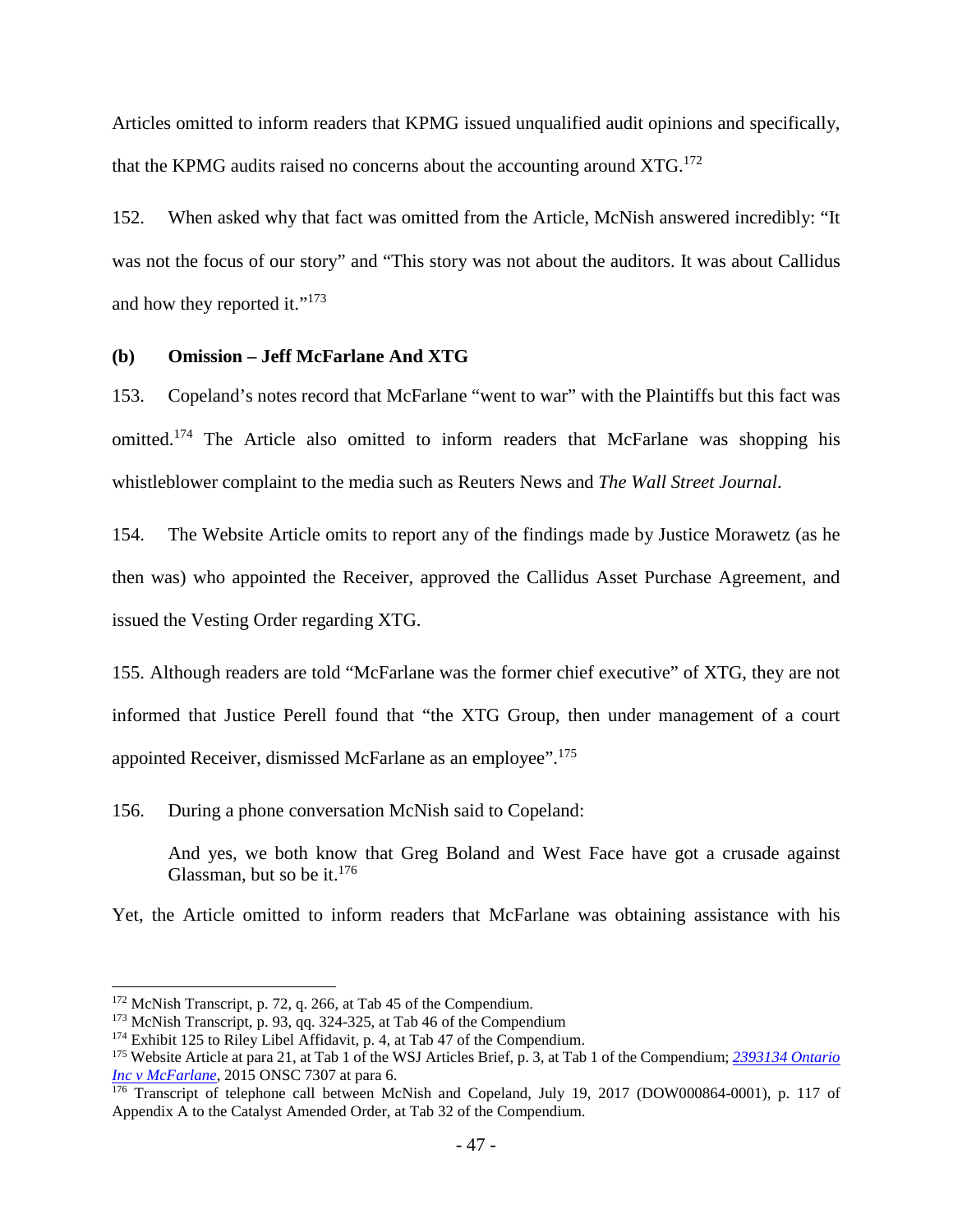whistleblower complaint from Mr. Boland, a competitor of Catalyst. Nor are readers informed that McFarlane sought finances from West Face Capital to end "the BS with Callidus".<sup>177</sup>

157. In short, although the WSJ Fraud Articles depicted McFarlane as the victim, the Dow Jones Defendants omitted to inform readers that he was a disgruntled former employee and guarantor who was looking for retribution against the Plaintiffs.

#### <span id="page-52-0"></span>**(c) Omission – Whistleblowers With Axes To Grind**

158. The Website Article refers to the whistleblower complaints over 10 times, including in the lead paragraph that reports there are at least 4 whistleblowers. Readers are not informed of the fact that 3 of the whistleblowers were disgruntled former officers of companies that borrowed from Callidus and were sued on their personal guarantees (Kevin Baumann, Darryl Levitt, McFarlane).<sup>178</sup>

159. Readers are not informed that the fourth whistleblower was Nathan Anderson, a professional short-seller who shorts shares in companies he targets in his whistleblower complaints. Prior to publication, Anderson sent Copeland a copy of a report he prepared in July 2017<sup>179</sup> that disclosed that Anderson held short positions in Callidus' shares and that he would benefit financially if the Callidus share price decreased. Copeland agreed during crossexamination that Anderson sent him this Callidus report.<sup>180</sup> The WSJ Fraud Articles omitted this fact.

<sup>&</sup>lt;sup>177</sup> Exhibit 95 to Riley Libel Affidavit, at Tab 48 of the Compendium.

<sup>178</sup> *[Callidus Capital Corporation v McFarlane](https://www.canlii.org/en/on/onsc/doc/2016/2016onsc3451/2016onsc3451.html?)*, 2016 ONSC 3154; *[Callidus Capital Corporation v McFarlane](https://www.canlii.org/en/on/onca/doc/2017/2017onca626/2017onca626.html)*, 2017 ONCA 626.

<sup>&</sup>lt;sup>179</sup> Exhibit 165 to Riley Libel Affidavit, at Tab 49 of the Compendium.

<sup>&</sup>lt;sup>180</sup> Copeland Transcript, pp. 67-73, qq. 140-144, at Tab 50 of the Compendium.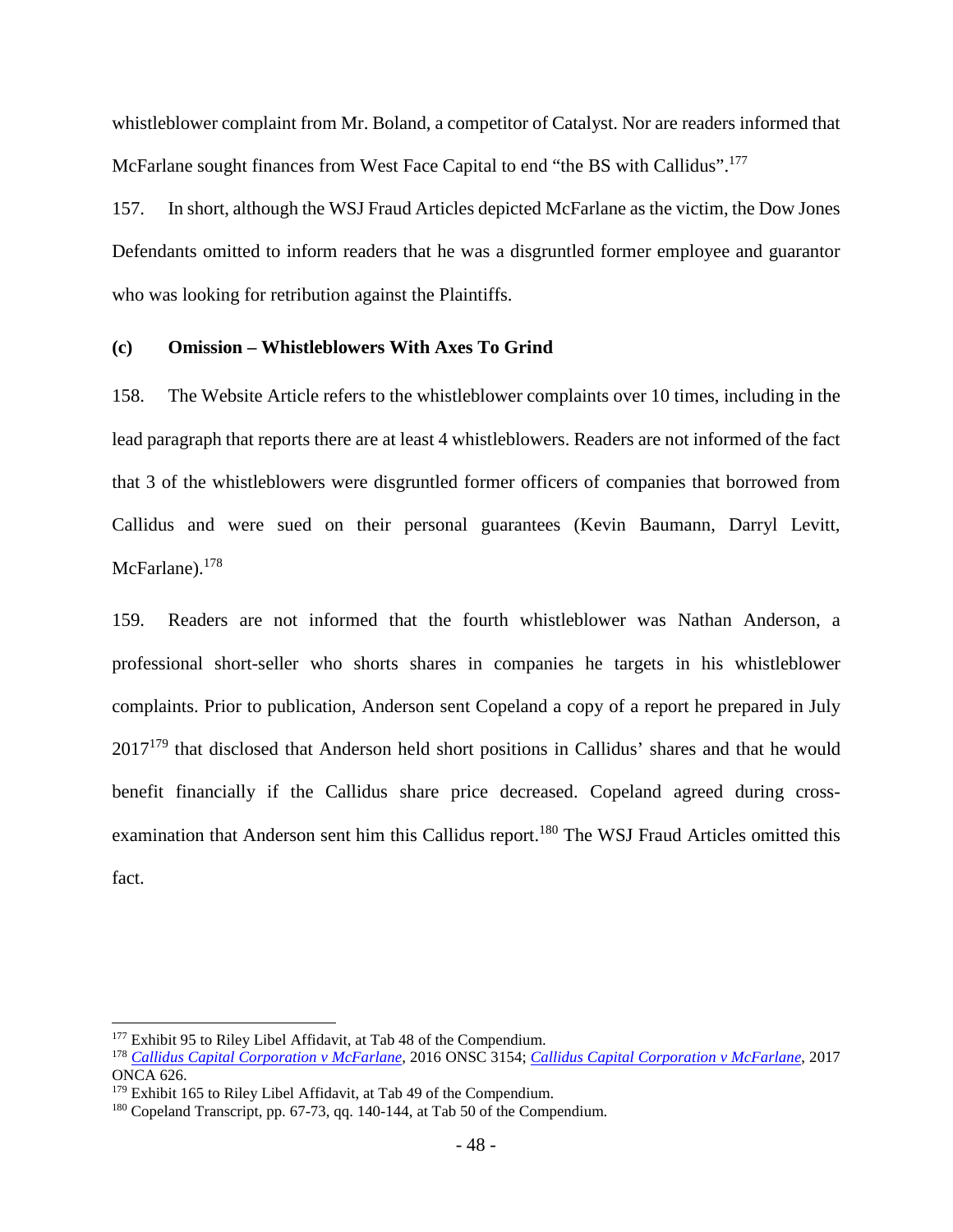#### <span id="page-53-0"></span>**(d) The Catalyst Guarantee**

160. The Website Article reports at paragraph 23 that when Callidus went public in 2014, Catalyst, its majority shareholder, agreed to cover future losses on loans including Xchange.<sup>181</sup> There is no mention of the Catalyst Guarantee that contractually obligated Catalyst Funds to cover the \$101 million gross loan receivable for XTG. An explanation for this omission is found in an email Copeland sent to McNish:

[Email subject line:] we've got to mention the guarantee somehow.

We can't just... not, as in this current version. Much as I'd like to!<sup>182</sup>

In the end, Copeland's preference to not mention the Catalyst Guarantee prevailed.

## <span id="page-53-1"></span>**G. THE SERIOUS HARM SUFFERED BY THE PLAINTIFFS OUTWEIGHS PROTECTING THE WSJ FRAUD ARTICLES (SECTION 137.1(4)(b)** *CJA***)**

#### <span id="page-53-2"></span>**(a) Introduction**

 $\overline{a}$ 

161. It is at the balancing stage where judges can "scrutinize what is really going on in the particular case before them" and "assess how allowing individuals or organizations to vindicate their rights through a lawsuit … affects, in turn, freedom of expression and its corresponding influence on public discourse and participation in a pluralistic democracy."<sup>183</sup>

162. In weighing whether the public interest in letting the action proceed outweighs the public interest in the expression, "reputation is one of the most valuable assets a person or a business can possess... Accordingly, harm is not limited to monetary harm, and neither type of harm is more important than the other. Nor is harm synonymous with the damages alleged. The text of the

<sup>&</sup>lt;sup>181</sup> Website Article at para 23, at Tab 1 of the WSJ Articles Brief, p. 3, at Tab 1 of the Compendium.

<sup>&</sup>lt;sup>182</sup> Email from Copeland to McNish, August 8, 2017 at 9:26 pm (DOW000171-0001), at Tab 51 of the Compendium. Emphasis added.

<sup>183</sup> *[1704604 Ontario Ltd v Pointes Protection Association](https://www.canlii.org/en/ca/scc/doc/2020/2020scc22/2020scc22.html?#par81)*, 2020 SCC 22 at para 81.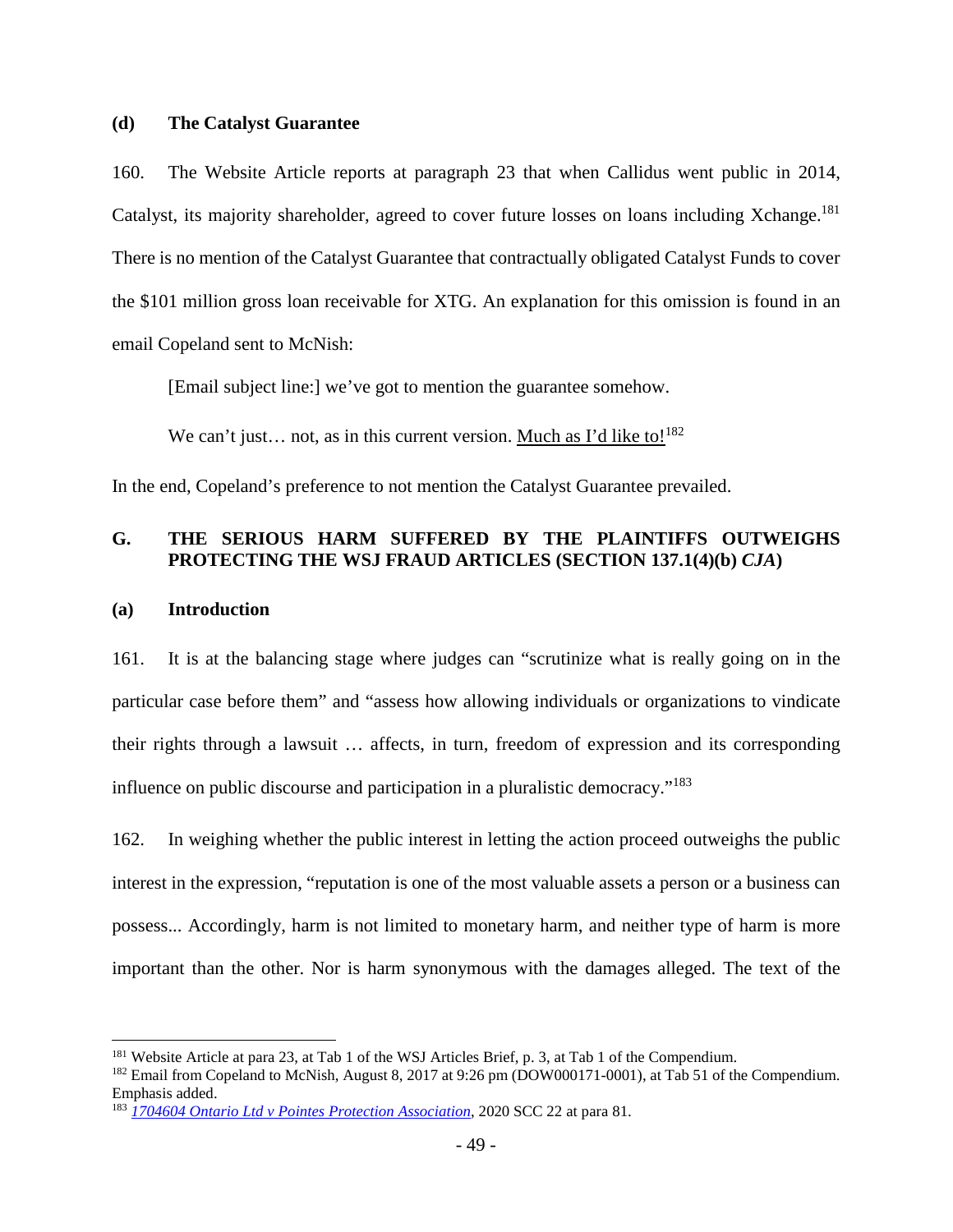provision does not depend on a particular *kind* of harm, but expressly refers only to *harm* in general."<sup>184</sup>

163. The weighing of the public interests is the crux or core of the section 137.1 *CJA* analysis. The stated objective is to quickly identify and deal with strategic lawsuits, and ensure abusive litigation is stopped but legitimate actions can continue.<sup>185</sup>

#### <span id="page-54-0"></span>**(b) The Serious Harm Caused By The WSJ Fraud Articles**

#### **(i) Introduction**

<span id="page-54-1"></span>164. The Plaintiffs need not *prove* harm or causation, but must simply provide evidence for the Motion Judge to draw an inference of likelihood in respect of the existence of the harm and the relevant causal link...no definitive determination of harm or causation is required.<sup>186</sup>

165. A section 137.1 motion is not an adjudication on the merits: for example, in a defamation action, harm (and therefore general damages) is presumed. Importantly, though, no definitive determination of harm or causation is required.<sup>187</sup> A fully developed damages brief is not required.<sup>188</sup>

166. *The Wall Street Journal* is an internationally renowned financial newspaper and claims that it is the largest paid subscription new site on the Internet.<sup>189</sup> According to Copeland, *The Wall Street Journal* is "the world's pre-eminent financial news publication."<sup>190</sup> When *The Wall Street Journal* attacks a target, that is an attack by one of the largest media platforms in the world.

<sup>184</sup> *[1704604 Ontario Ltd v Pointes Protection Association](https://www.canlii.org/en/ca/scc/doc/2020/2020scc22/2020scc22.html?#par69)*, 2020 SCC 22 at para 69.

<sup>185</sup> *[1704604 Ontario Ltd v Pointes Protection Association](https://www.canlii.org/en/ca/scc/doc/2020/2020scc22/2020scc22.html?#par82)*, 2020 SCC 22 at para 82.

<sup>186</sup> *[1704604 Ontario Ltd v Pointes Protection Association](https://www.canlii.org/en/ca/scc/doc/2020/2020scc22/2020scc22.html?#par71)*, 2020 SCC 22 at para 71.

<sup>187</sup> *[1704604 Ontario Ltd v Pointes Protection Association](https://www.canlii.org/en/ca/scc/doc/2020/2020scc22/2020scc22.html?#par71)*, 2020 SCC 22 at para 71.

<sup>188</sup> *[Bent v Platnick](https://www.canlii.org/en/ca/scc/doc/2020/2020scc23/2020scc23.html?#par145)*, 2020 SCC 23 at para 145.

<sup>&</sup>lt;sup>189</sup> Riley Libel Affidavit at para 3, at Tab 52 of the Compendium.

<sup>&</sup>lt;sup>190</sup> Copeland Transcript, pp. 78-79, q. 160, at Tab 53 of the Compendium.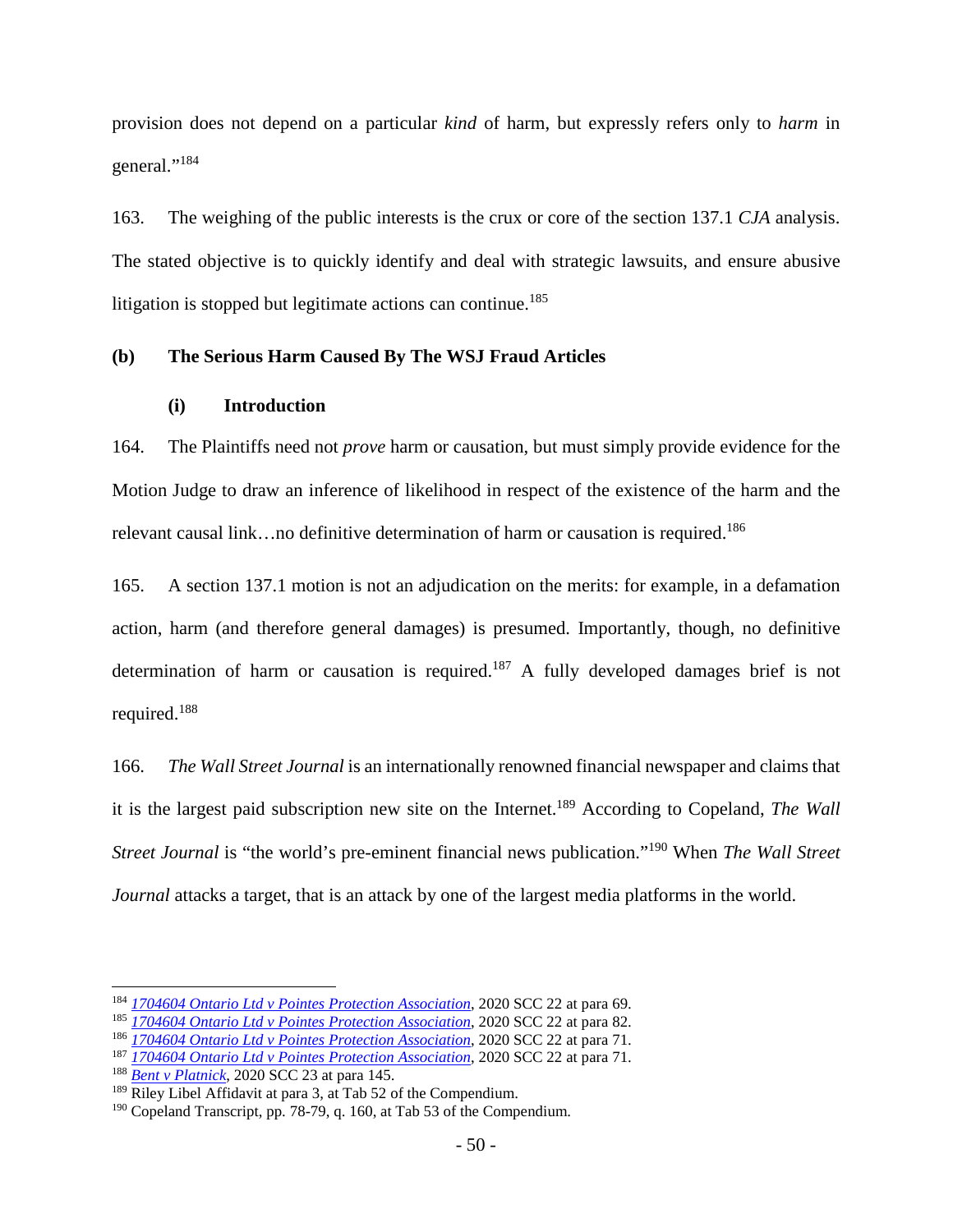167. Print and digital sales of *The Wall Street Journal* for the Americas on an average day in August 2017 totaled  $2,470,000$  copies.<sup>191</sup>

168. Implications of criminal conduct are likely to have a significant effect on one's reputation.<sup>192</sup>

169. According to Anderson "most due-diligence pros in the industry stop caring when they get even a whiff of fraud because they know its [*sic*] uninvestigable and just move on."<sup>193</sup>

170. The #1 search result from a Google search on the words "Catalyst fraud" today remains the Website Article published on August 9,  $2017$ .<sup>194</sup> It is difficult to imagine stings of libel about a company more serious than being falsely accused by *The Wall Street Journal* of fraud, deceiving borrowers, inflating the value of assets, and lacking accounting integrity. In a confidence business such as lending, being accused of fraud and other improprieties was a devastating blow.<sup>195</sup> Callidus' and Catalyst's reputations and businesses were seriously harmed by *The Wall Street Journal*'s malicious and false accusations of fraud, unlawful conduct and illegalities.

## **(ii) The WSJ Fraud Articles Caused Callidus' Share Price To Tank**

<span id="page-55-0"></span>171. Copeland sent the following text message to professional short-seller Anderson minutes after trading closed on the TSX on August 9,  $2017$ :<sup>196</sup>

Shares tankinggggg

<sup>&</sup>lt;sup>191</sup> Exhibit 232 to Riley Libel Affidavit, p. 1, at Tab 54 of the Compendium.

<sup>192</sup> *[Kam v CBC](https://www.canlii.org/en/on/onsc/doc/2021/2021onsc1304/2021onsc1304.html?#par107)*, 2021 ONSC 1304 at para 107(a).

<sup>&</sup>lt;sup>193</sup> Exhibit 102 to Riley Libel Affidavit, at Tab 55 of the Compendium.

<sup>&</sup>lt;sup>194</sup> Exhibit 250 to Riley Libel Affidavit, at Tab 56 of the Compendium.

<sup>&</sup>lt;sup>195</sup> Riley Libel Affidavit at para 438, at Tab 57 of the Compendium.

<sup>196</sup> Copeland-Anderson Text Brief, p. 59, at Tab 2 of the Compendium.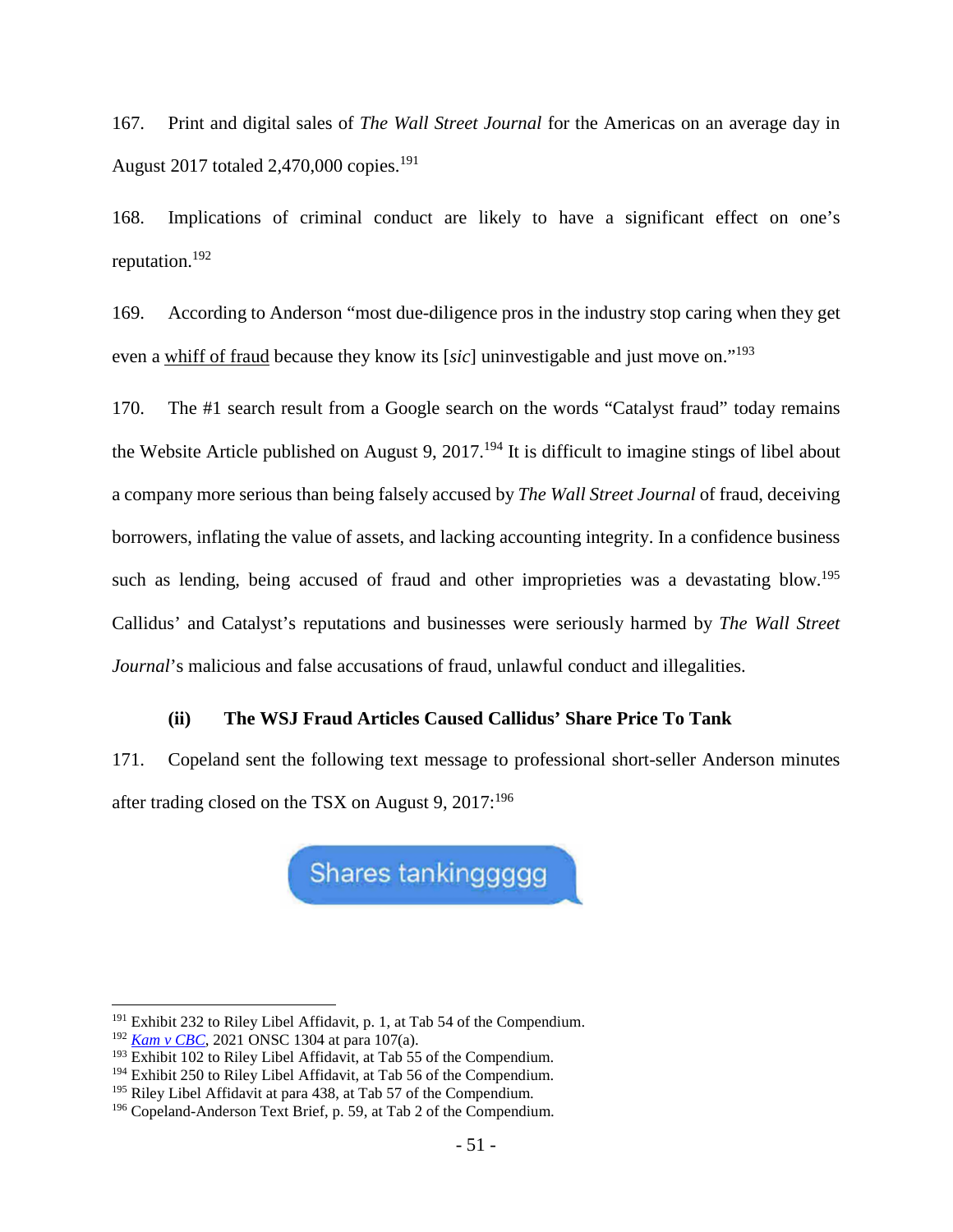Anderson replied:<sup>197</sup>

## lol that'll happen when they get called out for fraud

When Copeland was asked why he added four "g's" to the word tanking, he incredibly answered that he was a "colloquial texter" and a "casual texter".<sup>198</sup> In fact, "shares tankinggggg" was Copeland's unadulterated gloating about his fraud story causing Callidus' shares to nose-dive.

172. Copeland gloated again in a Tweet sent at 4:37 PM ET on August 9, 2017 that "shares fall 21% for Callidus Capital, majority owned by PE giant Catalyst Capital, after @WSJ reports alleged fraud."<sup>199</sup>

173. Copeland agreed that the reaction to the Website Article was that the Callidus shares fell 21% that day:

> Well, it seems like a reasonable conclusion because of how quickly the share price fell after we published the story. $200$

When asked "do you agree that your article caused Callidus shares to tank?" Copeland answered:

"I think I answered you before that the shares fell directly after the publication of the article".<sup>201</sup>

174. The Front Page of the Print Article carried a graphic "Stock Swoons" that stated: "shares of Canadian lender Callidus fell Wednesday after *The Wall Street Journal* reported whistleblowers have accused it and private equity firm Catalyst of fraud".<sup>202</sup>

<sup>&</sup>lt;sup>197</sup> Copeland-Anderson Text Brief, p. 59, at Tab 2 of the Compendium.

<sup>198</sup> Copeland Transcript, pp. 80-81, qq. 165, 168, at Tab 58 of the Compendium.

<sup>&</sup>lt;sup>199</sup> Exhibit 141 to Riley Libel Affidavit, at Tab 59 of the Compendium. Emphasis added.

<sup>200</sup> Copeland Transcript, p. 79, q. 162, at Tab 60 of the Compendium.

<sup>201</sup> Copeland Transcript, p. 85, q. 179, at Tab 61 of the Compendium.

<sup>&</sup>lt;sup>202</sup> Print Article, at Tab 1 of the WSJ Articles Brief, p. 10, at Tab 1 of the Compendium. Emphasis added.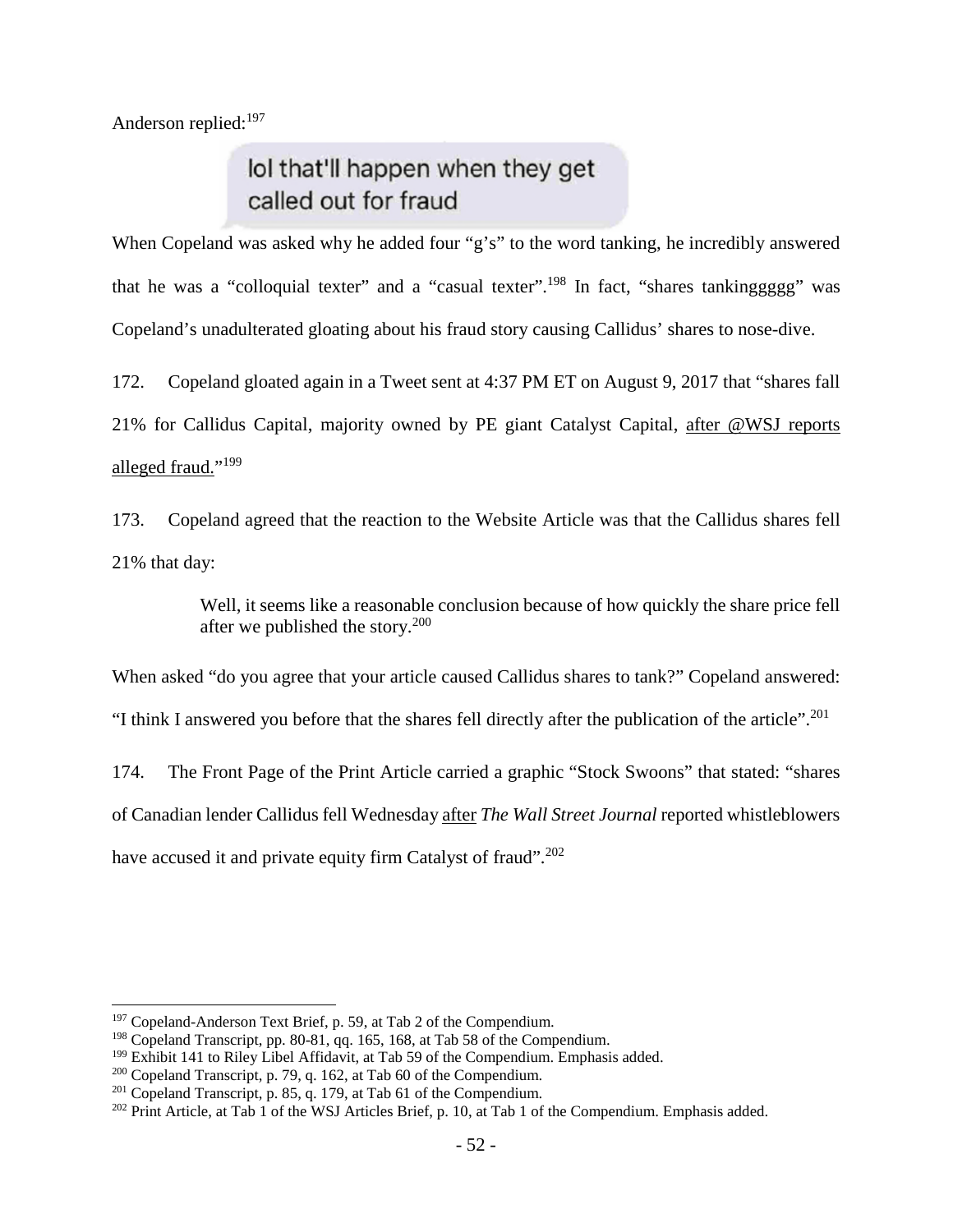175. Copeland was not aware of any new information between 3:32 PM (when *The Wall Street Journal* published the Website Article) and 4 PM (when the markets closed) that would have caused the Callidus shares to fall 21% that day, August 9,  $2017$ <sup>203</sup>

## **(iii) Expert Report of Vinita Juneja (NERA Economic Consulting)**

<span id="page-57-0"></span>176. The Plaintiffs' damages expert is Vinita Juneja of NERA Economic Consulting and Chair

of NERA's Global White Collar Investigations Enforcement Practice. Ms. Juneja's expert report

estimates the harm to Callidus due to the WSJ Articles and concluded:

(1) Callidus' share price fell between C\$2.86 and C\$3.19, at a minimum, because of the WSJ Articles:<sup>204</sup>

(2) the harm to Callidus was at least approximately C\$144 million to C\$161 million.<sup>205</sup>

## **(iv) Report of Mark Sunshine**

<span id="page-57-1"></span>177. Mark Sunshine (CEO of MA Sunshine Capital), who has over 35 years of experience in

financial advisory services, including commercial lending and collateral management, describes

in his report the harm caused by the WSJ Fraud Articles:

(1) …if a lender is tagged by *the Wall Street Journal* as being accused of fraud, accounting misstatements, financial crimes, securities law violations and deceptive lending practices, a lender, like Callidus, would be put into an untenable competitive position.

(2) *The Wall Street Journal*'s reporting, complete with a color photograph of a Toronto police cruiser, would significantly diminish a lender's chances of competing for new  $\bar{l}$ oans.<sup>206</sup>

 $203$  Copeland Transcript, p. 87, q. 183, at Tab 62 of the Compendium.

<sup>204</sup> Exhibit 1 to the Affidavit of Vinita Juneja, affirmed May 29, 2020 ("**Juneja Affidavit**"), paras 50-52, at Tab 3 of the Plaintiffs' Motion Record, vol. III, p. 7138, at Tab 63 of the Compendium.

 $^{205}$  Exhibit 1 to Juneja Affidavit, paras 47-52, at Tab 3 of the Plaintiffs' Motion Record, vol. III, pp. 7137-7138, at Tab 63 of the Compendium.

<sup>206</sup> Exhibit 1 to the Affidavit of Mark Sunshine, affirmed May 29, 2020 ("**Sunshine Affidavit**"), paras 6.9.8-9, at Tab 4 of the Plaintiffs' Motion Record, vol. III, p. 7255, at Tab 64 of the Compendium.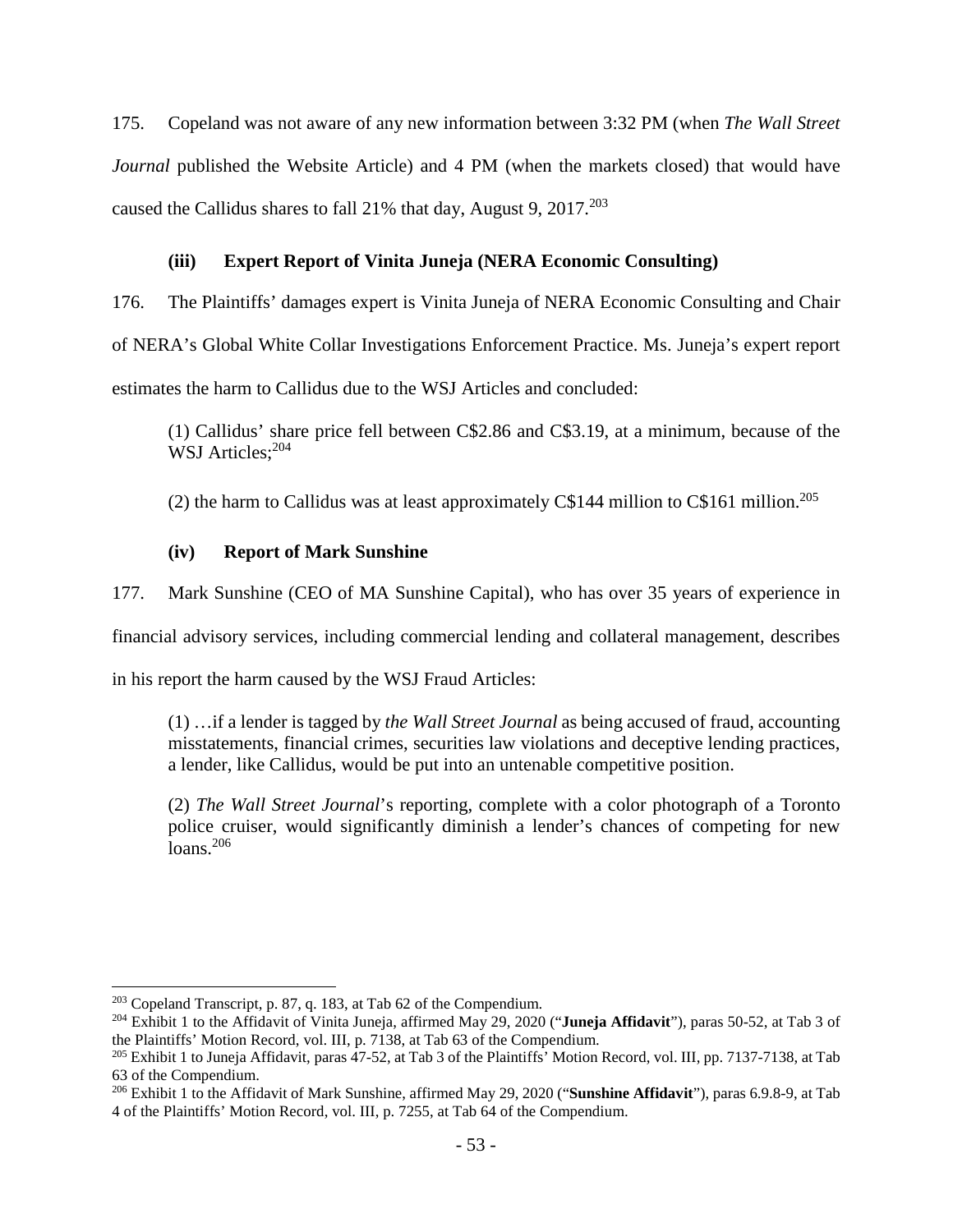## **(v) The August 11, 2017 Earnings Call**

<span id="page-58-0"></span>178. Callidus held its Q2 2017 earnings call on August 11, 2017 which had a higher participation than usual. Subsequently, Wells Fargo and National Bank (who were on the call) subsequently declined to renew credit facilities extended to the Funds.<sup>207</sup>

## **(vi) Reactions Of Investors about the WSJ Fraud Articles**

<span id="page-58-1"></span>179. The Plaintiffs received numerous telephone calls and emails about the *WSJ's* fraud articles from persons residing throughout North America (e.g. Ontario, Ohio, New York, Illinois and California).<sup>208</sup> For example, Christopher Rossi, Director of Private Equity and Real Estate, of Parkwood, located in Cleveland, Ohio emailed:

We received your response regarding the WSJ Article. We are getting questioned by our board and audit committee on this (they saw the article), so I think it would be helpful to have a call to go into this in more detail.<sup>209</sup>

## **(vii) The World Wide Dissemination of the WSJ Fraud Articles**

<span id="page-58-2"></span>180. The Dow Jones Defendants disseminated the WSJ Fraud Articles to an international readership through a number of its channels: the Dow Jones Institutional News Service; *The Wall Street Journal's* website; Factiva; Market Talk; Market Alerts; the Pro Private Equity Newsletter.

## <span id="page-58-3"></span>**(c) The Weighing Of The Public Interests**

181. The *quality* of the expression and the *motivation* behind it are relevant to the section

137.1(4)(b) *CJA* public interest analysis.<sup>210</sup>

 $\overline{a}$ 

182. The WSJ Fraud Articles were a repetition of unproven fraud and other accusations by whistleblowers that were only at the intake/inquiries stage. OSC Staff Notice 15-703 (Guidelines

 $207$  Riley Libel Affidavit at para 391, at Tab 65 of the Compendium.

<sup>208</sup> Riley Libel Affidavit at paras 395-408, at Tab 65 of the Compendium.

 $209$  Exhibit 222 to Riley Libel Affidavit, at Tab 66 of the Compendium.

<sup>210</sup> *[1704604 Ontario Ltd v Pointes Protection Association](https://www.canlii.org/en/ca/scc/doc/2020/2020scc22/2020scc22.html?#par74)*, 2020 SCC 22 at para 74.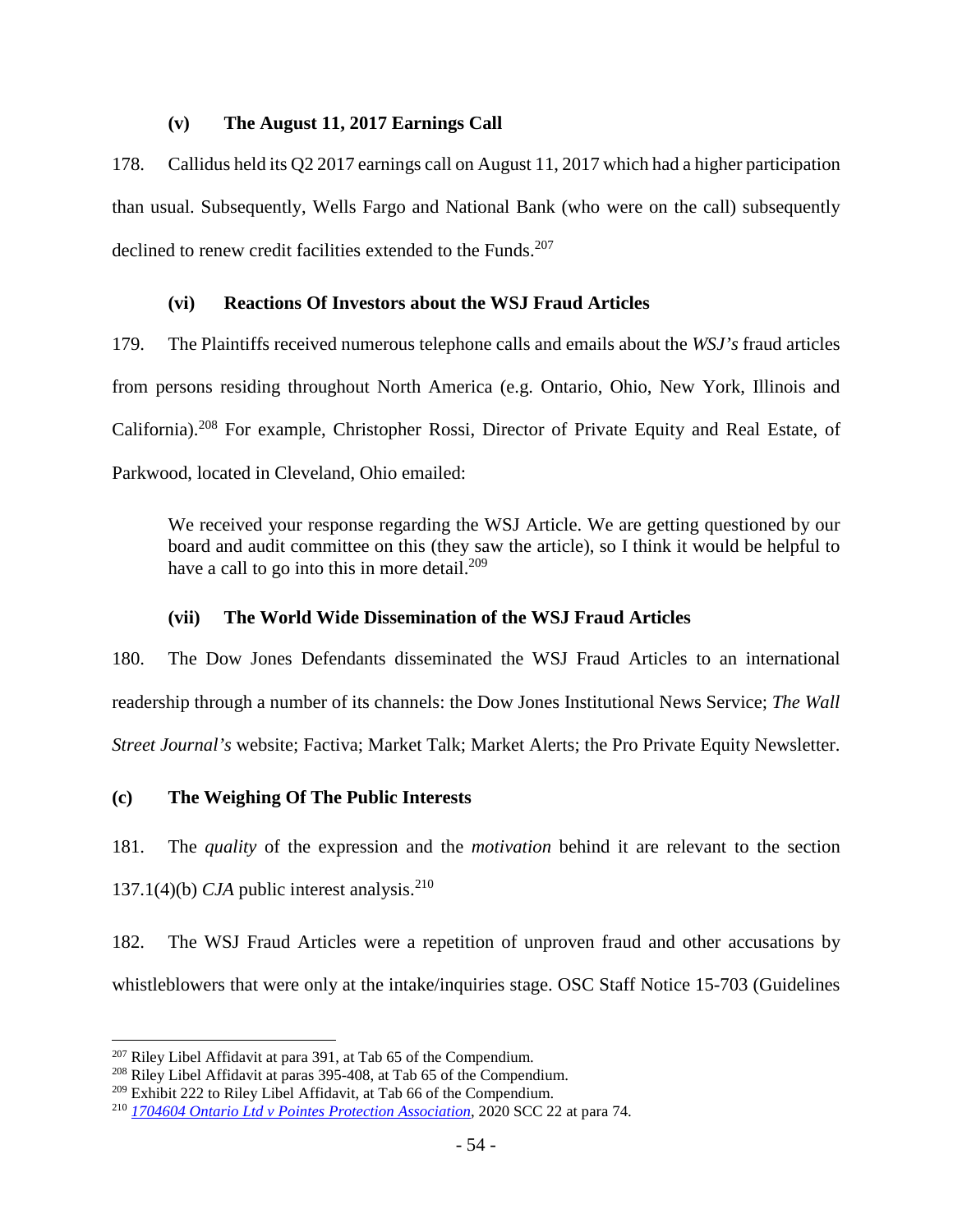for Staff Disclosure of Investigations) state that "confidentiality minimizes potential harm to the reputations of those to whom the investigation relates if no proceedings are taken."<sup>211</sup> The OSC never took enforcement action. Of course, Anderson and Copeland were disinterested in the harm the publication of the WSJ Fraud Articles would cause – Anderson profited from his short positions in Callidus' shares and Copeland got his "Great Scoop" and "big story".

183. Copeland's testimony during cross-examination proves why the WSJ Fraud Articles were not in the public interest and should never have been published. Copeland's August 17, 2020 affidavit stated that he was aware that the Plaintiffs were alleging that there was a conspiracy that included perhaps some of the whistleblowers and the short selling of securities of Callidus Capital. Copeland affirmed that: "At the time, I viewed that allegation as unproven at best. I certainly had no reason to include such allegations in the WSJ Publications."<sup>212</sup> Yet, Copeland agreed during cross-examination that "on the date of the publication of the articles in issue in these actions, the allegations in the whistleblower complaints were also unproven."<sup>213</sup>

184. It is unconscionable that, although Copeland viewed the Plaintiffs' allegations about a conspiracy of short-sellers and whistleblowers as "unproven at best", the unproven fraud and other allegations in the whistleblower complaints were published on the front pages of *The Wall Street Journal*. To use Copeland's words, there was "certainly no reason to include such allegations in the WSJ Publications." Doing so was tantamount to a drive by smear of the Plaintiffs and not in the public interest. This expression falls at the lowest end of the protection deserving spectrum.

<sup>211</sup> *Guidelines for Staff Disclosure of Investigations*, OSC Staff Notice 15-703, (2004) 27 OSCB 8520 at para 2, at Tab 67 of the Compendium.

<sup>&</sup>lt;sup>212</sup> Affidavit of Rob Copeland, affirmed August 17, 2020 at para 15, at Tab 68 of the Compendium. Emphasis added.

<sup>213</sup> Copeland Transcript, pp. 49-50, q. 101, at Tab 69 of the Compendium.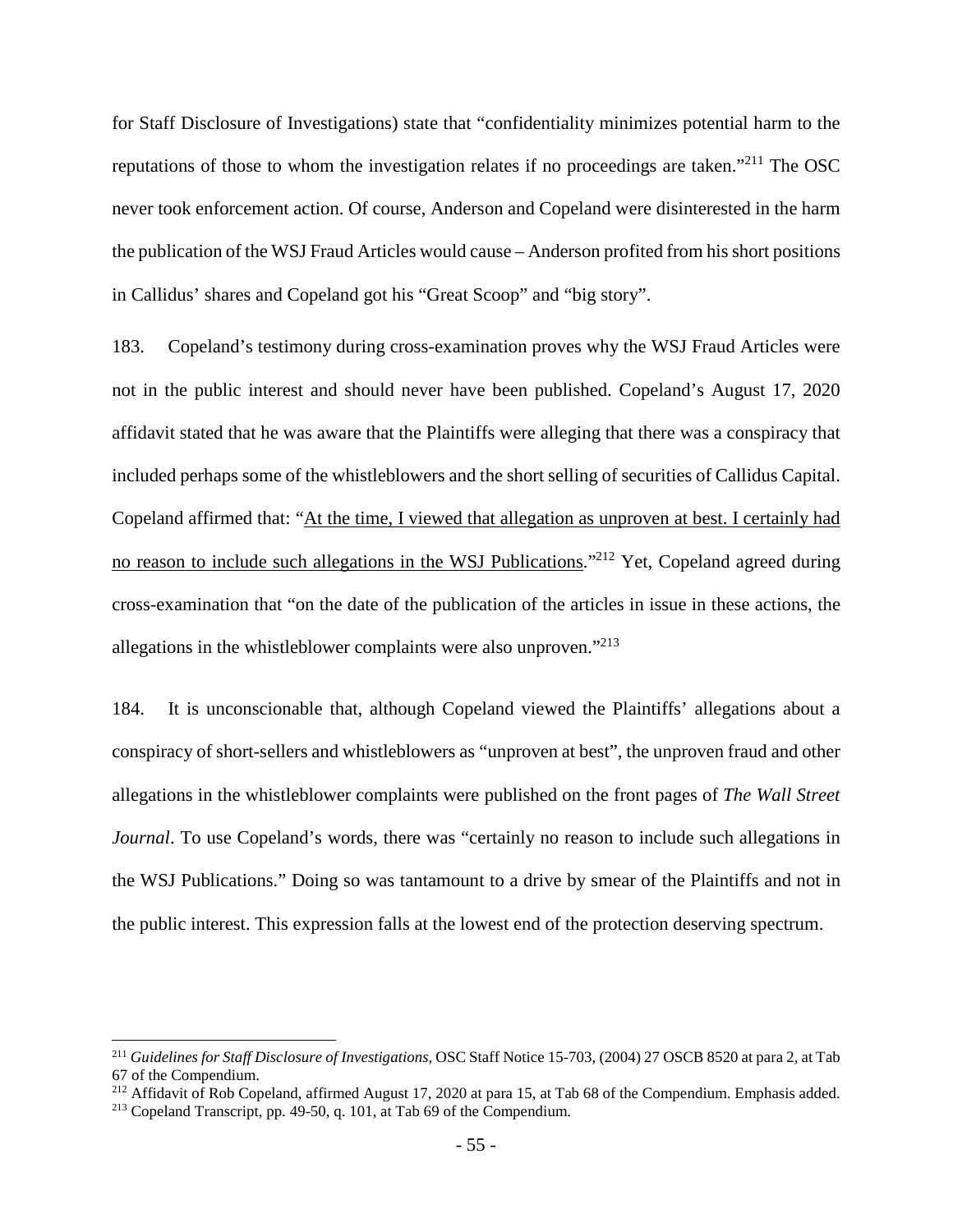185. This is not a case in which the Plaintiffs are vindictively or strategically attempting to silence the Defendants. The purpose of this action is to restore the Plaintiffs' reputations.

186. This libel action in no way discourages individuals from filing whistleblowers complaints with securities regulators which are protected by absolute privilege.<sup>214</sup> But those complaints enjoy no such privilege when they are shopped to the media for publication to the world at large for financial benefit or for revenge.

187. Nor does this libel action discourage individuals from speaking with journalists as alleged. Post-publication, Anderson has been quoted in *Wall Street Journal* articles defending his whistleblower complaints about Callidus ("We stand by our research on the subjects  $100\%$ ").<sup>215</sup>

188. The Dow Jones Defendants are not taking the position in their anti-SLAPP motion that Dow Jones, as the publisher of the WSJ Publications, is at a financial disadvantage compared to the Plaintiffs".<sup>216</sup> There is no power imbalance.

189. Nor are the Dow Jones Defendants chilled off. They gratuitously added into articles about short-seller Anderson targeting public companies such as Nikola<sup>217</sup> and Lordstown Motors<sup>218</sup> that they are confident in the fairness and accuracy of their reporting in the August 2017 articles in issue in this libel action. And, if that was not enough bravado, on March 31, 2021, they republished the August 9, 2017 fraud article by hyperlinking it in an article written by McNish about Justice Boswell's privilege ruling in the conspiracy action.

<sup>214</sup> *[The Catalyst Capital Group Inc v West Face Capital Inc](https://www.canlii.org/en/on/onsc/doc/2019/2019onsc128/2019onsc128.html?#par49)*, 2019 ONSC 128 at para 49.

<sup>&</sup>lt;sup>215</sup> Tab A-49 to the Brief of Exhibits to the Cross-examination of Jacquie McNish (November 12, 2020) and to the Cross-examination of Rob Copeland (November 13, 2020) ("**Brief of Exhibits to the Dow Jones Defendants' Crossexaminations**"), p. 3, at Tab 70 of the Compendium.

<sup>216</sup> Copeland UT Chart, no. 57, pp. 14-15, at Tab 3 of the Compendium.

<sup>&</sup>lt;sup>217</sup> Tab A-49 to the Brief of Exhibits to the Dow Jones Defendants' Cross-examinations, at Tab 70 of the Compendium.

<sup>218</sup> Exhibit 10 to the Continued Cross-Examination of Anderson on April 28, 2021, at Tab 72 of the Compendium.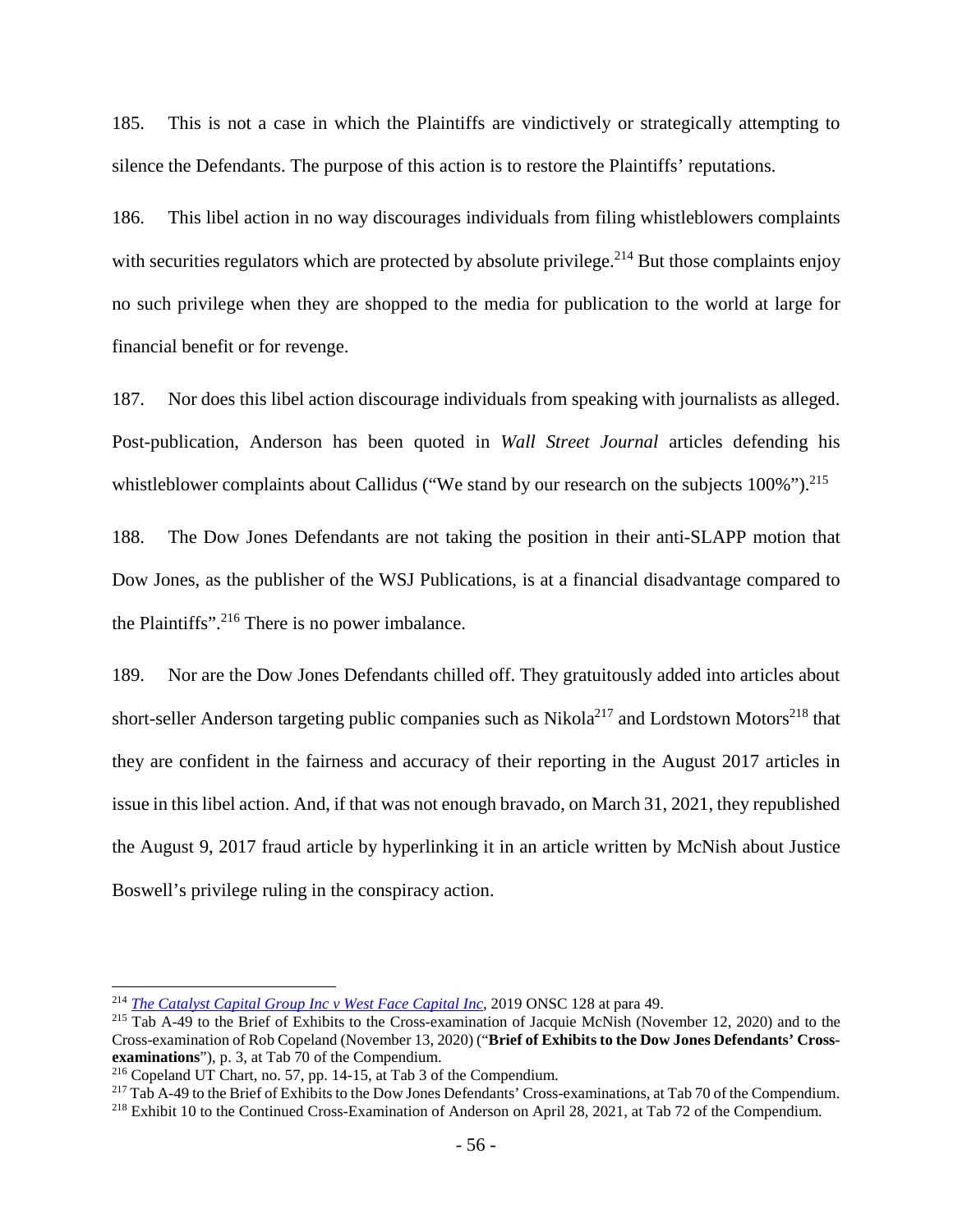190. In *Thompson v Cohodes,* Justice Kristjanson held that: "an unsupported allegation of committing fraud or participation in fraud against a specific individual relating to alleged actions a decade earlier, when he was a lawyer, leads me to conclude that the public interest in permitting Thompson to proceed with his libel action outweighs the public interest in protecting Cohodes's expression."<sup>219</sup> Justice Kristjanson also held that the value of a statement that the plaintiff committed or participated in fraudulent conduct was low.<sup>220</sup>

191. The Plaintiffs deserve their day in court to vindicate their reputations and to rectify the damages caused by the WSJ Fraud Articles. The public interest in permitting this libel action to proceed to trial outweighs the public interest in the WSJ Fraud Articles.

#### <span id="page-61-0"></span>**H. JEFFREY MCFARLANE'S ANTI-SLAPP MOTION**

#### <span id="page-61-1"></span>**(a) The Expression**

192. Jeffrey McFarlane alleges in his Notice of Motion that his "expression" is his opinion included in *The Wall Street Journal* article and his OSC Whistleblower complaint.<sup>221</sup>

193. In February 2020, counsel for the Plaintiffs requested a copy of McFarlane's whistleblower complaint referred to in his affidavit.<sup>222</sup> McFarlane has refused to produce his OSC Whistleblower complaint claiming absolute privilege.<sup>223</sup> Counsel for the Plaintiffs asked McFarlane again during his cross-examination in November 2020 to produce a copy of his OSC whistleblower complaint  $-$  McFarlane refused, claiming absolute privilege.<sup>224</sup>

<sup>219</sup> *[Thompson v Cohodes](https://www.canlii.org/en/on/onsc/doc/2017/2017onsc2590/2017onsc2590.html?#par3)*, 2017 ONSC 2590 at para 3.

<sup>220</sup> *[Thompson v Cohodes](https://www.canlii.org/en/on/onsc/doc/2017/2017onsc2590/2017onsc2590.html?#par40)*, 2017 ONSC 2590 at para 40.

<sup>&</sup>lt;sup>221</sup> Affidavit of Jeffrey McFarlane, sworn December 2019 at para 12, at Tab 73 of the Compendium.

 $222$  Exhibit 133 to Riley Libel Affidavit, p. 1, at Tab 74 of the Compendium.

 $223$  Exhibit 134 to Riley Libel Affidavit, at Tab 75 of the Compendium.

<sup>&</sup>lt;sup>224</sup> McFarlane Transcript, pp. 8-9, qq. 8-9, at Tab 11 of the Compendium.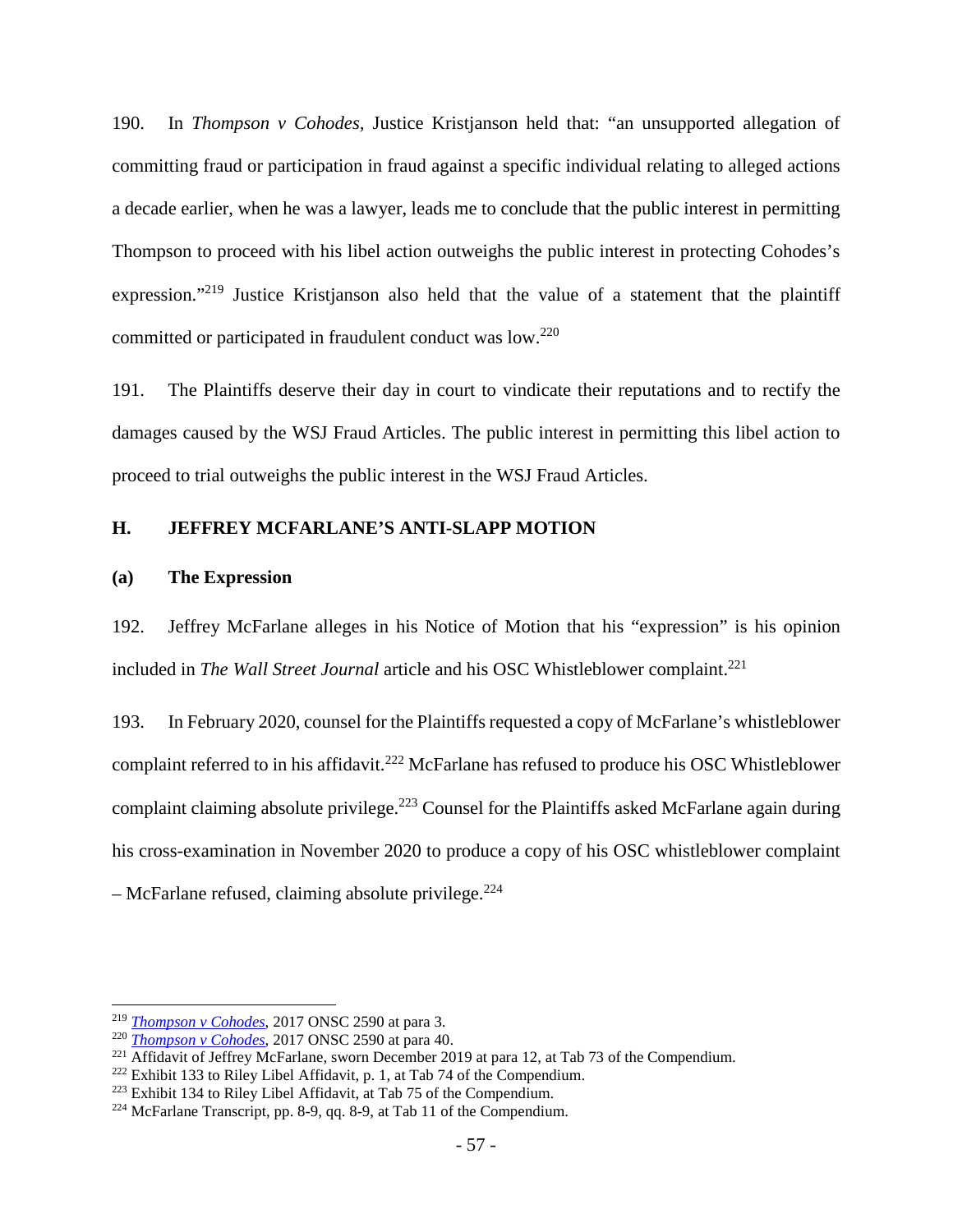194. Absolute privilege applies to McFarlane's whistleblower complaint as filed with the OSC, but McFarlane enjoys no such privilege over his whistleblower complaint that he provided to Reuters News, *The Wall Street Journal* and others. Because the Court has no evidence of this "expression", McFarlane's motion must be dismissed.

#### <span id="page-62-0"></span>**(b) The Defences**

195. McFarlane has not filed a separate Statement of Defence for this libel action. His Statement of Defence is filed in response to the Fresh as Amended Statement of Claim (July 19, 2019) which is the "conspiracy" action. Defamation matters are pleaded at paragraphs 12 and 27(b) (fair comment), 26 (denies saying anything defamatory), 27 (communications with OSC were true), 27(c) (qualified privilege), and 28 (communications with journalists were true).

196. As regards McFarlane's expression in the WSJ Fraud Articles, the above submissions equally apply to McFarlane's anti-SLAPP motion. In short, he has not pleaded truth to any of the meanings and his defences of fair comment and qualified privilege are defeated by his malice.

197. McFarlane "went to war" with the Plaintiffs. In an email to a West Face Capital official, McFarlane said that West Face financing would also provide a "fringe benefit" of "Beating Callidus" and that "Inside of two years the BS with Callidus should be behind us".<sup>225</sup>

198. McFarlane's desire for vengeance against Newton Glassman is demonstrated by his email to short-sellers Wes Voorheis and Anderson: "Nathan, meet Wes. We discussed Wes briefly on Thursday and his shared interest <u>in seeing this individual face justice</u>".<sup>226</sup> The "individual" he is

 $225$  Exhibit 95 to Riley Libel Affidavit, at Tab 77 of the Compendium.

<sup>&</sup>lt;sup>226</sup> Exhibit 103 to Riley Libel Affidavit, at Tab 78 of the Compendium. Emphasis added.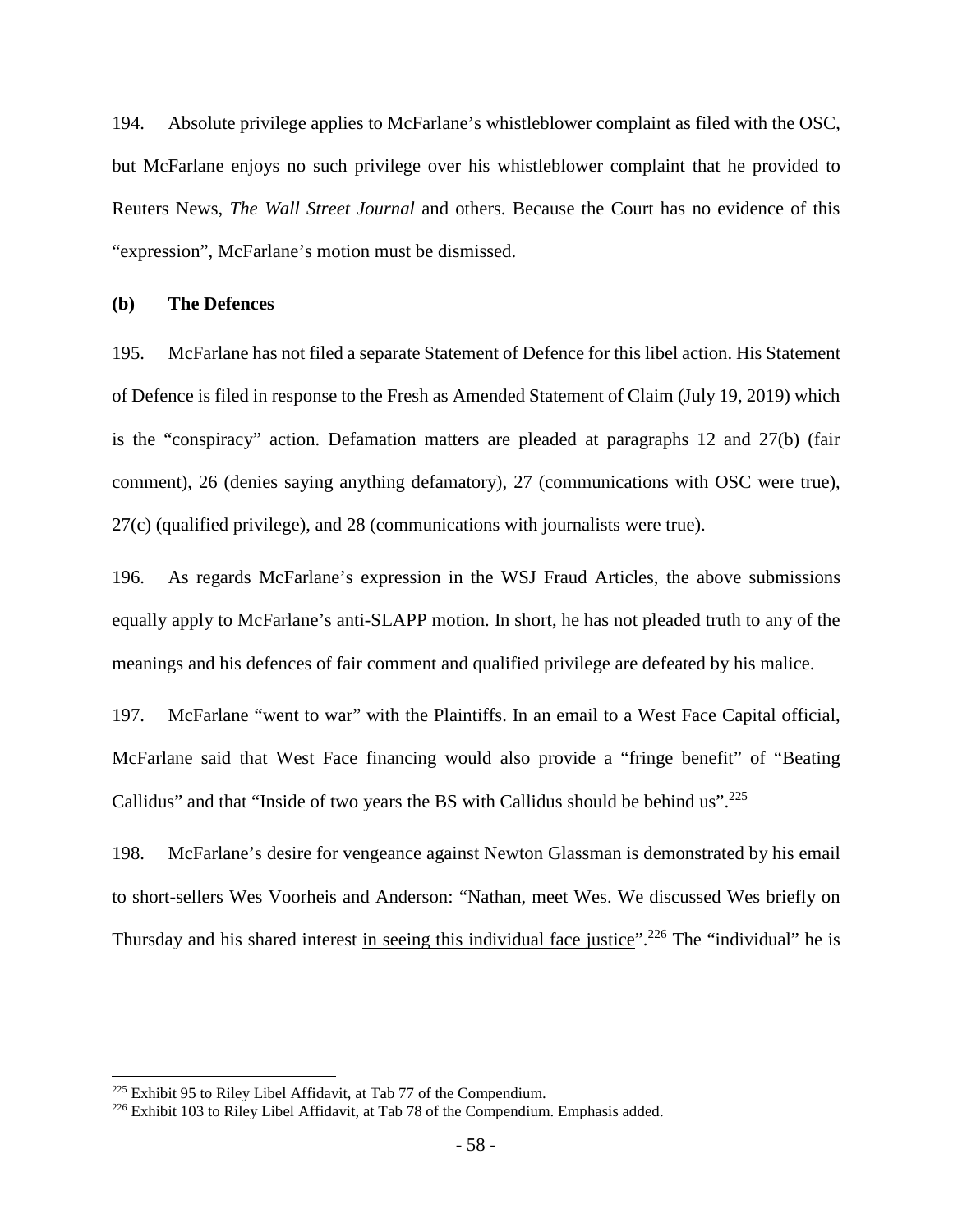referring to is Newton Glassman. Voorheis (a co-defendant in the conspiracy action) held short positions of over 1 million Callidus' shares in August  $2017<sup>.227</sup>$ 

199. McFarlane worked the media to get this fraud accusations published as retribution against the Plaintiffs for "seizing" his company. McFarlane had an axe to grind and grind it he did.

## <span id="page-63-0"></span>**I. ORDER SOUGHT**

200. The Plaintiffs request that the anti-SLAPP motions of the Dow Jones Defendants and Jeffrey McFarlane be dismissed.

201. Pursuant to the section 137.1(8) *Court of Justice Act*, the Plaintiffs request costs as appropriate in the circumstances, or alternatively, costs in the cause.

**Date: May 12, 2021**

Rulead 6- Dearden  $\mathcal{L}$  and  $\mathcal{L}$  and  $\mathcal{L}$  and  $\mathcal{L}$ 

**GOWLING WLG (CANADA) LLP Barristers & Solicitors 1 First Canadian Place 100 King Street West, Suite 1600 Toronto ON M5X 1G5 Tel: 416-862-7525 Fax: 416-862-7661**

**Richard G. Dearden** richard.dearden@gowlingwlg.com

**Benjamin Na** benjamin.na@gowlingwlg.com

**Marco S. Romeo** marco.romeo@gowlingwlg.com

#### **Lawyers for the Responding Parties/Plaintiffs**

<sup>&</sup>lt;sup>227</sup> VWK Partners Fund LP Portfolio, August 3, 2017 (VOOR0000054\_0001), at Tab 79 of the Compendium.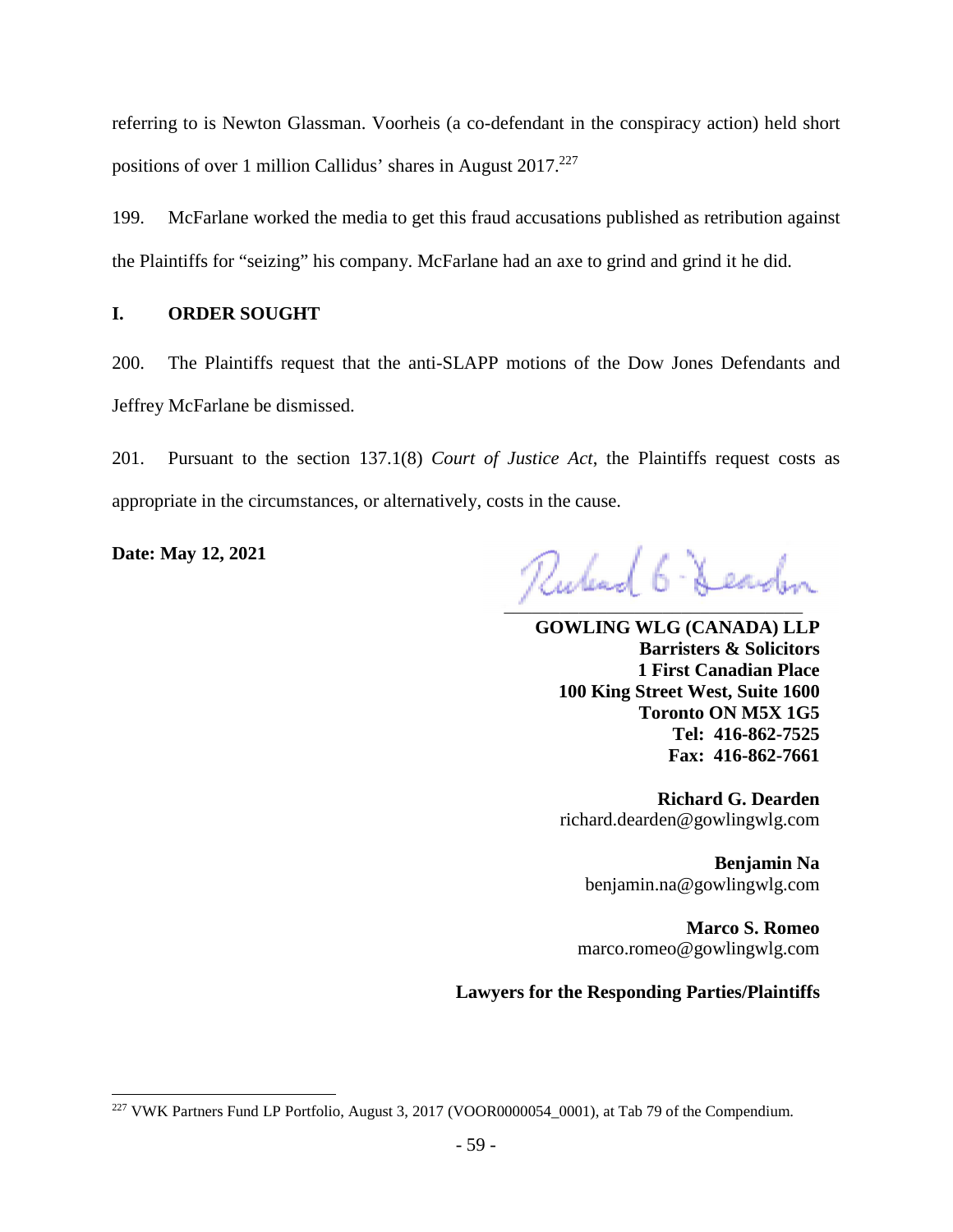#### **SCHEDULE "A" LIST OF AUTHORITIES**

#### **Jurisprudence**

- 1. *1704604 Ontario Ltd v Pointes Protection Association*, 2020 SCC 22
- 2. *Sokoloff v Tru-Path Occupational Service Inc*, 2020 ONCA 730
- 3. *Bent v Platnick*, 2020 SCC 23
- 4. *Subway Franchise Systems of Canada, Inc v Canadian Broadcasting Corporation*, 2021 ONCA 26
- 5. *Grant v Torstar Corp*, 2009 SCC 61
- 6. *Crookes v Newton*, 2011 SCC 47
- 7. *Botiuk v Toronto Free Press Publication, Ltd*, [1995] 3 SCR 3, 1995 CarswellOnt 1049
- 8. *Baglow v Smith*, 2012 ONCA 407
- 9. *Leenen v Canadian Broadcasting Corp*, [2000] OJ No 1359, 2000 CarswellOnt 1417
- 10. *Canadian Standards Association v PS Knight Co Ltd*, 2019 ONSC 1730
- 11. *Hobbes v Warner*, 2019 BCSC 2196
- 12. *Montour v Beacon Publishing Inc*, 2019 ONCA 246
- 13. *Thompson v Cohodes*, 2017 ONSC 2590
- 14. *Levant v Day*, 2017 ONSC 5956
- 15. *WIC Radio Ltd v Simpson*, 2008 SCC 40
- 16. *Creative Salmon Company Ltd v Staniford*, 2009 BCCA 61
- 17. *Re Lehman Cohort Global Group Inc*, 2010 ONSEC 15
- 18. *Creative Salmon Company Ltd v Staniford*, 2009 BCCA 61
- 19. *Wilson v Canwest Publishing Inc*, 2018 BCCA 441
- 20. *Hill v Church of Scientology of Toronto*, [1995] 2 SCR 1130, 1995 CarswellOnt 396
- 21. *Lascaris v B'Nai Brith Canada*, 2019 ONCA 163
- 22. *2393134 Ontario Inc v McFarlane*, 2015 ONSC 7307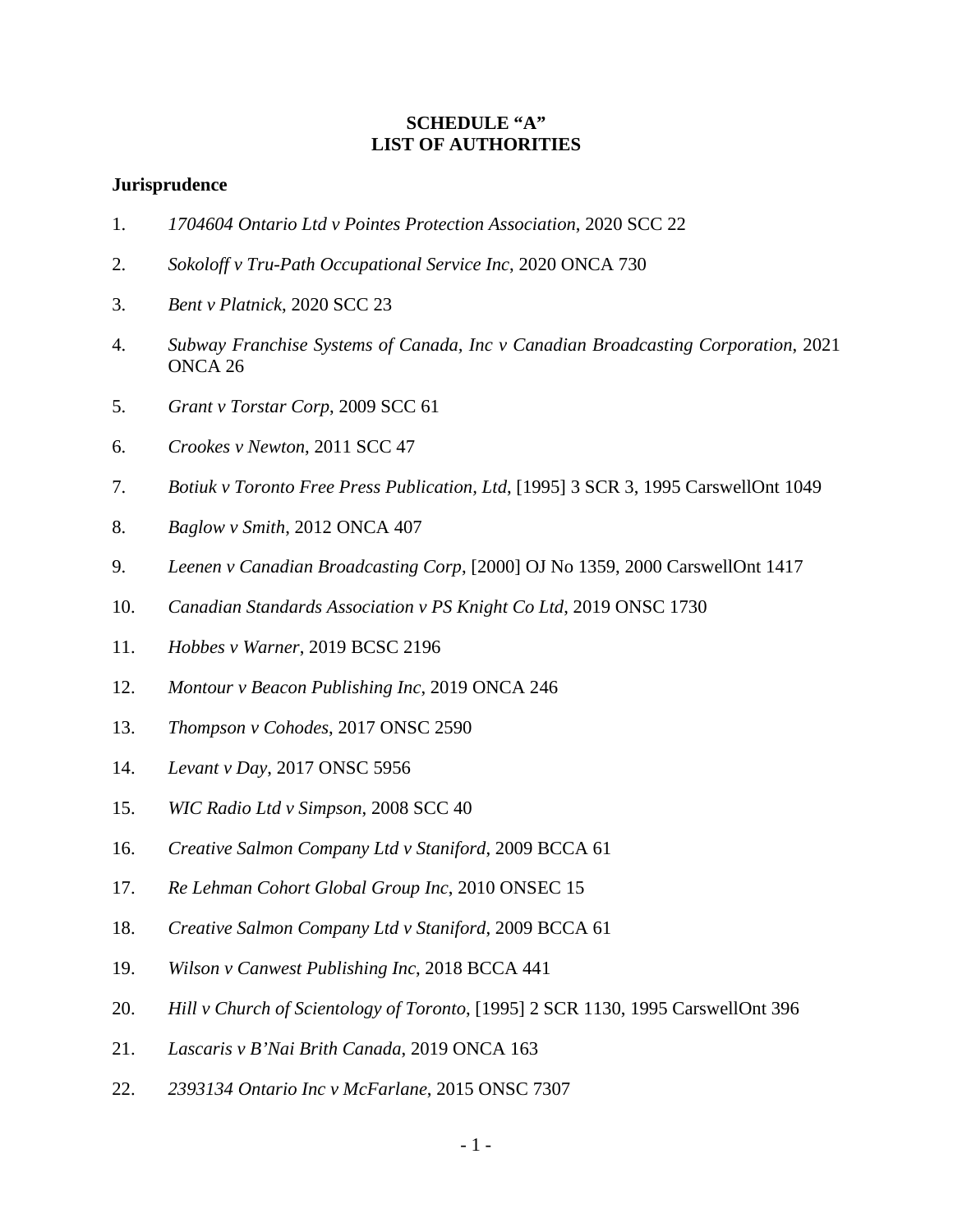- 23. *Callidus Capital Corporation v McFarlane*, 2016 ONSC 3154
- 24. *Callidus Capital Corporation v McFarlane*, 2017 ONCA 626
- 25. *Kam v CBC*, 2021 ONSC 1304
- 26. *The Catalyst Capital Group Inc v West Face Capital Inc*, 2019 ONSC 128
- 27. *Grist v TruGrp Inc*, 2021 ONCA 309

## **Secondary Sources**

- 1. Peter Downard, *The Law of Libel in Canada*, 4th ed (Toronto: LexisNexis, 2021)
- 2. Ramond Brown, *Brown on Defamation*, 2nd ed (Toronto: Thomson Reuters, 2021)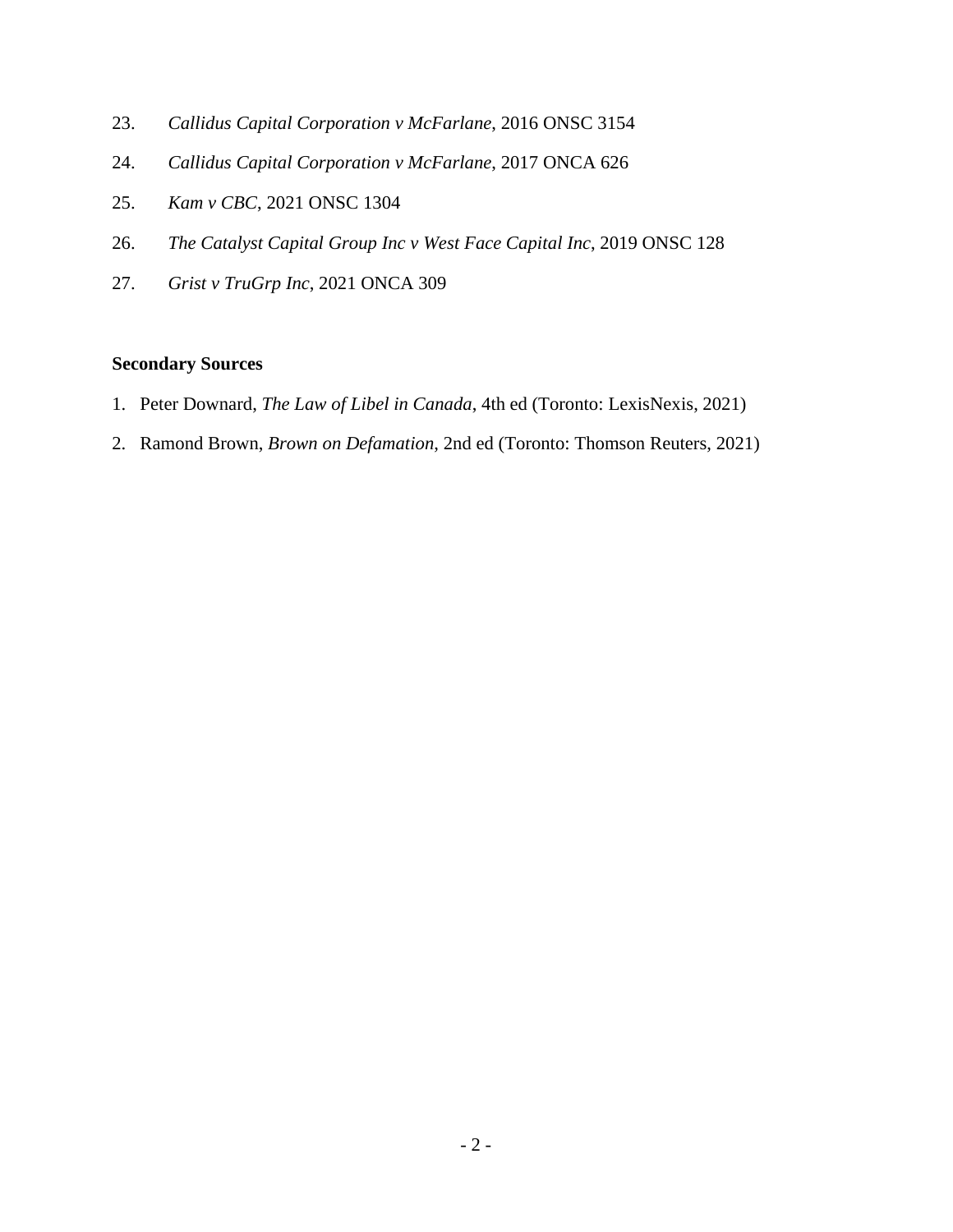## **SCHEDULE "B" TEXT OF STATUTES**

## **1.** *Courts of Justice Act***, RSO 1990, c C43, s 137.1**

## **Dismissal of proceeding that limits debate**

## **Purposes**

**137.1** (1) The purposes of this section and sections 137.2 to 137.5 are,

- (a) to encourage individuals to express themselves on matters of public interest;
- (b) to promote broad participation in debates on matters of public interest;
- (c) to discourage the use of litigation as a means of unduly limiting expression on matters of public interest; and

(d) to reduce the risk that participation by the public in debates on matters of public interest will be hampered by fear of legal action. 2015, c. 23, s. 3.

#### **Definition, "expression"**

(2) In this section,

"expression" means any communication, regardless of whether it is made verbally or nonverbally, whether it is made publicly or privately, and whether or not it is directed at a person or entity. 2015, c. 23, s. 3.

## **Order to dismiss**

(3) On motion by a person against whom a proceeding is brought, a judge shall, subject to subsection (4), dismiss the proceeding against the person if the person satisfies the judge that the proceeding arises from an expression made by the person that relates to a matter of public interest. 2015, c. 23, s. 3.

## **No dismissal**

(4) A judge shall not dismiss a proceeding under subsection (3) if the responding party satisfies the judge that,

- (a) there are grounds to believe that,
	- (i) the proceeding has substantial merit, and
	- (ii) the moving party has no valid defence in the proceeding; and

(b) the harm likely to be or have been suffered by the responding party as a result of the moving party's expression is sufficiently serious that the public interest in permitting the proceeding to continue outweighs the public interest in protecting that expression. 2015, c. 23, s. 3.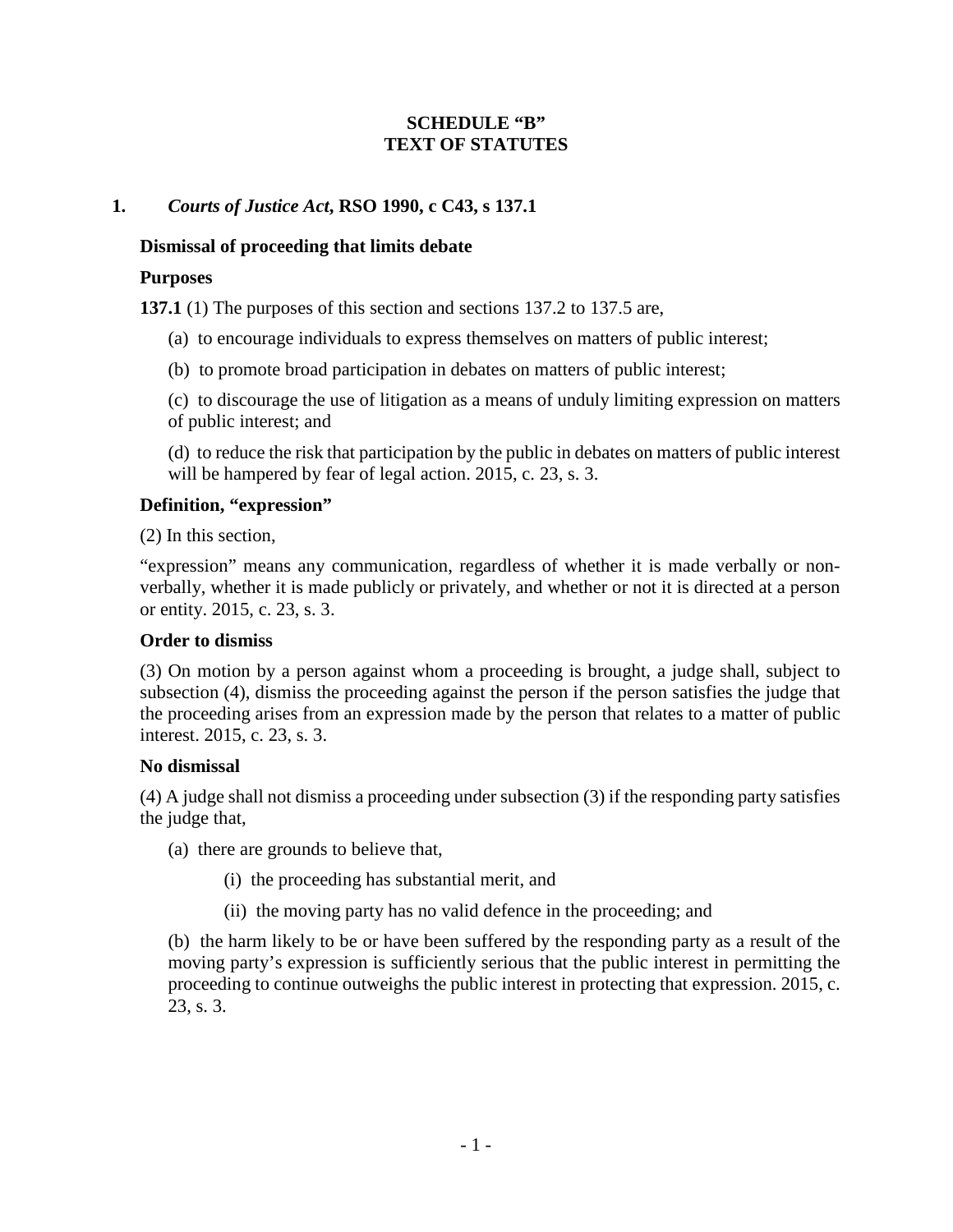## **No further steps in proceeding**

(5) Once a motion under this section is made, no further steps may be taken in the proceeding by any party until the motion, including any appeal of the motion, has been finally disposed of. 2015, c. 23, s. 3.

## **No amendment to pleadings**

(6) Unless a judge orders otherwise, the responding party shall not be permitted to amend his or her pleadings in the proceeding,

(a) in order to prevent or avoid an order under this section dismissing the proceeding; or

(b) if the proceeding is dismissed under this section, in order to continue the proceeding. 2015, c. 23, s. 3.

## **Costs on dismissal**

(7) If a judge dismisses a proceeding under this section, the moving party is entitled to costs on the motion and in the proceeding on a full indemnity basis, unless the judge determines that such an award is not appropriate in the circumstances. 2015, c. 23, s. 3.

#### **Costs if motion to dismiss denied**

(8) If a judge does not dismiss a proceeding under this section, the responding party is not entitled to costs on the motion, unless the judge determines that such an award is appropriate in the circumstances. 2015, c. 23, s. 3.

## **Damages**

(9) If, in dismissing a proceeding under this section, the judge finds that the responding party brought the proceeding in bad faith or for an improper purpose, the judge may award the moving party such damages as the judge considers appropriate. 2015, c. 23, s. 3.

## **2.** *Libel and Slander Act***, RSO 1990, c L12, s 3(1)**

## **Privileged reports**

**3** (1) A fair and accurate report in a newspaper or in a broadcast of any of the following proceedings that are open to the public is privileged, unless it is proved that the publication thereof was made maliciously:

1. The proceedings of any legislative body or any part or committee thereof in the British Commonwealth that may exercise any sovereign power acquired by delegation or otherwise.

2. The proceedings of any administrative body that is constituted by any public authority in Canada.

3. The proceedings of any commission of inquiry that is constituted by any public authority in the Commonwealth.

4. The proceedings of any organization whose members, in whole or in part, represent any public authority in Canada. R.S.O. 1990, c. L.12, s. 3 (1).